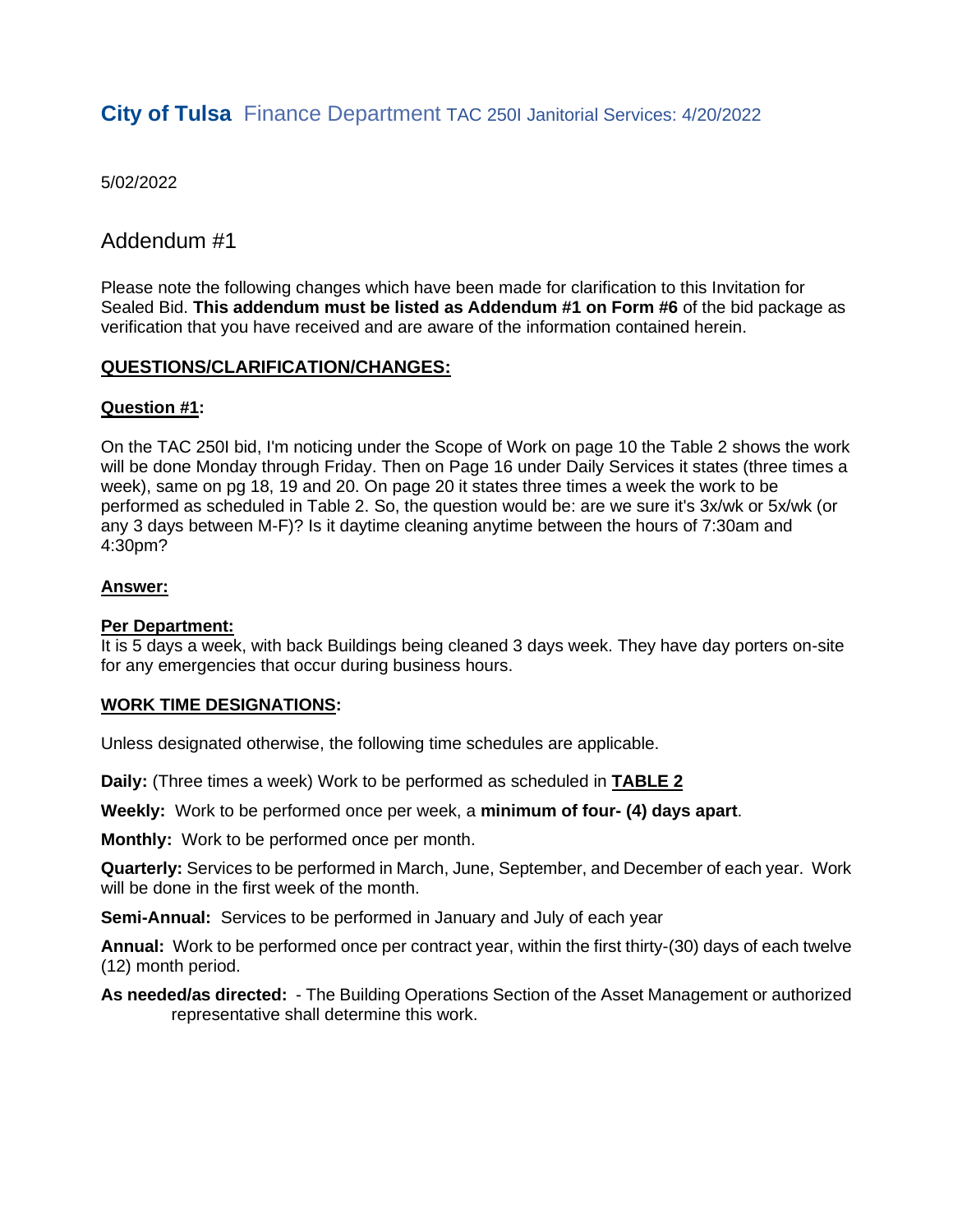#### **Changes:**

#### **Additional location has been added to the solicitation.**

COT Mulch Site 2100 North 145<sup>th</sup> East Ave Tulsa, OK 74116 300 sq (approximate)

One day per week cleaning, Wednesday 7:30am – 3:30pm

#### **THE REST OF THIS PAGE LEFT BLANK INTENTIONALLY**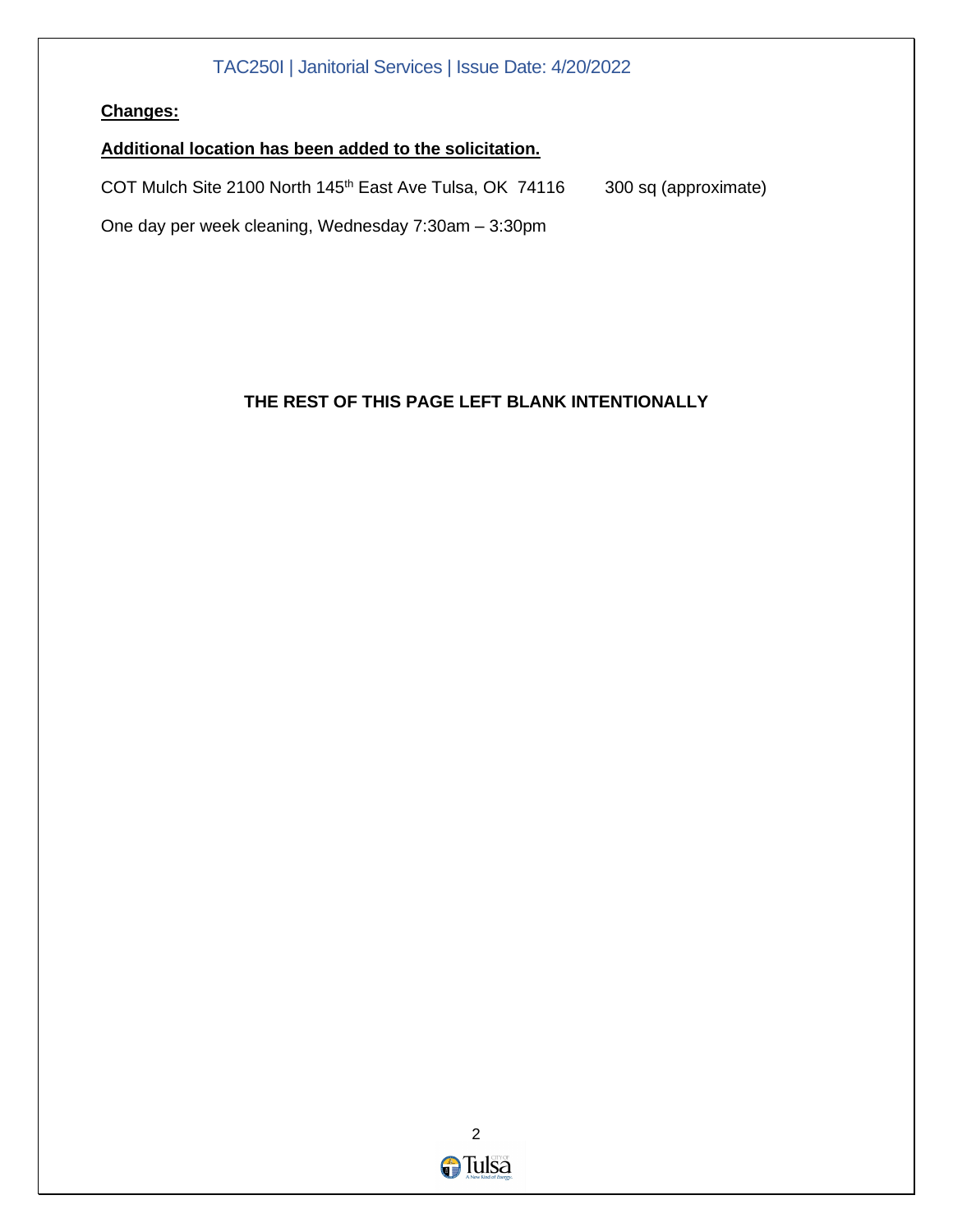# **Invitation for Bid (IFB)**

TAC250I **Supplies or Service Requested**: Janitorial Services Department: Asset Management

NIGP Commodity Code(s): 910-39

## **Solicitation Schedule**

| <b>EVENT</b>                                                                                                                 | <b>DATE</b>                                                                                 |
|------------------------------------------------------------------------------------------------------------------------------|---------------------------------------------------------------------------------------------|
| <b>IFB Issue Date</b>                                                                                                        | 04/20/2022                                                                                  |
| <b>Mandatory Pre-Bid Conference</b>                                                                                          | 4/28/2022 9:00am (CST)<br>City Hall 175 E. 2 <sup>nd</sup> Street<br>10th Floor Room 10-203 |
| Deadline for Questions                                                                                                       | 5/05/2022                                                                                   |
| Submitted to assigned buyer via email.                                                                                       | 10 Days prior to IFB due date                                                               |
| <b>Bid Submission Date</b><br>Either mailed or delivered to City Clerk address. Bids<br>are open the day after the due date. | 5/18/2022                                                                                   |

If You have any questions or need additional information, contact the Assigned Buyer:

Shelley Crayton | scrayton@cityotulsa.org *All questions should be emailed with IFB TAC250I on the subject line.*

**Submit Bids (sealed) to:** City of Tulsa – City Clerk's Office 175 E. 2ND St., Suite 260 Tulsa, OK 74103

 3 *Bidder unopened. Bids (2 total:1 original, 1 copy) must be sealed and either mailed or delivered. Write the Bid Number, Supplies or Service Requested (as listed above), and Bid Opening Date on the lower left corner of the outside of Your Bid envelope. Feel free to use included packing slip. No faxed or emailed Bids will be considered. Barring certain circumstances (Section III-5), Bids received after the stated date and time will not be accepted and will be returned to the* 



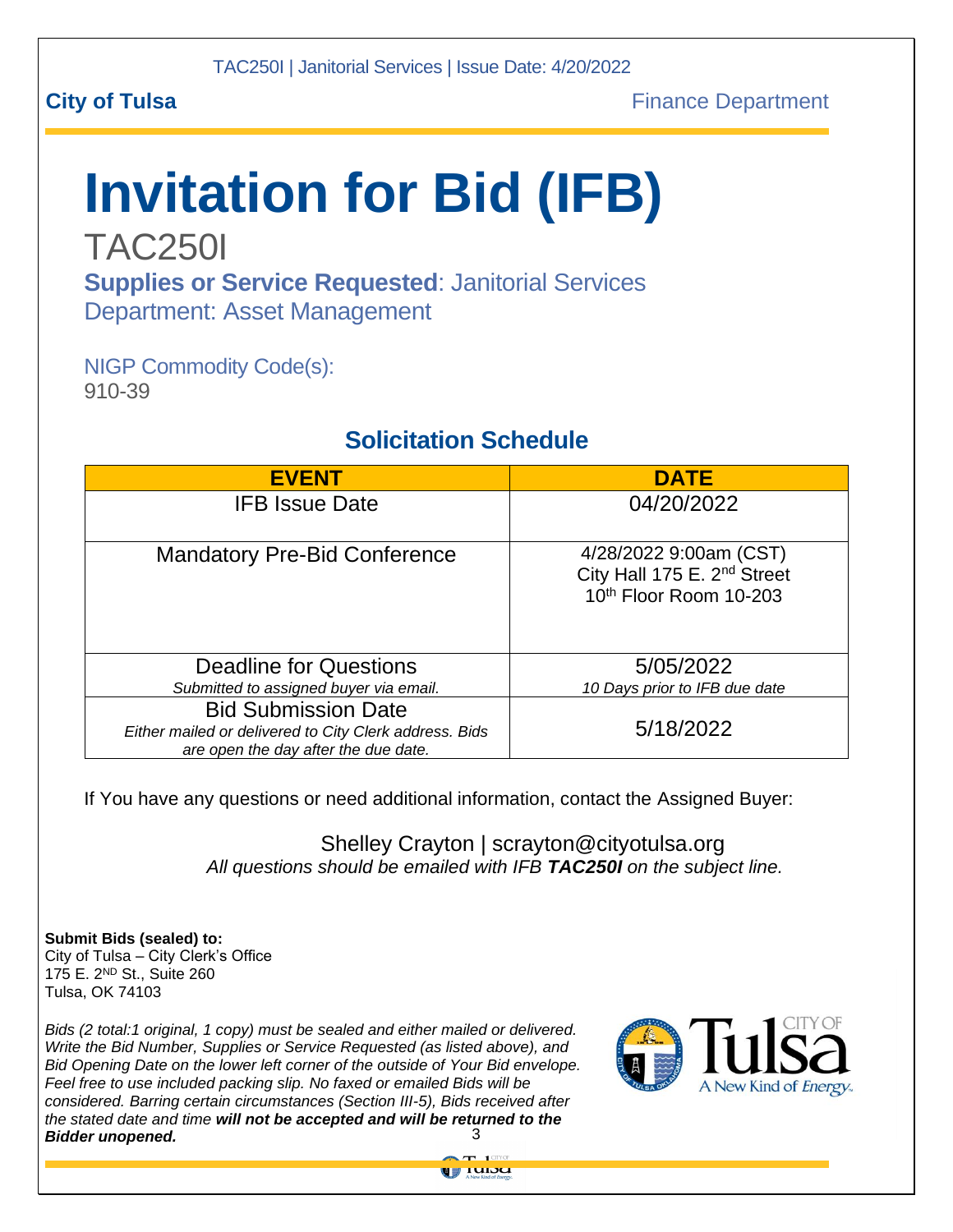## **A. STATEMENT OF PURPOSE:**

#### **1. Overview and Goals**

It is the intent of this bid to secure, on a competitive basis, a source for furnishing Janitorial Services on an annual basis at various locations for the City of Tulsa.

#### **2. Term of Contract**

The City intends to award a one-year annual contract. The City may offer the Seller the opportunity for additional one-year terms. The City also reserves the right to make multiple or partial awards. To do business with the City, You must agree to the terms and conditions of the City's standard Purchase Agreement, indicated by Your Authorized Agent's signature on the Purchase Agreement.

The entire Invitation for Bid (IFB) including any additional information submitted by Bidder and Accepted by City will be included as part of the Agreement between Seller and City. **All sheets of this IFB (including Sections I-V) must be submitted**.

Capitalized terms used in this IFB and not defined in the Agreement shall have the meanings as ascribed to them in Title 6, Chapter 4 of the Tulsa Revised Ordinances found at [https://library.municode.com/ok/tulsa/codes/code\\_of\\_ordinances?nodeId=CD\\_ORD\\_TIT6FIDE\\_CH4PU](https://library.municode.com/ok/tulsa/codes/code_of_ordinances?nodeId=CD_ORD_TIT6FIDE_CH4PU)

#### *Authorized Agent*

Several parts of the Bid (Affidavits, Purchase Agreement) must be signed by an **"Authorized Agent**." An Authorized Agent means an agent who is legally authorized to bind the Seller under the law of the State in which the Seller is legally organized. For instance, under Oklahoma law, the Authorized Agent for each of the following types of entities is as stated below:

- o **Corporations**  the president, vice president, board chair or board vice chair can sign; others can sign if they have and provide the City with (i) a corporate resolution giving them authority to bind the Seller, and (ii) a recent corporate secretary's certificate indicating the authority is still valid.
- o **General Partnerships**  any partner can sign to bind all partners.
- o **Limited Partnerships** the general partner must sign.
- o **Individuals** no additional authorization is required, but signatures must be witnessed and notarized.
- o **Sole Proprietorship** the owner can sign. Any other person can sign if s/he provides a recent Power of Attorney, signed by the owner, authorizing him/her to bind the sole proprietorship.
- o **Limited Liability Company (LLC)** The manager as named in the Operating Agreement can sign. Any person authorized by the Operating Agreement, or a member can sign providing the person submits a copy of the authorization with a certificate of the members indicating the authorization is still valid.

Entities organized in States other than Oklahoma must follow the law of the State in which they are organized.

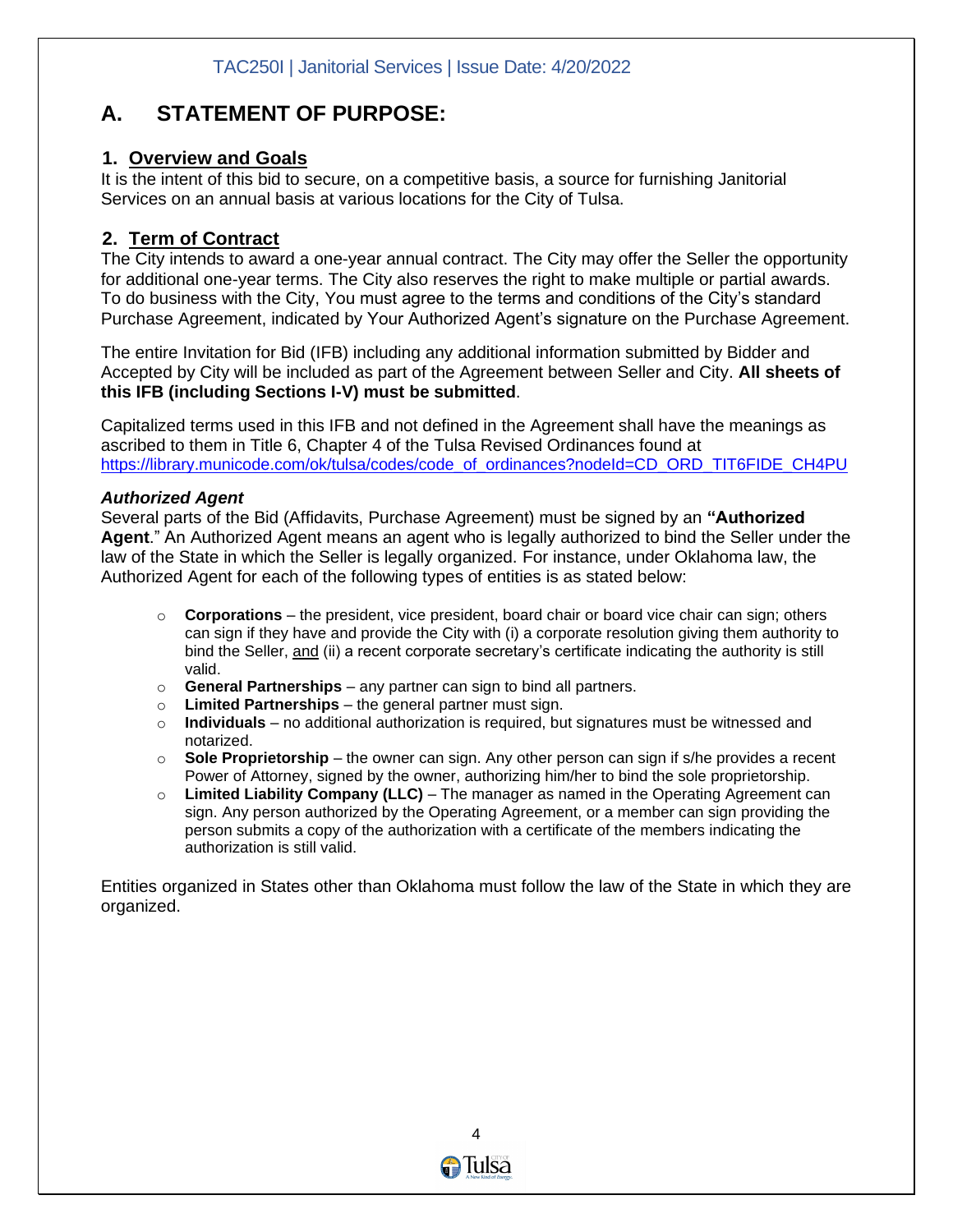## **B. SCOPE OF WORK AND SPECIFICATIONS**

#### **1. Scope of Work**

#### 1. SERVICES/SUPPLIES/EQUIPMENT:

Seller shall furnish all necessary labor, tools, appliances, equipment, supplies, maintenance and other accessories, services, and facilities to perform the janitorial services at the City facilities designated in this invitation for bid other than supplies supplied by the City of Tulsa.

#### 2. SCHEDULING:

Seller shall be responsible for the scheduling of the cleaning requirements specified herein per **Table 1.** All services shall be performed during the frequency schedules prescribed in this agreement and all work shall be completed without interfering with the proper performance of City of Tulsa day-to-day procedures within the facilities. The City reserves the right to approve and make suggested changes to the schedule set up by the seller.

#### 3. CLEANING REQUIREMENTS:

The specific cleaning requirements specified herein establish the minimum cleaning requirements. It is expressly understood by the seller that the intent of this Agreement is to supply the complete janitorial services for the interior and exterior portions of the buildings listed.

#### 4. AREA INCLUDED IN THE AGREEMENT:

All offices, foyers, hallways, entryway and doors, windows, stairways, closets, conference rooms, hearing rooms, libraries, restrooms, break rooms, coffee rooms, elevator cabs, sidewalks up to 6 Ft. around entire location, storage areas, and interior windows or partitions as applicable to this agreement.

#### 5. AREA EXCLUDED FROM THE AGREEMENT:

No work is required in elevator pits.

#### 6. LABOR HOURS:

Seller shall guarantee a minimum of labor hours, including lead personnel, on all shifts. These guaranteed minimum labor hours are for general purpose cleaning only. Additional labor for periodicals will be required and each bidder shall include the labor for such periodic work in their total cost per month of each bid item. Whatever labor hours the seller guarantees will be expected. If the seller supplies less than the guaranteed labor hours a deduction of \$15/hour shall be made for each hour not supplied.

#### 7. INITIAL CLEANING:

Upon cleaning each area for the first time, as identified on the task and frequency schedule of this agreement, the seller shall remove all residual, accumulated dirt and soil; even though such dirt and soil may have been in existence prior to the effective date of this agreement.

#### **SUPPLIES:**

#### **SELLER FURNISHED SUPPLIES:**

The Seller will furnish all necessary supplies other than those listed as supplied by the City of Tulsa including but not limited to cleaners, disinfectants, waxes, wax stripping materials,

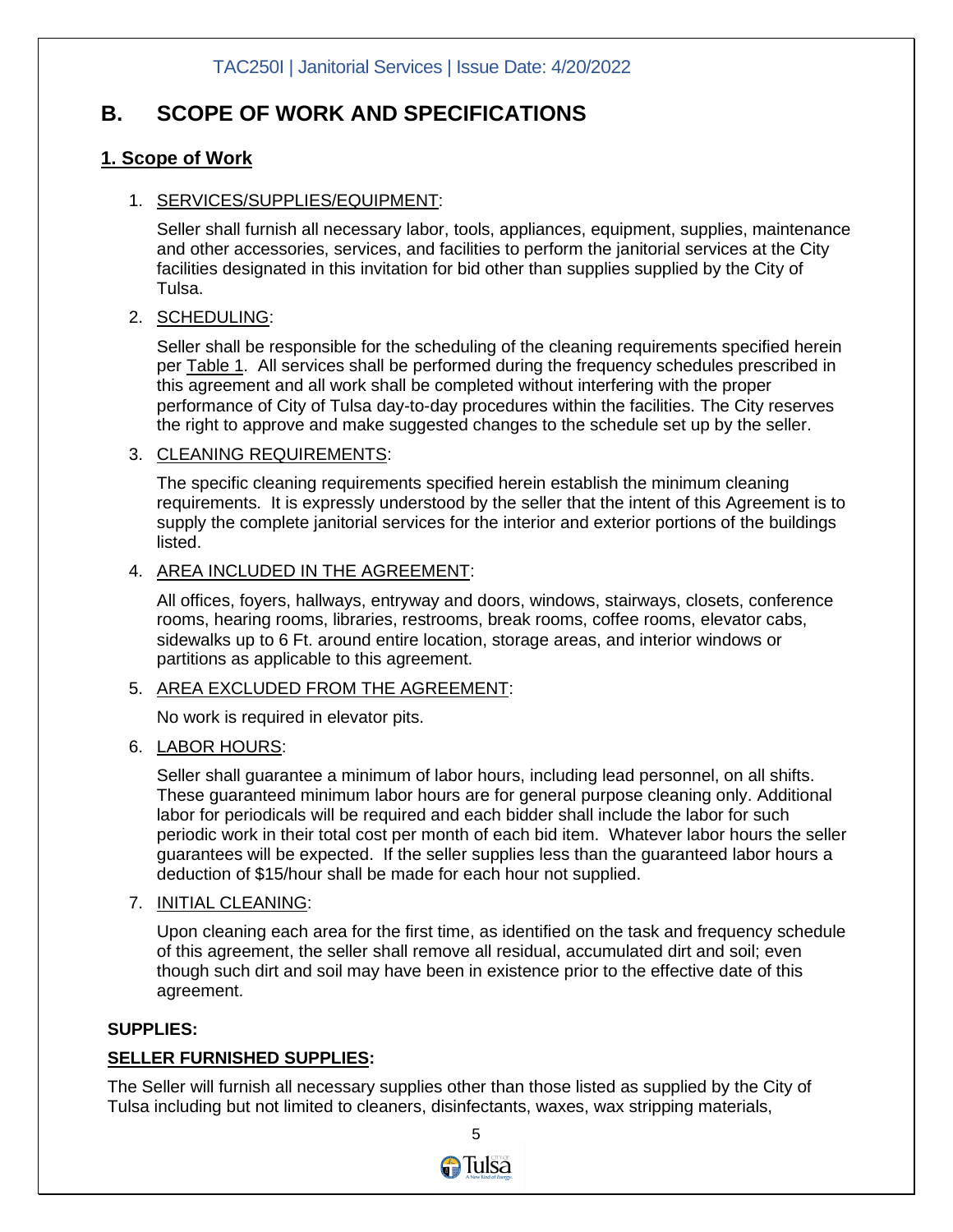wastebasket liners, and other products required to provide the cleaning services at all locations listed in Table 1. Supplies shall be of the highest quality and the most suitable type or grade for the work specified under this agreement.

#### **ONLY NON-FRAGRANCE TYPE SUPPLIES SHALL BE USED DURING THE TERM OF THIS AGREEMENT!**

#### **CITY OF TULSA FURNISHED SUPPLIES:**

The City of Tulsa shall provide the following supplies for this agreement and the seller will use these supplies to fill dispensers also supplied by the city.

#### **Toilet Tissue Paper Towels Liquid Hand Soap Under no circumstances are City of Tulsa supplies to be used in the cleaning of any City owned facilities covered by this agreement**.

Sanitary napkin and tampon vending machines will be the total responsibility of the seller. **This includes vending and maintenance of each unit. Seller will provide product.**

#### **EQUIPMENT:**

#### **SELLER FURNISHED EQUIPMENT:**

The Seller shall furnish all equipment for accomplishment of all work specified at all locations listed in Table 1. Seller's equipment shall be of the size and type suitable for accomplishment of the various types of work described herein and for operating from existing sources of City furnished electrical power.

#### **EQUIPMENT INSPECTION:**

All equipment and attachments necessary to perform the work described in these agreement documents must be available for inspection at the site named in the agreement. The equipment and attachments must be in new condition and capable of performing the work for which they were intended. If new equipment is on order, purchasing documents that describe the equipment sufficiently for evaluation must be available for review by Building Operations Section of the Asset Management Department or authorized representative. Such equipment must be on the job site within 30 calendar days from the date of the inception of the agreement. The new equipment will be subject to inspection for compliance.

#### **SCHEDULING:**

Seller shall be responsible for the scheduling of the cleaning services specified herein per Table 1. All services shall be performed during the frequency schedules prescribed in this Agreement and all work shall be completed without interfering with the proper performance of City of Tulsa day-today procedures within the facilities. The City reserves the right to approve and make suggested changes to the schedule set up by the Seller.

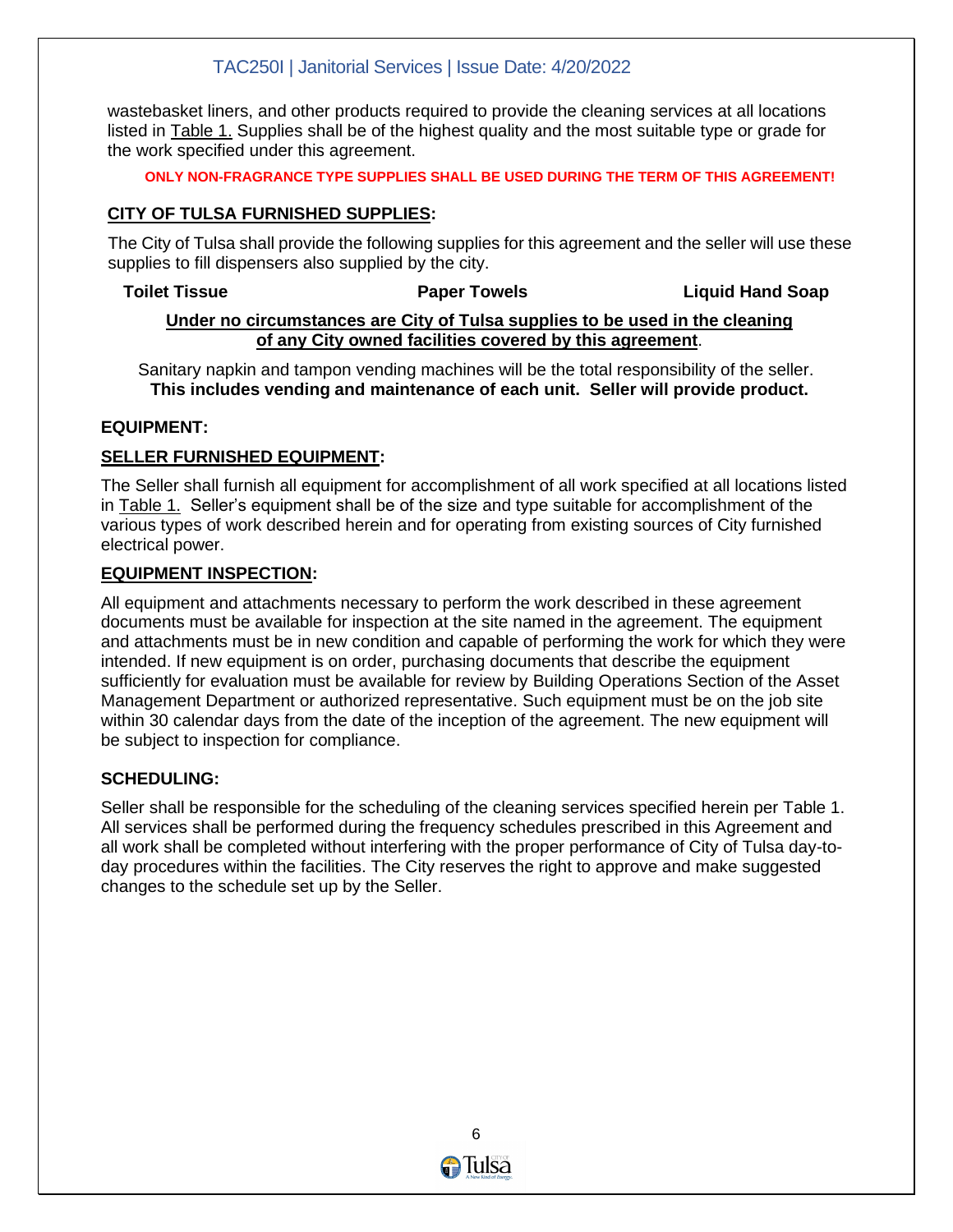#### **WORK SCHEDULE:**

Seller shall perform all scheduled work under the Agreement as outlined in the "REQUIRED TASK AND FREQUENCY SCHEDULE".

All cleaning such as but not limited to cleaning of carpets, stripping, and waxing of hard floor surfaces, sealer applied to restroom/locker room floors and wall tiles and other periodicals shall be coordinated through the **OPERATIONS MANAGER** or their authorized representative a minimum of at least one- (1) week before the cleaning is started. In TPD locations the manager is the Administrative Sergeant.

A. **SELLER MATERIAL SAFETY DATA SHEETS (MSDS):** The Seller will be familiar with and operate within the guidelines set forth by the Occupational Safety and Health Act and other Federal, State or local regulations, which affect custodial and housekeeping operations. One- (1) set of Material Safety Data Sheets must be supplied to Asset Management/Building Operations for all chemicals and cleaning agents utilized under this Agreement within five (5) days after award. All chemicals utilized in City facilities must be properly identified with manufacturer's label and name of custodial company on each container.

#### B. **TELEPHONE AND FAX MACHINES:**

1. Seller must have and maintain a phone number where they can be contacted within thirty- (30) minutes, seven- (7) days per week.

2. Seller must also have and maintain a separate working fax number where copies of reports and other information can be sent as needed.

3. Seller must have a working email address where reports, pictures and other information can be sent as needed.

#### **SUPERVISION AND TRAINING OF EMPLOYEES:**

1. The Seller shall provide supervision and appropriate training to assure competent performance of the work and the Seller or his authorized agent will make sufficient daily routine inspections to ensure that the work is performed as required by this Agreement. Copies of these inspection reports will be provided to the City daily.

2. Seller's Job Manager and Supervisors must be literate and fluent in the English language, because of the necessity to read chemical labels, job instruction and signs, as well as the need for conversing with management personnel or other City of Tulsa employees.

#### **ASSIGMENT OF EMPLOYEES:**

The Seller hereby agrees that any of its employees who may be assigned to perform services under this Agreement, shall be used exclusively for that purpose during the hours that they are working in areas covered by this Agreement.

#### **SECURITY:**

#### **HANDLED THROUGH CITY OF TULSA SECURITY**

#### **SELLER AND EMPLOYEE'S SECURITY CLEARANCE**:

Prior to commencing any work under this Agreement, the City of Tulsa requires that the Seller and any principals, officers or employees who will work on City premises undergo an enhanced OSBI background check, a ten-part drug test and e-verify. The Seller shall ensure this requirement is met and pay for all costs associated with obtaining clearances.

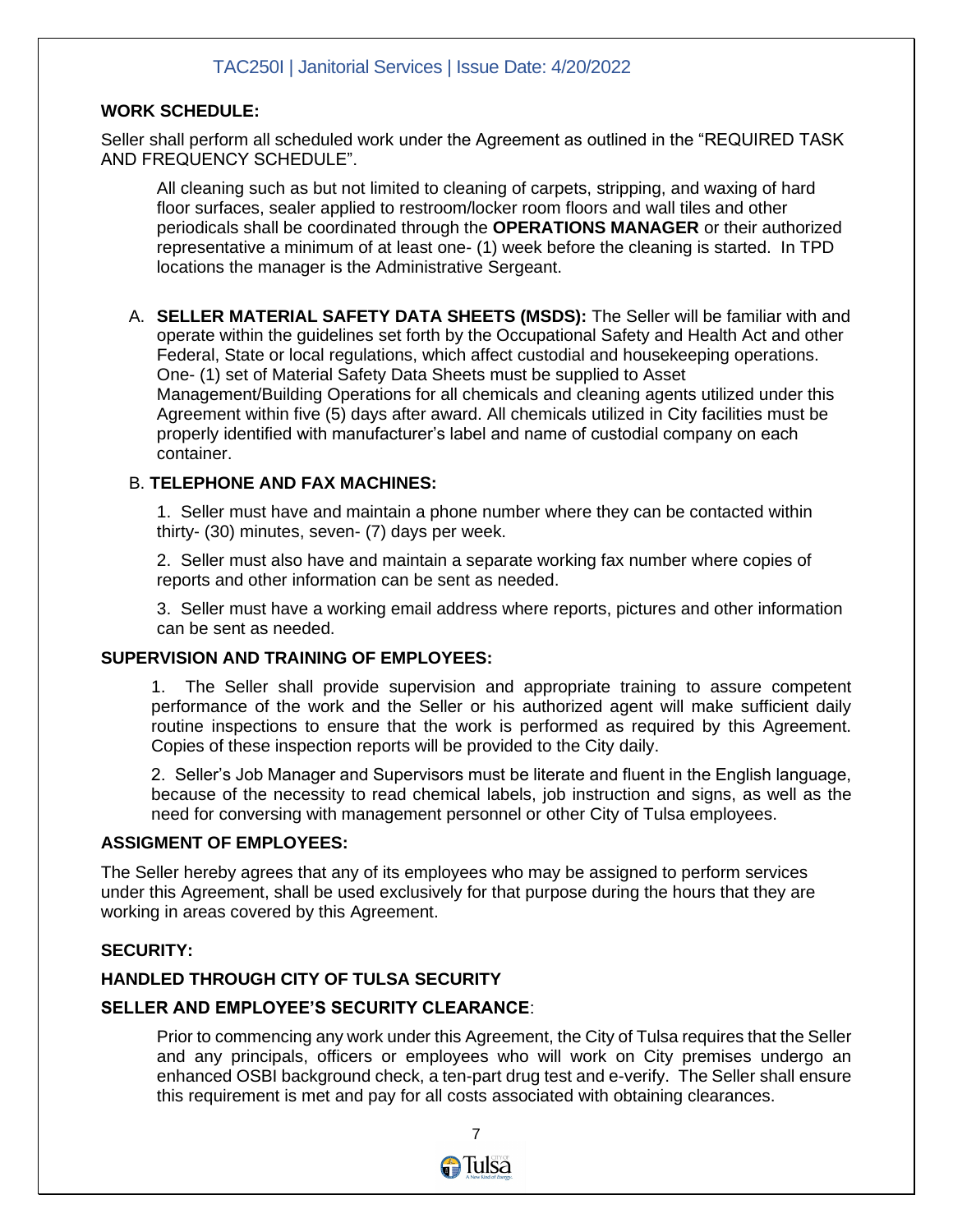- A. Seller must submit to the City of Tulsa Security Office within fourteen- (14) days prior to the starting date of this Agreement a completed Oklahoma State Bureau of Investigation (OSBI) Form #CHRD01 "CRIMINAL HISTORY INFORMATION REQUEST" for all principals, officers or employees who will work on any City premises covered by this Agreement. This report must be current and performed **within the past thirty -(30) days**.
- B. This same "CRIMINAL HISTORY INFORMATION REQUEST" requirement must be met for all new employees added during the term of the Agreement and must also be submitted within **fourteen- (14) days** prior to working in City facilities. This report must be current and performed **within the past thirty- (30) days.**
- C. Janitorial employees working in Police Department Buildings will also be required to pass an enhanced Security clearance administered by TPD.
- D. The City of Tulsa Security Office and City of Tulsa Building Operations shall be notified within **twenty-four- (24) hours** of any changes of employment pertaining to employees that work in City of Tulsa buildings.
- E. Identification badges shall be returned to City of Tulsa Security Office within **seventy-two- (72) hours**, upon termination of an employee for any reason.
- F. Official City of Tulsa identification badges shall be issued by the City of Tulsa Security Office and shall be worn and displayed at all times by Seller and all Seller's employees while on City premises. (Cost of badges to be paid for by the Seller)

#### **FAILURE TO COMPLY WITH A, B, C, D, E OR F OF THE ABOVE SECURITY CLEARANCE SECTION MAY CAUSE CANCELLATION OF THIS AGREEMENT.**

#### **BUILDING SECURITY**:

- A. Only authorized Seller's employees are allowed on the premises of the City of Tulsa buildings. Acquaintances, family members, assistants or any other person shall not accompany Seller 's employees in their work area unless said person is an authorized Seller's employee.
- B. Minors, including family members of the Seller or their employees, are not to be on the project sites during work hours and are prohibited from performing any work under this Agreement.

C. Seller's employees are specifically prohibited from signing for or acknowledging receipt of deliveries to City Departments

#### **KEYS:**

Seller will be provided with keys to allow access to non-restricted rooms, which require cleaning. All keys provided to the Seller shall not be duplicated, nor are they to be removed from the property.

#### **TELEPHONE SERVICE:**

Seller's employees shall be allowed job-related use of local City telephone service at no cost to the Seller. Seller will pay the cost of repairing any damage caused by Seller's employees to the telephone equipment over and above normal wear and tear. No toll charges will be allowed for the Seller and/or Seller's employees. A list of emergency telephone numbers will be maintained at the work locations by the Seller and shall include the Police and Fire Departments.

#### **GENERAL INFORMATION:**

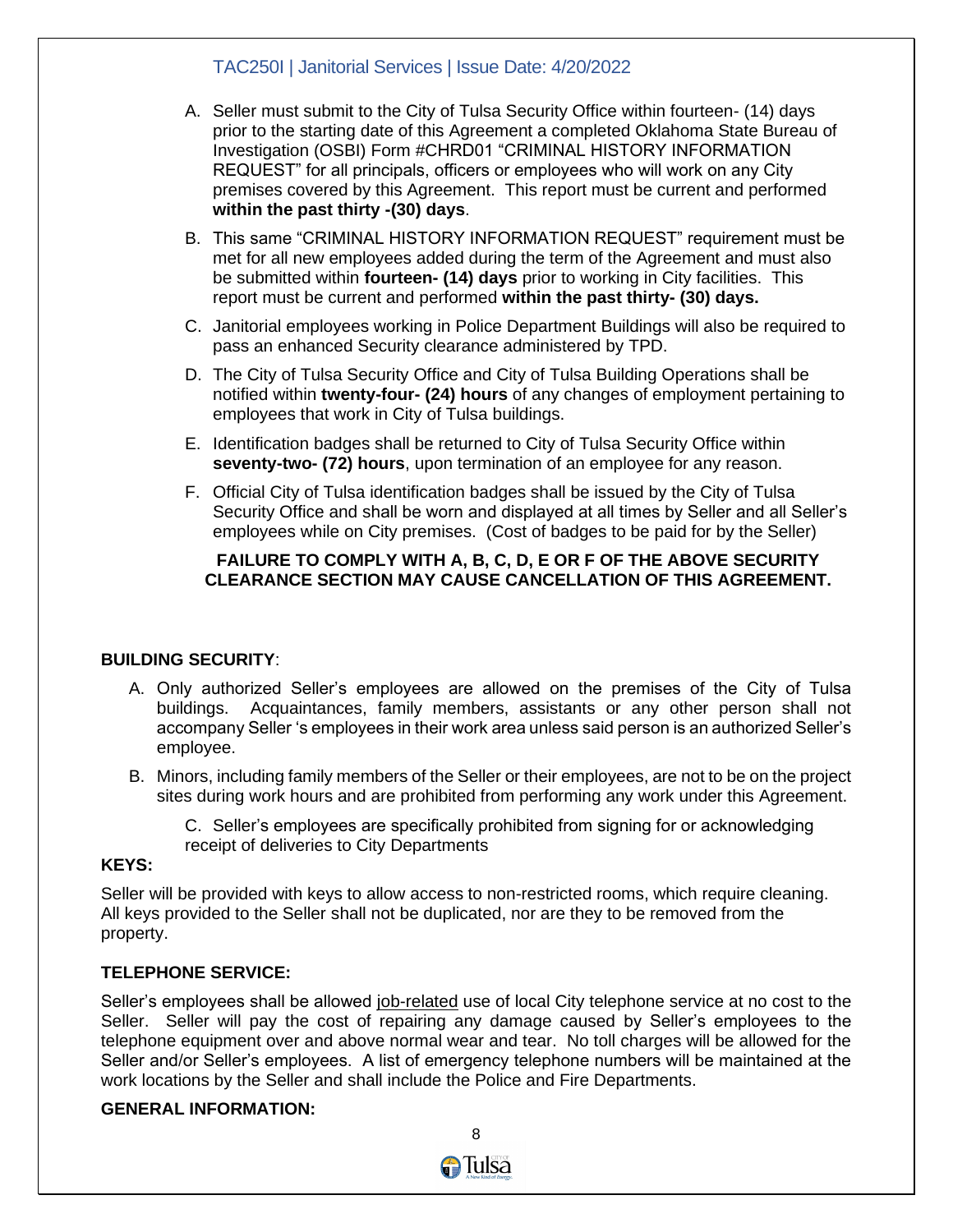- A. WORK REPORTS AND SIGN IN SHEETS: (Supplied by the City of Tulsa) The work report shall be signed and dated daily by Seller and contain the following information as a minimum: Discrepancies from the routine work scheduled and an explanation of the circumstances involved. Any property or equipment not in a serviceable or operating condition, listed by description and location. Damage, vandalism or broken windows by description and location Any and all problems and/or complaints of a minor nature, or similar isolated incidences may be handled directly between the Seller's foreman and the Building Operations Asset Management Department or authorized representative. A summary of the incident and resolution shall be contained in the nightly report.
- B.INSPECTIONS:The Building Operations / Asset Management Department or authorized representative may conduct random daily inspections of the areas covered under this Agreement. Any major complaints that require documentation of services performed or alleged violation of the Agreement either by the Seller or the City shall be filed by either and/or both parties in writing to Building Operations /Asset Management Department, within twentyfour (24) hours after the infraction.

**Each person working in City facilities will be required to sign in and out and under no circumstances shall any individual enter another person's name or time on this form. "Failure to sign the sign-in sheet will result in being counted as skipped service with corrective action taken as listed per "CLEANING REQUIREMENTS AND PENALTIES"**

#### **CLEANING REQUIREMENTS AND PENALTIES:**

When a Seller is notified with photographic discrepancies that services were not provided on a scheduled date or the overall quality level was unsatisfactory, an amount equal to one day's bill pro-rated for the number of days of unsatisfactory or skipped services received in that month will be deducted from balances due or to become due the Seller.

If the quality of the services is unacceptable, then an amount will be deducted from the balance due or to become due the Seller to cover the time necessary to make the deficient function acceptable, multiplied by hourly rate per man-hour or multiplied by the hourly labor rate specified by the Seller in the Bid Price Schedule of this agreement, whichever is greater.

The specific cleaning requirements specified herein establish the minimum cleaning requirements. It is expressly understood by the Seller that the intent of this agreement is to supply the complete custodial services for the interior and exterior portions of the buildings listed on Table 1.

The following penalties will be enforced:

- 1. Check in and Out Sheets must be completed daily. There will be a deduction for the amount of time not identified on the Check In and Out Sheets. If minimum hours are not meet by the Seller the number of missed hour(s) will be deducted by the cost per hour / per employee off the monthly invoice.
- 2. Daily checklist will be required to be turned in daily to the clerical staff on duty each day to include weekends. There will be \$25.00 deduction of

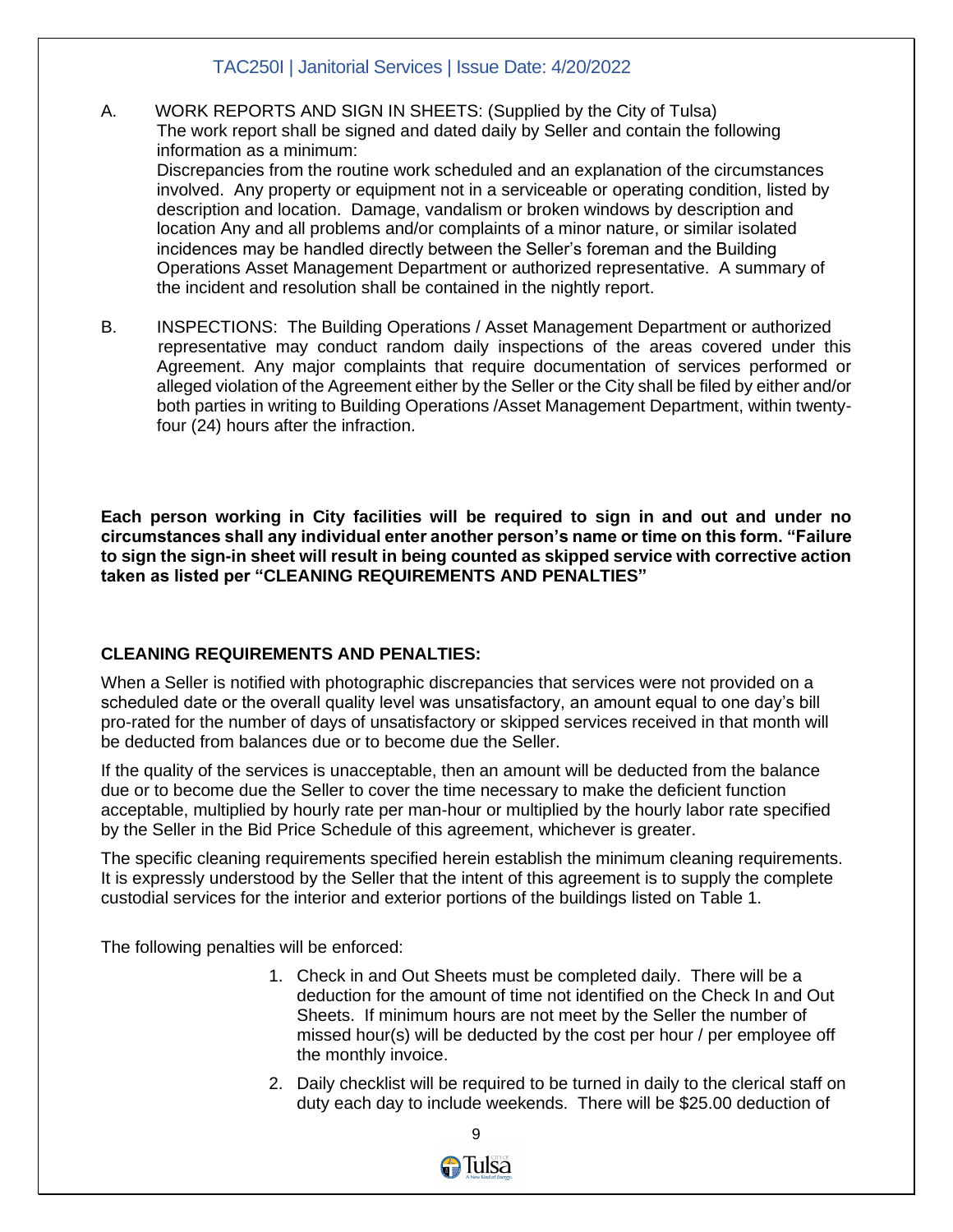the monthly invoice for each checklist which was not returned properly.

#### **ADDITIONAL REQUESTED SERVICES AND SERVICE REDUCTIONS:**

A. ADDITIONAL SERVICE REQUESTED: In the event that other custodial services, in addition to or separate from the services specified herein, may be deemed necessary by the Building Operations Department or authorized representative, the Seller may be requested to perform the additional services.

The Seller will be reimbursed by the City on the basis of the hourly labor rate specified by the Seller in Exhibit A of this Agreement, plus the City of Tulsa approved cost of the materials needed for the additional cleaning service.

B. SUSPENSION OF SERVICES: The City of Tulsa reserves the right to either temporarily or permanently suspend custodial services at various locations or areas listed in this Agreement. Notice of such suspensions will be made through the Building Operations Section of the Assets Management Department or authorized representative by verbal communication followed by a written letter.

Price decreases shall be based on a per square foot cost utilizing the current Agreement price, approximate total square feet as listed in TABLE 1 and square feet removed from cleaning.

#### **EMERGENCY AND OR PANDEMIC SERVICES:**

In the event of Emergency and or Pandemic threat to the City of Tulsa. Asset Management Department will work closely with the Seller to ensure appropriate CDC disinfectants are be utilized and additional Janitorial Services requirements. The frequency of cleaning and disinfecting will be required to be recorded on the janitorial checklist and provided daily to the Asset Management Department. Checklist list will be provided. Failure to provide this information as required, will result in the City of Tulsa taking the appropriate actions necessary to ensure these guidelines are met by enforcement of paragraph 19. CLEANING REQUIREMENTS AND PENALTIES section B.

#### **SELLER'S PERFORMANCE:**

When a Seller is notified, that services were not provided on a scheduled date or the overall quality level was unsatisfactory, an amount equal to one month's bill pro-rated for the number of days of unsatisfactory or skipped services received in that month will be deducted from balances due or to become due the Seller. If the quality of an important portion of the services is unacceptable, then an amount will be deducted from the balance due or to become due the Seller to cover the time necessary to make the deficient function acceptable, multiplied by \$18.00 per man-hour or multiplied by the hourly labor rate specified by the Seller in the Delivery and Pricing form of this Agreement, whichever is greater. The minimum deduction, regardless of the time necessary to correct the deficiency, shall be \$54.00. A Seller may be allowed the option of eliminating a deduction for washroom deficiencies only. To exercise this option the Seller must begin corrective action on site within three (3) hours of notification of the deficiency. If the Seller cannot be contacted at a contracted facility site or by phone, the option to eliminate a deduction by correcting the deficiency is waived.

The Assets Management Department or authorized representative will decide all questions which may arise as to the quality and acceptability of any work performed under this Agreement. If, in the opinion of the Deputy Director or authorized representative, performance becomes unsatisfactory, the City shall notify the Seller.

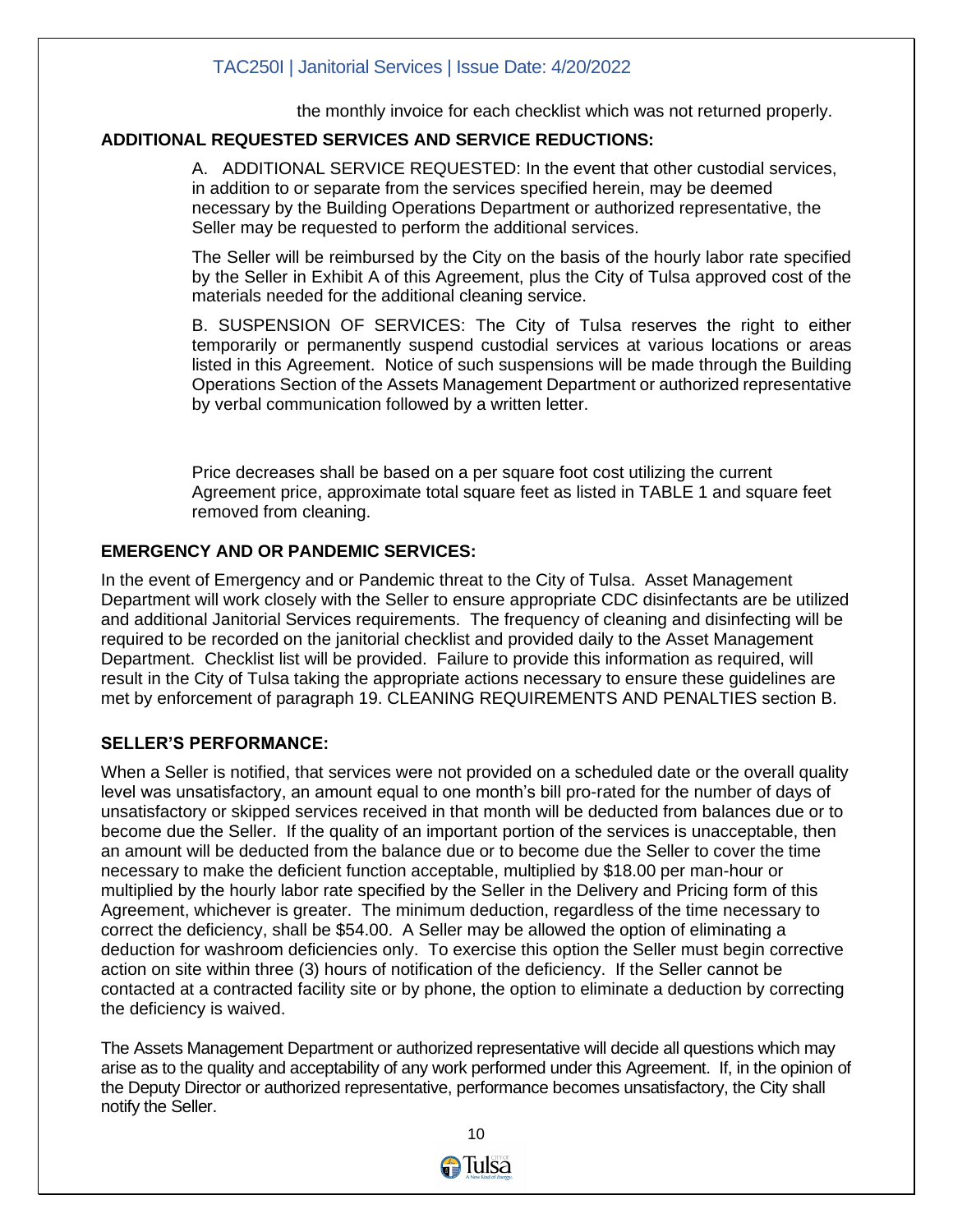"Repeated instances of unsatisfactory performance may result in cancellation of the agreement for default"

- **A.** CLEANING SUPPLIES AND EQUIPMENT STORAGE SPACE: Seller may store supplies; materials and equipment only in storage areas in the City of Tulsa facility premises designated by the Building Operations Section of the Asset Management Department or authorized representative. Seller agrees to keep his portion of this storage area in accordance with all applicable fire regulations. The use of City storage facilities will be on a space available basis and subject to the approval of the Building Operations Asset Management Department or authorized representative. Under no circumstances will materials or equipment be placed or left in hallways, corridors, rest rooms or other spaces accessible to the public.
- **B.** HOUSEKEEPING SERVICE: All wet mop heads, sponges and other similar tools must be rinsed carefully after use and replaced with new or clean dry mop heads, sponges, etc., when rinsing no longer restores them to a reasonable state of cleanliness, or daily, whichever occurs sooner. Conventional brooms push or otherwise (unless otherwise specified), will not be used inside the building. Chemically treated mop heads will be used exclusively. When not in actual use, all such equipment, tools and carts will be stored or left only in the designated storage area.
- **C.** Dirty water and cleaning solutions shall be disposed of immediately in slop sinks or floor drains. Floors and fixtures of areas where water is obtained and disposed of shall be kept clean and sanitary at all times. All cleaning gear closets shall be mopped daily. Sinks will be cleaned daily and sink strainers or floor drain covers shall not be removed except for cleaning purposes and shall then be properly replaced. Particular care will be taken to prevent mop shreds and other such material from getting into drains.

#### **PAYMENTS: Seller shall be paid monthly in arrears:**

- A. FIRST- (1) INVOICE: First- (1) invoice shall be for the entire month, starting on the 1<sup>st</sup> day of the month and ending with the last day of the month.
- B. MONTHLY INVOICES: Additional invoices shall be processed in the same manner as the first invoice.
- C. LAST INVOICE: Last invoice shall not be accepted or processed until all keys, access cards and identification cards have been returned to the City of Tulsa Security office. Any and all discounts offered by the Seller shall not commence until the last invoice has been accepted.

### **COMPLETED INVOICES:**

All invoices shall include the TAC number and Agreement number and have the cost broken down for each location, line by line, and a total invoice cost. They shall also contain the dates the services were provided. Invoices submitted without the correct information shall be incomplete and not accepted.

Completed invoice(s) shall be submitted to the following address for review before being sent to Accounts Payable.

#### **City of Tulsa Asset Management/ Building Operations**

 $11$ 

GTulsa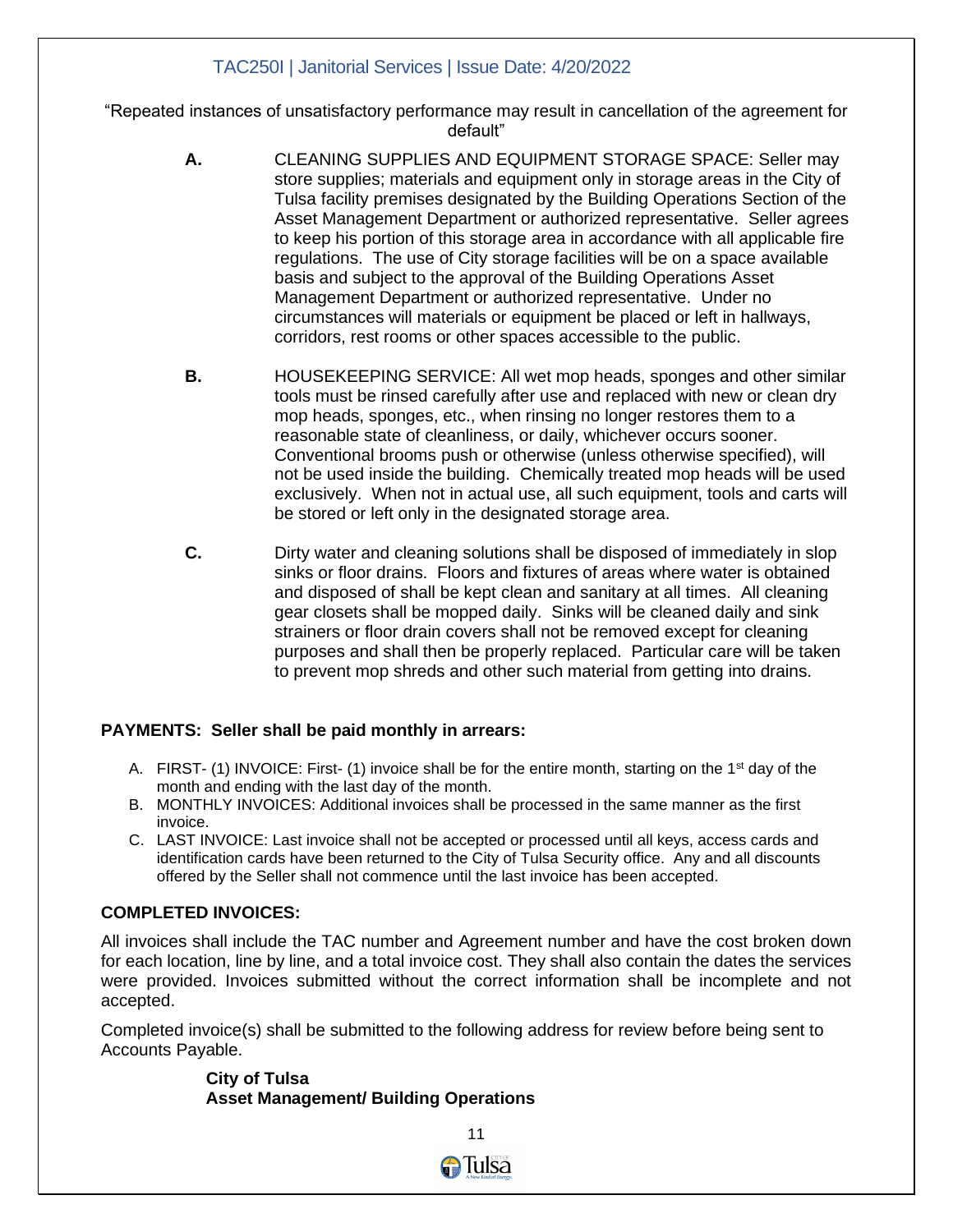#### **175 E 2nd Street Suite 855 Tulsa, Oklahoma 74103**

#### **PRICES BID SHALL BE FIRM FOR THE FIRST YEAR OF AGREEMENT:**

Bid prices are to be firm for a period of one (1) year from the date of award and one (1) year following each mutually agreed renewal.

#### **TABLE 1**

#### **JANITORIAL CLEANING REQUIREMENT**

| ITEM <sub>3</sub> | <b>Mulch Site</b><br>** Approximate     | $2100 \text{ N} 145^{\text{th}}$ E Ave<br><b>TOTAL</b> | 300 sq ft **<br>109,536 Sq. Ft. ** |
|-------------------|-----------------------------------------|--------------------------------------------------------|------------------------------------|
| ITEM 2            | <b>Surface Drainage Vegetation Mgmt</b> | 4502 S Galveston                                       | 6,900 sq ft $**$                   |
| <b>ITEM 1D</b>    | <b>Meter Facility</b>                   | 2445 S. Jackson                                        | 7,490 Sq. Ft. **                   |
| <b>ITEM 1C</b>    | Warehouse                               | 2317 S. Jackson                                        | 64,126 Sq. Ft. **                  |
| <b>ITEM 1B</b>    | <b>Distribution Systems</b>             | 2317 S. Jackson<br>(South)                             | 18,720 Sq. Ft. **                  |
| <b>ITEM 1A</b>    | <b>Engineering Services</b>             | 2317 S. Jackson<br>(North)                             | 12,000 Sq. Ft. **                  |

#### **NOTES:**

| 11VILDJ.          |                                                                        |
|-------------------|------------------------------------------------------------------------|
| <b>ITEM 1A</b>    | <b>Entire Building</b>                                                 |
| <b>ITEM 1B</b>    | <b>Entire Building</b>                                                 |
| <b>ITEM 1C</b>    | Includes all offices, break rooms, bathrooms, and halls located within |
|                   | the warehouse.                                                         |
|                   | (Does not include the garage/parking areas except for trash            |
|                   | containers)                                                            |
| <b>ITEM 1D</b>    | <b>Entire Building</b>                                                 |
| ITEM <sub>2</sub> | Office Building, two free standing bathrooms and offices in buildings  |
|                   | 4 & 5.                                                                 |
| <b>ITEM 3</b>     | <b>Entire Building</b>                                                 |
|                   |                                                                        |

All cleaning such as but not limited to cleaning of carpets, stripping and waxing of hard floor surfaces, sealer applied to restroom/locker room floors and wall tiles and other periodicals shall be coordinated through the **OPERATIONS MANAGER** or their authorized representative a minimum of at least one- (1) week before the cleaning is started.

#### **TABLE 2**

| Day shift: Between<br>7:30 AM - 4:30 PM |
|-----------------------------------------|
| <b>Monday through</b><br>Friday         |
|                                         |
| x                                       |
| x                                       |
|                                         |

 $12$ GTulsa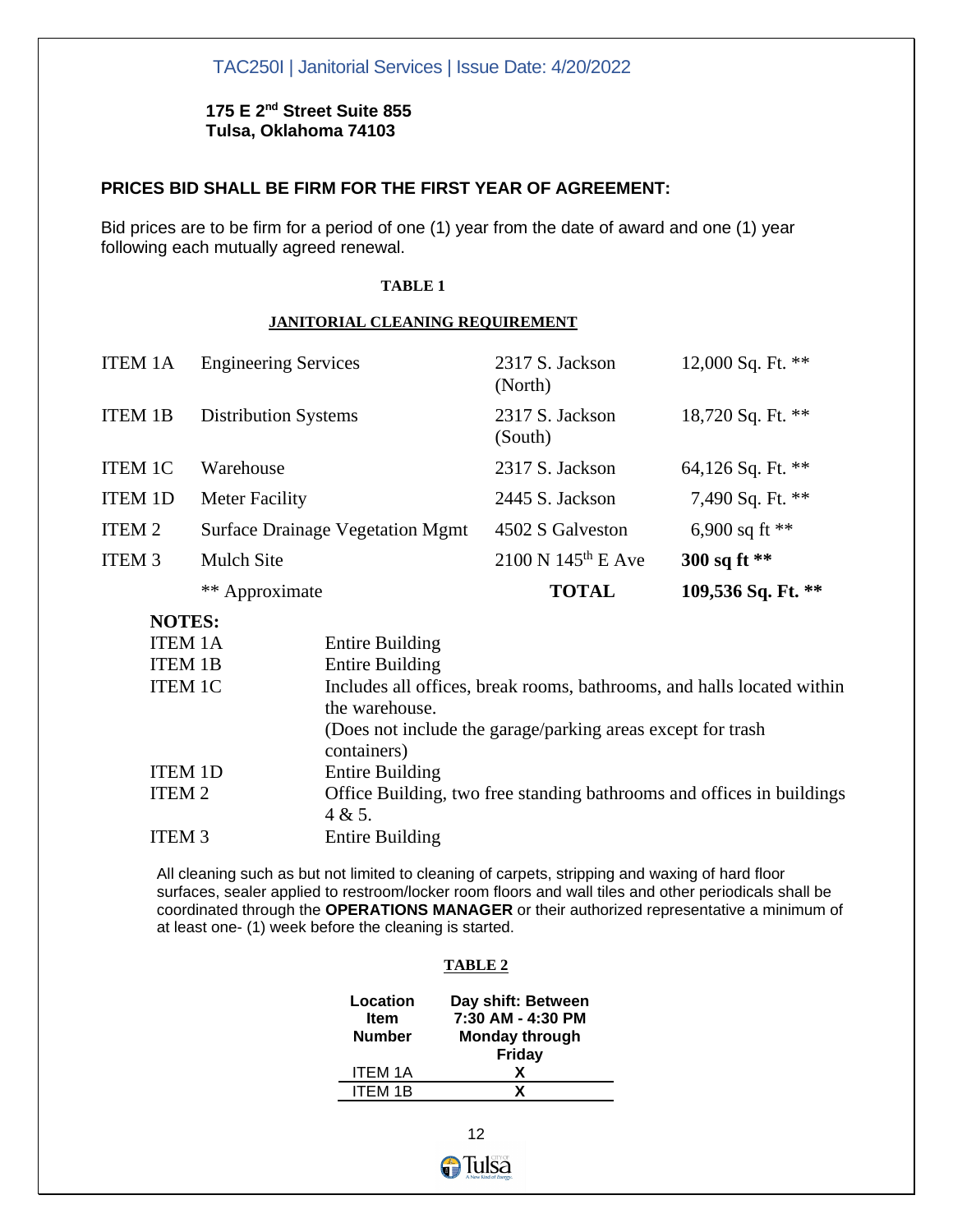| <b>ITEM 1C</b>    | x                  |
|-------------------|--------------------|
| <b>ITEM 1D</b>    | x                  |
| ITEM <sub>2</sub> | X 4 hrs            |
| ITEM 3            | Wednesday 7:30am - |
|                   | 3:30 <sub>pm</sub> |

#### **Time of contract services to be as follows**

Primary cleaning shall be done on the day shift. All cleaning outside the above Table 2 such as but not limited to cleaning of carpets, stripping and waxing of hard floor surfaces, sealer applied to restroom/locker room floors and wall tiles and other periodicals SHALL be coordinated through the Supervisor or authorized representative from each location a minimum of at least one- (1) week before the cleaning is started.

In addition the vendor shall furnish **on site** a minimum of one- (1) employee to work eight- (8) hours among all four- (4) locations items 1A, B, C and D Monday through Friday. These persons will respond to calls as needed such as but not limited to emptying trash, spot cleaning carpets, cleaning windows, stocking rest rooms and other janitorial duties which may arise.

Item 2 requires one employee for four hours a day Monday, Wednesday and Friday. There is no night work at Item 2.

#### **"Day shift personnel shall carry a vender supplied working pager and respond to any call within five- (5) minutes. Current pager numbers shall be provided to the supervisor or authorized representative from each location"**

#### **MANDATORY BID REQUIREMENTS:**

#### **1. SITE INSPECTIONS:**

All potential bidders, except current contract holder, must **participate** in a pre-bid walk-through inspection of the site(s) conducted by an authorized City representative in order to familiarize themselves with any conditions, which may affect performance and/or bid prices. The walk-through inspection tour will be immediately following the pre-bid conference and will continue the next day if necessary. Bidders must arrange for their own transportation. Bidders may conduct additional inspections until the bid opening date.

**"All bids submitted where the pre-bid conference or pre-bid walk-through inspection has not been completed by the vendor shall be considered as non-responsive and rejected."**

#### **2. SUBMITALS:**

#### **A. SELLER EQUIPMENT:**

If you are the winning bidder, the City of Tulsa will ask that you submit a list of all equipment intended for use to accomplish the terms of this contract. The City of Tulsa reserves the right to reject any equipment used in this contract and such equipment shall be replaced with equipment that does meet with the approval of the City.

#### **B. SELLER SUPPLIES:**

If you are the winning bidder then The City of Tulsa will ask that you submit a list of all chemicals and cleaning agents that are intended for use to accomplish the terms of this contract. The City of Tulsa reserves the right to reject any chemical and/or cleaning agent used in this contract, and such shall be replaced with a product that does meet with the approval of the City.

 $13$ 

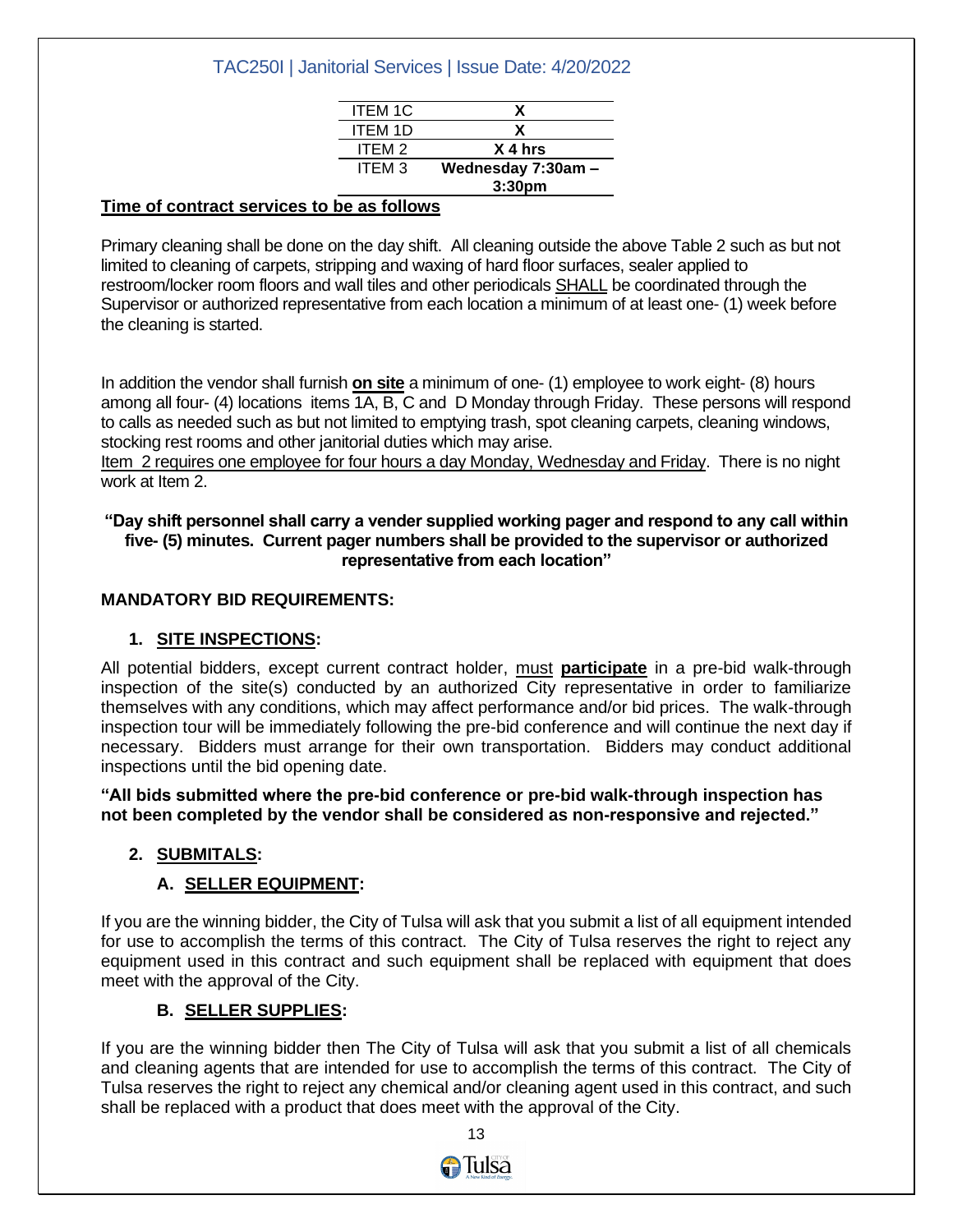#### **C. WORK SCHEDULE:**

Work will be scheduled as per Table 2.

#### **3. VENDOR MATERIAL SAFETY DATA SHEETS (MSDS)**

The vendor will be familiar with and operate within the guidelines set forth by the Occupational Safety and Health Act and other

Federal, State or local regulations, which affect custodial and housekeeping operations.

#### **One- (1) set of Material Safety Data Sheets must be supplied to Asset Management on all chemicals and cleaning agents utilized under this contract within five (5) days after contract award.**

All chemicals utilized in City facilities must be properly identified with manufacturer's label and name of custodial company on each container.

#### **4. TELEPHONE AND EMAIL:**

- ➢ **Vendors must have and maintain a phone number where they can be contacted within thirty- (30) minutes, seven- (7) days per week.**
- ➢ **Vendors must have a working email address where reports, pictures and other information can be sent as needed.**

#### **5. EMPLOYMENT DISCRIMINATION BY VENDOR PROHIBITED:**

During the performance of this contract, the vendor agrees as follows:

- (1) The vendor will not discriminate against any employees or applicant for employment because of race, religion, color, sex or national origin, except where religion, sex or national origin is a bona fide occupational qualification reasonably necessary to the normal operation of the vendor. The vendor agrees to post in conspicuous places, available to employees and applicants for employment, notices setting forth the provision of this nondiscrimination clause.
- (2) The vendor, in all solicitations or advertisements for employment placed by or on behalf of the vendor, will state that such vendor is an equal opportunity employer.
- (3) Notices, advertisements and solicitations placed in accordance with federal law, rule or regulation shall be deemed sufficient for the purpose of meeting the requirements of this section.

#### **6. SUPERVISION AND TRAINING OF EMPLOYEES:**

 $\triangleright$  The vendor shall provide supervision and appropriate training to assure competent performance of the work and the vendor or his authorized agent will make sufficient daily routine inspections to ensure that the work is performed as required by this Invitation For Bid. Vendor's Job Manager and Supervisors must be literate and fluent in the English language, because of the necessity to read chemical labels, job instruction and signs, as well as the need for conversing with management personnel or other City of Tulsa employees.

#### **7. ASSIGMENT OF EMPLOYEES:**

The vendor hereby agrees that any of its employees who may be assigned to the City of Tulsa buildings to satisfy vendor's obligations under this Contract, shall be used exclusively for that

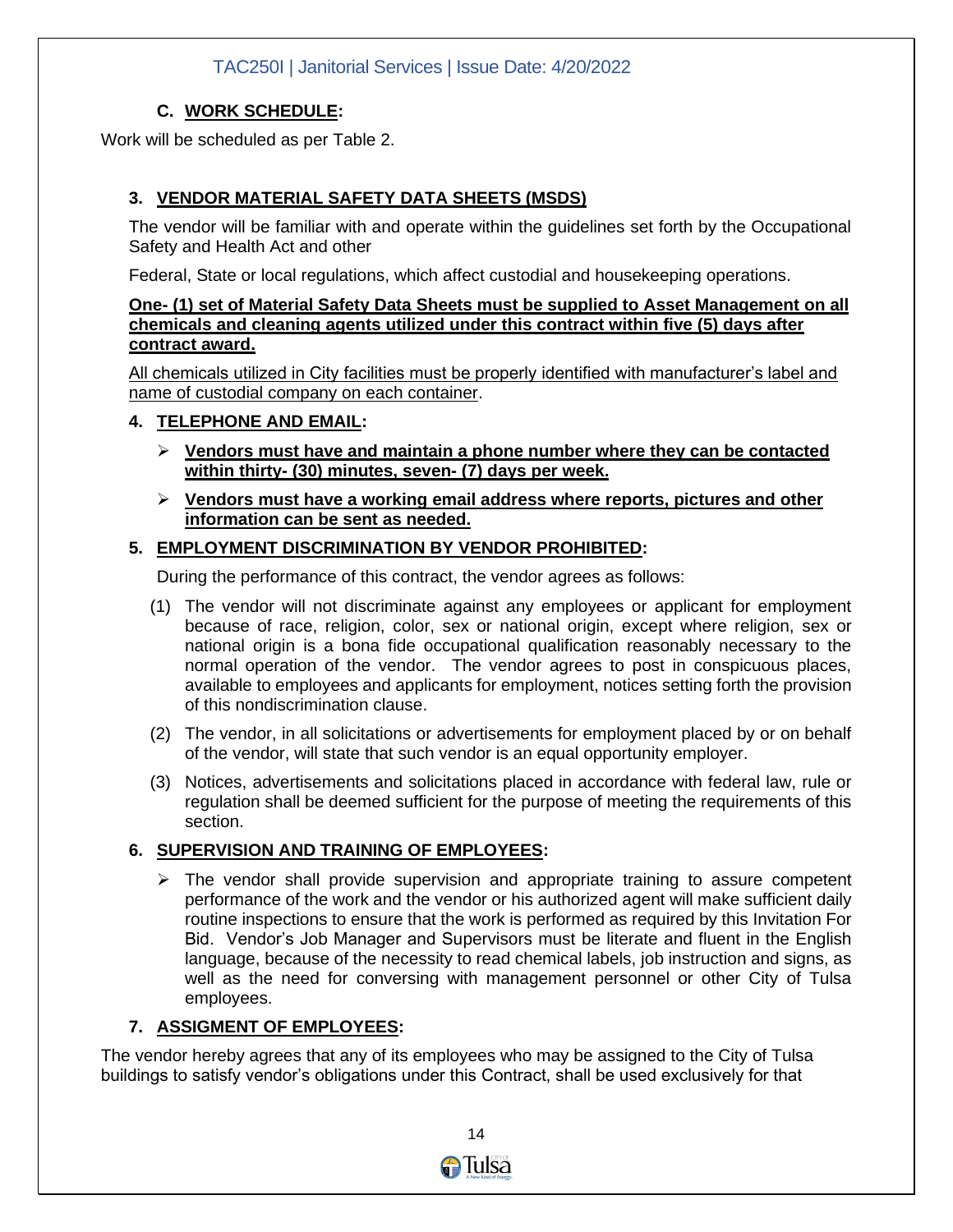purpose during the hours that they are working in areas covered by this Contract and shall perform no other custodial work at the City of Tulsa facilities.

Any employee that for any reason is deemed unsatisfactory by the Contract Administrator shall be removed by the contractor and replaced with another employee.

#### **SECURITY:**

#### **HANDLED THROUGH CITY OF TULSA SECURITY**

#### 1. **SELLER AND EMPLOYEES SECURITY CLEARANCE**:

Prior to commencing any work under this Agreement, the City of Tulsa requires that the Seller and any principals, officers or employees who will work on City premises undergo an enhanced background check. The Seller shall ensure this requirement is met and pay for all costs associated with obtaining clearances.

- B. Seller must submit to the City of Tulsa Security Office within fourteen- (14) days prior to the starting date of this Agreement a completed Oklahoma State Bureau of Investigation (OSBI) Form #CHRD01 "CRIMINAL HISTORY INFORMATION REQUEST" for all principals, officers or employees who will work on any City premises covered by this Agreement. This report must be current and performed **within the past thirty -(30) days**.
- G. This same "CRIMINAL HISTORY INFORMATION REQUEST" requirement must be met for all new employees added
- H. during the term of the Agreement and must also be submitted within **fourteen- (14) days** prior to working in City facilities. This report must be current and performed **within the past thirty- (30) days.**
- I. The City of Tulsa Security Office and City of Tulsa Building Operations shall be notified within **twenty-four- (24) hours** of any changes of employment pertaining to employees that work in City of Tulsa buildings.
- J. Identification badges shall be returned to City of Tulsa Security Office within **seventy-two- (72) hours**, upon termination of an employee for any reason.
- K. Official City of Tulsa identification badges shall be issued by the City of Tulsa Security Office and shall be worn and displayed at all times by Seller and all Seller's employees while on City premises. (Cost of badges to be paid for by the Seller)

#### **FAILURE TO COMPLY WITH A, B, C OR D OF THE ABOVE SECURITY CLEARANCE SECTION MAY CAUSE CANCELLATION OF THIS AGREEMENT.**

#### 2. **BUILDING SECURITY**:

- C. Only authorized Seller's employees are allowed on the premises of the City of Tulsa buildings. Acquaintances, family members, assistants or any other person shall not accompany Seller's employees in their work area unless said person is an authorized Seller's employee.
- D. Minors, including family members of the Seller or their employees, are not to be on the project sites during work hours and are prohibited from performing any work under this Agreement.
- E. **Doors, Windows, Alarms & Lights**
	- ➢ **All outside entrance doors and windows shall be secured at all times.**
	- $\triangleright$  All interior and exterior doors shall be checked and locked on completion of cleaning with

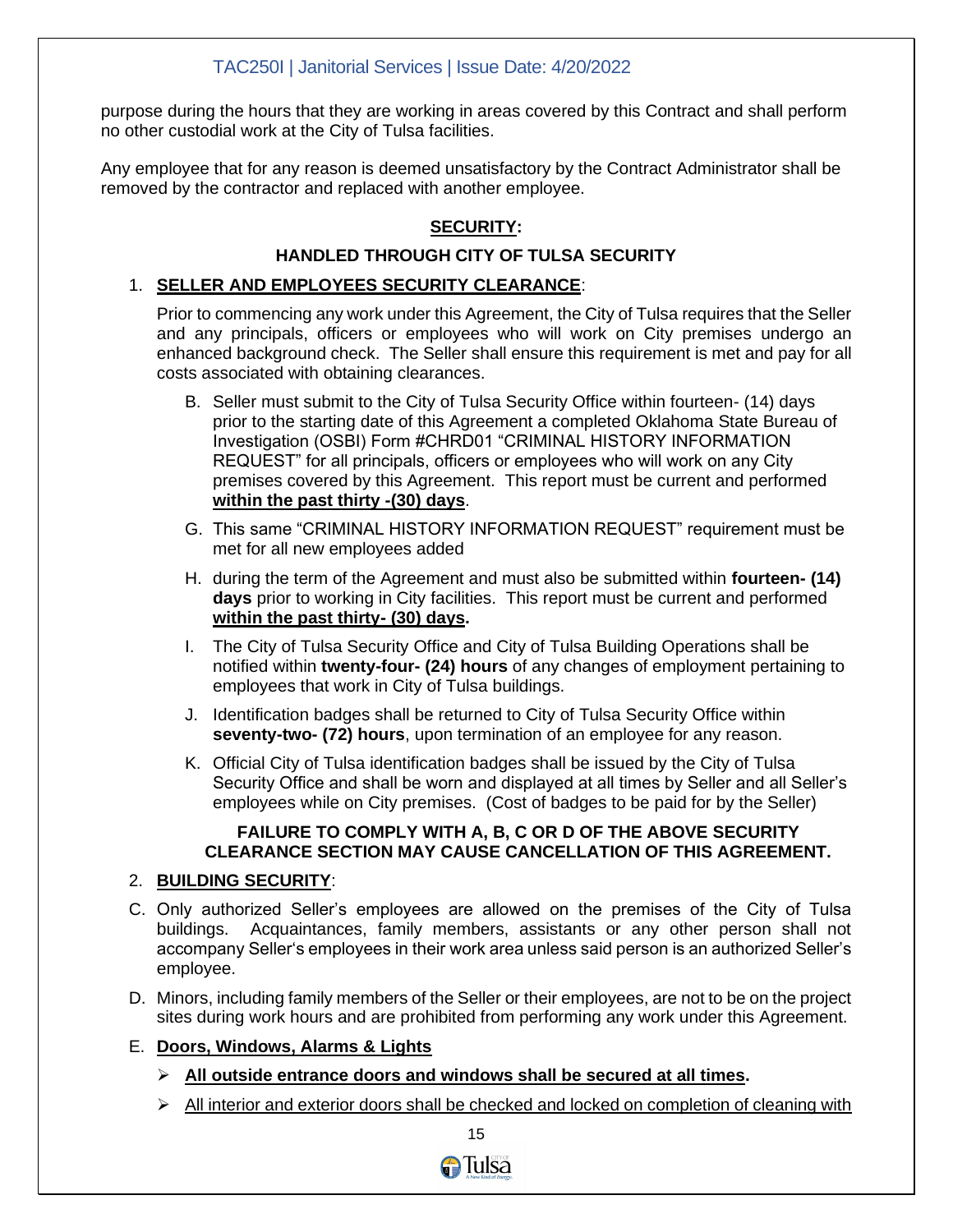any alarm systems restored.

- $\triangleright$  All interior doors in secure areas must remain locked except while work in the immediate area is in progress.
- $\triangleright$  All lights in unoccupied areas shall be turned off on completion of cleaning, except where centrally controlled.

#### **Vendor's employees are specifically prohibited from signing for**

#### **or acknowledging receipt of deliveries to city departments**

#### **KEYS:**

**Seller will be provided with keys to allow access to non-restricted rooms, which require cleaning.**

#### **All keys provided to the Seller shall not be duplicated, nor are they to be removed from the property.**

#### **TELEPHONE SERVICE:**

Seller's employees shall be allowed job-related use of local City telephone service at no cost to the Seller. Seller will pay the cost of repairing any damage caused by Seller's employees to the telephone equipment over and above normal wear and tear. No toll charges will be allowed for the Seller and/or Seller's employees. A list of emergency telephone numbers will be maintained at the work locations by the Seller, and shall include the Police and Fire Departments.

#### **GENERAL INFORMATION:**

#### **1. WORK REPORTS AND SIGN IN SHEETS: (Supplied by the City of Tulsa)**

The work report shall be signed and dated daily by Seller and contain the following information as a minimum:

Discrepancies from the routine work scheduled and an explanation of the circumstances involved.

Any property or equipment not in a serviceable or operating condition, listed by description and location.

Damage, vandalism or broken windows by description and location

Any and all problems and/or complaints of a minor nature, or similar isolated incidences, may be handled directly between the Seller's foreman and the Contract Administrator. A summary of the incident and resolution shall be contained in the nightly report.

#### **Each person working in City facilities will be required to sign in and out and under no circumstances shall any individual enter another person's name or time on this form.**

**"Failure to sign the sign-in sheet will result in being counted as skipped service with corrective action taken as listed per SELLER'S PERFORMANCE"**

#### **2. INSPECTIONS:**

The Building Operations Section of the Asset Management or authorized representative may conduct random daily inspections of the areas covered under this Agreement.

#### **3. PAYMENTS: Seller shall be paid on a monthly basis in arrears:**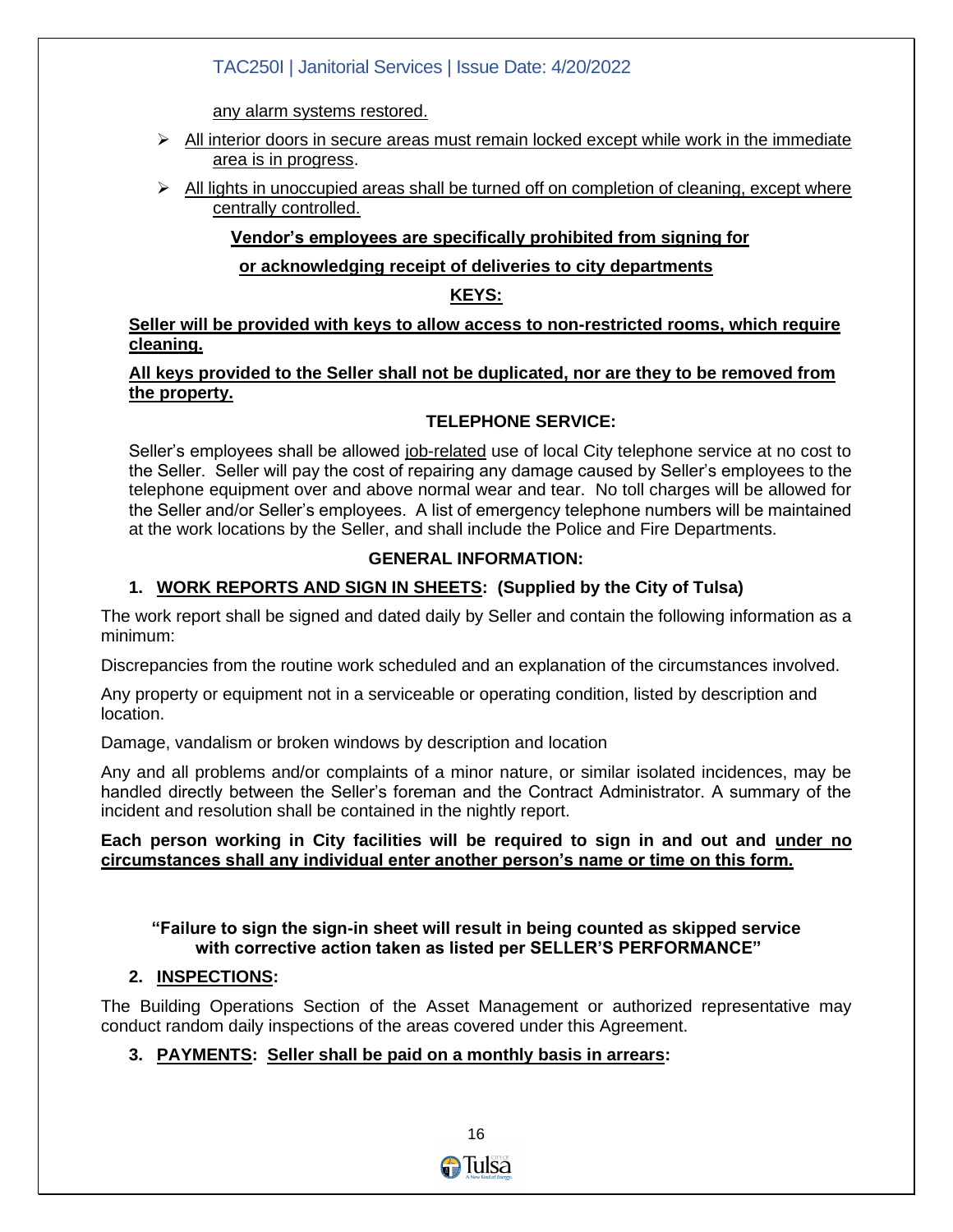Last invoice shall not be accepted or processed until all keys, access cards and identification cards have been returned to this office. Any and all discounts offered by the Seller shall not commence until the last invoice has been accepted.

#### **a. COMPLETED INVOICES:**

All invoices shall include the TAC number and Agreement number and have the cost broken down for each location, line by line, and a total invoice cost. Invoices submitted without the correct information shall be incomplete and not accepted.

Completed invoice(s) shall be submitted to the following address for review before being sent to Accounts Payable.

> **One Technology Center Asset Management/ Building Operations 175 E 2nd Street, Suite 855 Tulsa, Oklahoma 74103**

#### **PRICES BID SHALL BE FIRM FOR THE FIRST YEAR OF AGREEMENT.**

Bid prices are to be firm for a period of one (1) year from the date of award and one (1) year following each mutually agreed renewal.

#### **4. ADDITIONAL REQUESTED SERVICES AND SERVICE REDUCTIONS:**

#### **a. ADDITIONAL SERVICE REQUESTES:**

In the event that other custodial services, in addition to or separate from the services specified herein, may be deemed necessary by the Building Operations Section of Asset Management or authorized representative, the Seller may be requested to perform the additional services.

The Seller will be reimbursed by the City on the basis of the hourly labor rate specified by the Seller in Bid Price Schedule of this Agreement, plus the City of Tulsa approved cost of the materials needed for the additional cleaning service.

#### **b. SUSPENSION OF SERVICES:**

The City of Tulsa reserves the right to either temporally or permanently suspend custodial services at various locations or areas listed in this Agreement. Notice of such suspensions will be made through the Building Operations Section of the Asset Management or authorized representative by verbal communication followed by a written letter.

Price decreases shall be based on a per square foot cost utilizing the current Agreement price, approximate total square feet as listed in EXHIBIT "A" and square feet removed from cleaning.

#### **5. SELLER'S PERFORMANCE:**

We recognize that with any janitorial contract there is an adjustment period while the Janitors learn the building etc. However: The City of Tulsa expects quality Janitorial Service. If we do not get that, the contract will be terminated

#### **CLEANING SUPPLIES AND EQUIPMENT STORAGE SPACE:**

Seller may store supplies; materials and equipment only in storage areas in the City of Tulsa facility premises designated by the Building Operations Section of the Public Works Department or authorized representative. Seller agrees to keep his portion of this storage area in accordance with all applicable fire regulations. The use of City storage facilities will be on a space available basis and subject to the approval of the Building Operations Section of Asset Managment or authorized representative.

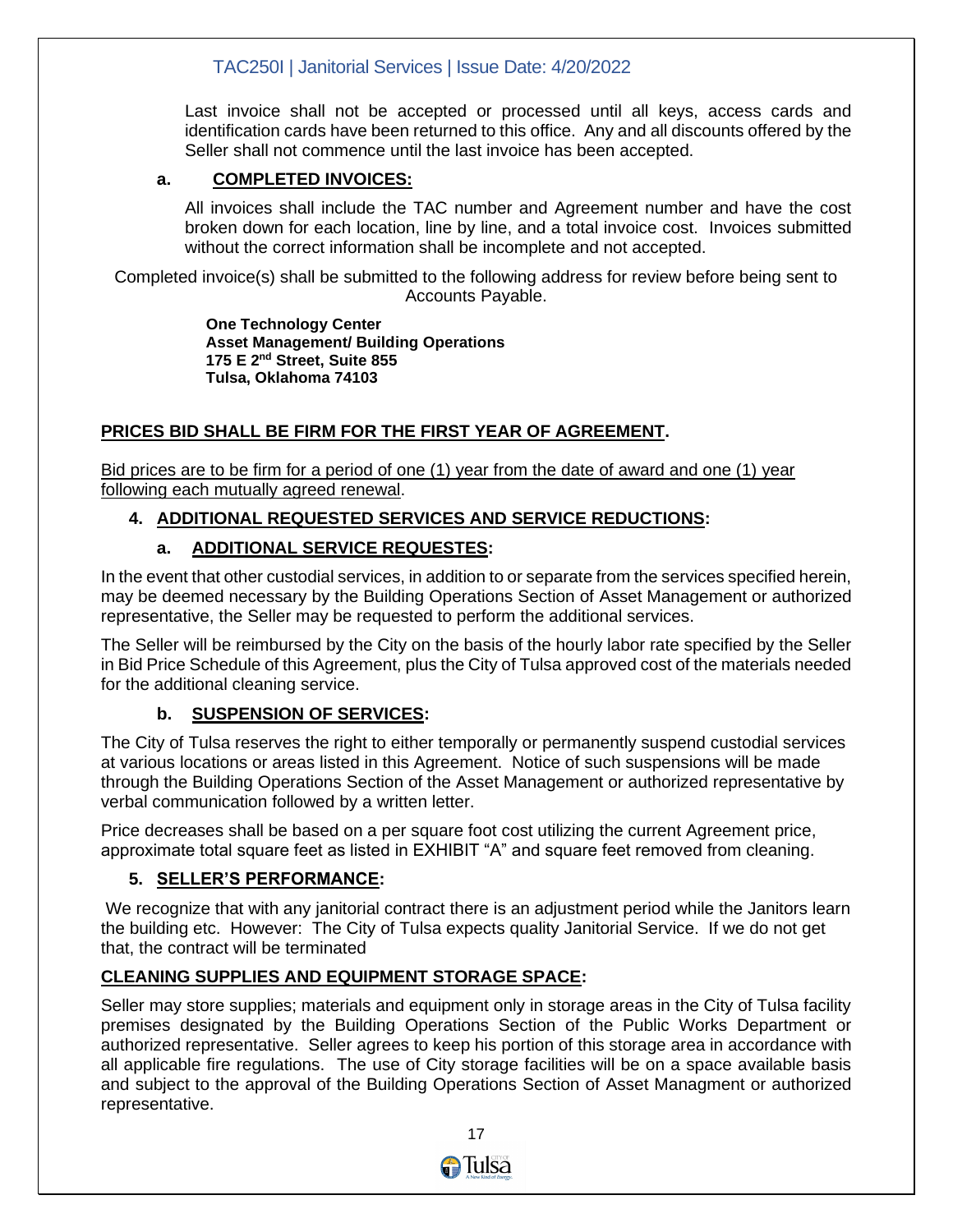**Under no circumstances will materials or equipment be placed or left in hallways, corridors, rest rooms or other spaces accessible to the public**

#### **6. HOUSEKEEPING SERVICE:**

- a. All wet mop heads, sponges and other similar tools must be rinsed carefully after use and replaced with new or clean dry mop heads, sponges, etc., when rinsing no longer restores them to a reasonable state of cleanliness, or daily, whichever occurs sooner. Conventional brooms push or otherwise (unless otherwise specified), will not be used inside the building. Chemically treated mop heads will be used exclusively. When not in actual use, all such equipment, tools and carts will be stored or left only in the designated storage area.
- b. Dirty water and cleaning solutions shall be disposed of immediately in slop sinks or floor drains. Floors and fixtures of areas where water is obtained and disposed of shall be kept clean and sanitary at all times. All cleaning gear closets shall be mopped daily. Sinks will be cleaned daily and sink strainers or floor drain covers shall not be removed except for cleaning purposes and shall then be properly replaced. Particular care will be taken to prevent mop shreds and other such material from getting into drains.

All materials and supplies shall be stored in coordination with applicable building fire regulations. In no case shall rags or cloths be permitted to accumulate in boxes or cans. However, rags may be stored in metal containers at the floor level, provided the containers are equipped with a lid which is kept in place at all times. Rags, mops, brushes, wax and other combustible materials used which contain a residue of animal, vegetable, or mineral oils are subject to spontaneous ignition and must be disposed of, or stored outside of the building in covered metal containers in the area designated. In any area where equipment closets are shared jointly by Seller and/or City, the responsibility for cleaning the closet in accordance with these specifications will rest upon the Seller.

#### **REQUIRED TASK AND FREQUENCY SCHEDULE:**

#### **DUTIES TO BE PERFORMED THROUGHOUT THE FACILITY**

#### **GENERAL REQUIRMENTS:**

#### **DAILY SERVICES (three times a week)**

Empty Waste Receptacles and wash as needed Empty Waste from paper shredders Remove all litter, cans, papers, and other containers marked TRASH Waste Receptacle liner must be replaced with **new liners** Empty Recycle Receptacles (where applicable) Wash/Clean desk tops (only if the desk tops are cleared of paper) Clean and sanitize telephone instruments Empty and wash ash trays Wipe and clean chairs

 $18$ 

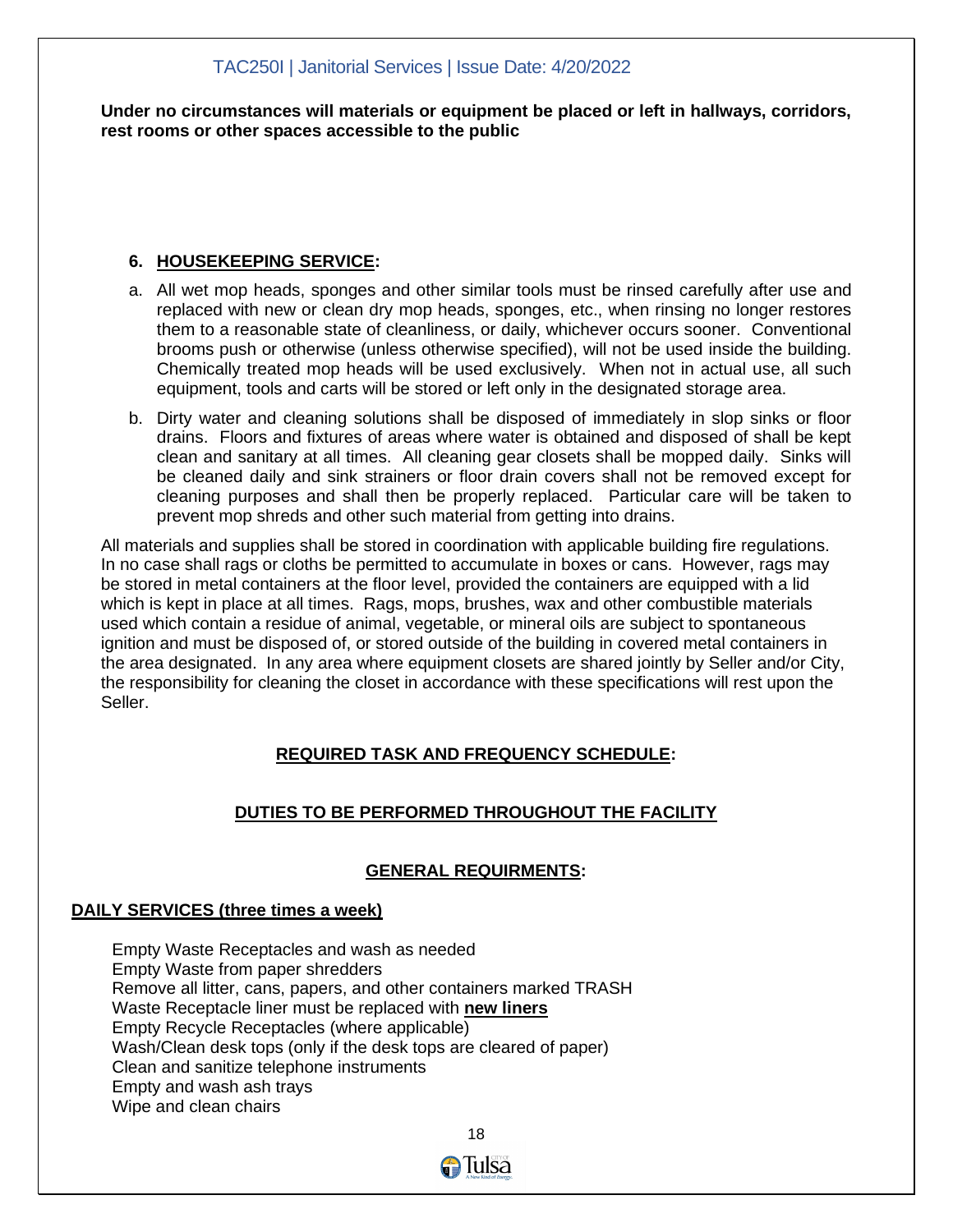Clean light switches and spot clean walls for fingerprints

Clean all door handles, frames and kick plates

Replace chairs and waste baskets in proper place after cleaning

All waste material shall be removed to and loaded into dumpster, as provided by City, for disposal Wet mop hard service floors of entire building with a general-purpose product to ensure clean areas Clean corners of rooms and around telephone and electrical mounted plugs

Vacuum and spot clean all heavy traffic areas such as hallways, offices, lobby, etc. of entire building to remove

daily stains and apply anti-static spray, if required

Buff main lobby, hallway floors, and heavy traffic areas

Vending machines washed

Dust all surfaces up to a height of six- (6) feet, using a treated duster.

 Dusting shall be accomplished by the removal of soil from the area, not by moving it from one surface to another

### **WEEKLY SERVICES**

Clean all glass partitions and ledges (up to a height of 8') Clean all windowsills Clean exterior of refrigerators, microwave ovens, coffee makers, etc. Wipe and clean top of shelves and file cabinets Wash all partition glass Spray buff floors in all areas of building to remove black marks or scuff marks and restore luster of wax leaving an even wet look floor finish. Dust all areas - entire facility- to remove dust and cob webs Vacuum all carpeted areas and walk-off mats-Including all areas hard to reach areas such as Under furniture and all nook and crannies.

Vacuum all fabric office furniture

#### **MONTHLY SERVICES**

Clean/Wash metal desk frames

Wash all interior window glass-entire facility

Clean coat racks

Clean all heating and air conditioner supply and return vents (Ceiling, wall, floor, window units, etc.) Wash file cabinets

Spot Wash interior walls of entire building

Replace vacuum paper filter bags. Clean and/or replace vacuum safety filter and exhaust filters to a new or like new condition.

**QUARTERLY SERVICES (**Services to be performed in March, June, September, and December of each year)

Dust all surfaces up to a height of six- (6) feet, using a treated duster.

 Dusting shall be accomplished by the removal of soil from the area, not by moving it from one surface to another.

Wash all exterior window glass- entire facility – (Ground floor levels) Wash inside of all exterior windows-entire facility

the contract of the contract of the contract of the contract of the contract of the contract of the contract o

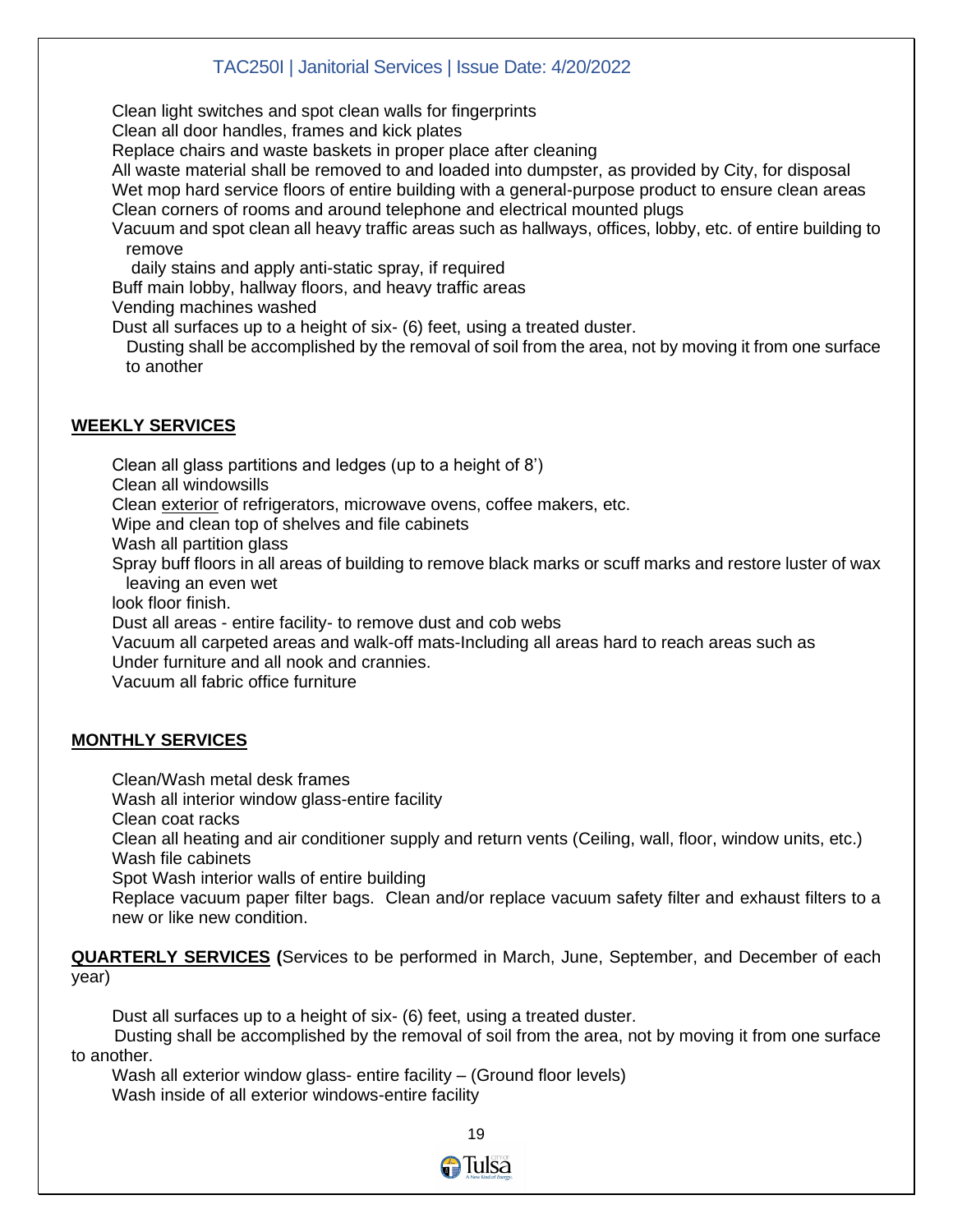Treat wood panel walls with wood polish - entire facility (example, Old English)

Remove all dirt and wax from all hard surface floors and cove base by mopping or scrubbing with a detergent and wax

remover. Rinse thoroughly and apply skid resistant wax of a type recommended by the flooring manufacturers. When wax is

dry, machine buff to a smooth sheen, even wet look. Use only the strength of wax stripper needed and remove promptly and

rinse to eliminate damage to floor tiles and adhesive

Shampoo all carpets and walk-off mats, including all hard-to-reach areas such as under counters, under furniture and all

nooks and crannies (move carpet protectors).

Remove carpet stains, completely vacuum, shampoo using hot water extraction equipment and supplies, and completely re

vacuum all carpet.

Shampoo areas such as corners that are inaccessible, with manual scrubbing devices. After shampooing and allowing

sufficient drying time, vacuum the carpet following a pattern, which will give the carpet pile a uniform appearance. Use

portable floor and carpet blowers/dryers to completely dry areas before traffic.

Remove wash splatter, wax, and dirt off of cove base in all corridors and rooms. Restore cove base to a polished

appearance.

Blinds dusted and/or washed in all areas of building

**SEMI-ANNUAL SERVICES (**Services to be performed in January and July of each year)

Wash walls, doors, cove base of entire building where wall covering permits. Clean and wax all woodwork, wood paneling, sound panels, wood benches and doors in all areas of the building

Wash all heating and air conditioner supply and return vents (Ceiling, wall, floor, window units, etc.)

## **OUTSIDE AREAS AND ENTRANCES TO BUILDINGS:**

#### **Entrances are defined as ALL DOORS WHICH OPEN TO THE OUTSIDE OF BUILDING**

#### **DAILY SERVICES (three times a week)**

Maintain all outside entrances and sidewalks up to 6 ft. around entire location

Maintain all dumpster areas

Entrances shall be cleaned and policed for the removal of dirt

All outside walls (in the immediate vicinity) of entrances canopies, and entrance lights shall be maintained clean

of overhanging lint, cobwebs, mud and other dirt

Foot scrapers, entrance mats, individual trash and smoking receptacles shall be emptied and cleaned All glass entrances to be cleaned inside and outside.

Walk-off/entrance mats spot cleaned to remove daily stains

Main lobby doors and glass cleaned and polished

Main lobby floor tile broom swept and scrubbed

Remove all cigarette butts from building entrances and sidewalks.

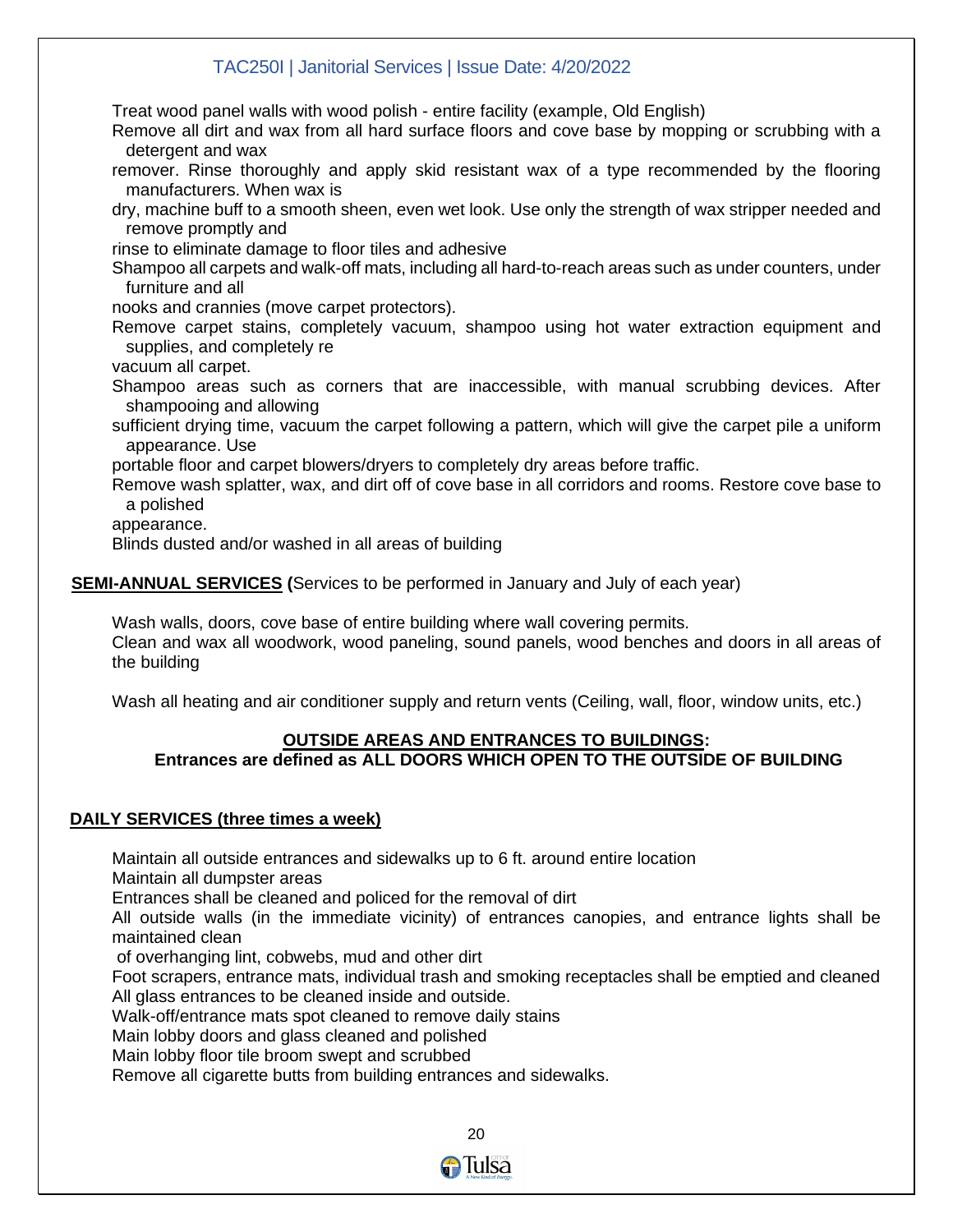#### **WEEKLY SERVICES**

Sweep all sidewalks, steps, building entrance areas and ramps. Remove all accumulated gravel and sand

 from all sidewalks, and ramps Ash urns are emptied, cleaned and sand replaced when dirty.

#### **MISCELLANEOUS REQUIRMENTS:**

#### **DAILY SERVICES (times a week)**

Marker boards (Chalkboards) shall be cleaned, **IF CLEARED**, according to manufacturer's specifications.

Board erasers shall be cleaned by vacuum equipment.

Clean, disinfect and deodorize table surfaces in break rooms, public areas, and hallways Clean, disinfect all public counters in all offices

**SEMI-ANNUAL SERVICES (**Services to be performed in January and July of each year)

Vacuum and shampoo all fabric office furniture

#### **DRINKING FOUNTAIN/COFFEE ROOM SINKS REQUIRMENTS:**

#### **DAILY SERVICES (three times a week)**

Drinking fountains shall be cleaned and polished to remove stains, rust, and scale. Abrasive, acid, or bowl type cleaners will not be used to clean drinking fountains. Must be sanitized and disinfected daily. No polish is to be used to clean drinking fountains.

Sinks in all areas – cleaned, disinfected, and deodorized. (Mineral and calcium deposits will not be accepted)

#### **MECHANICAL & ELECTRICAL/TELEPHONE SWITCHING ROOM REQUIRMENTS:**

#### **AS NEEDED OR AS DIRECTED SERVICES**

Dust mop/sweep

#### **REST ROOMS/LOCKER ROOM REQUIRMENTS: All restrooms/locker rooms shall be kept sanitary clean**

#### **DAILY SERVICES (three times a week)**

Floors swept and wet-mopped with quaternary disinfectant-detergent Partitions cleaned and disinfected (removing all writing & drawings) Toilets and urinals disinfected with bowl cleaner

<u>21 - John Stein, amerikan ing kabupatèn Inggris di Parangan Inggris di Parangan Inggris di Parangan Inggris d</u>

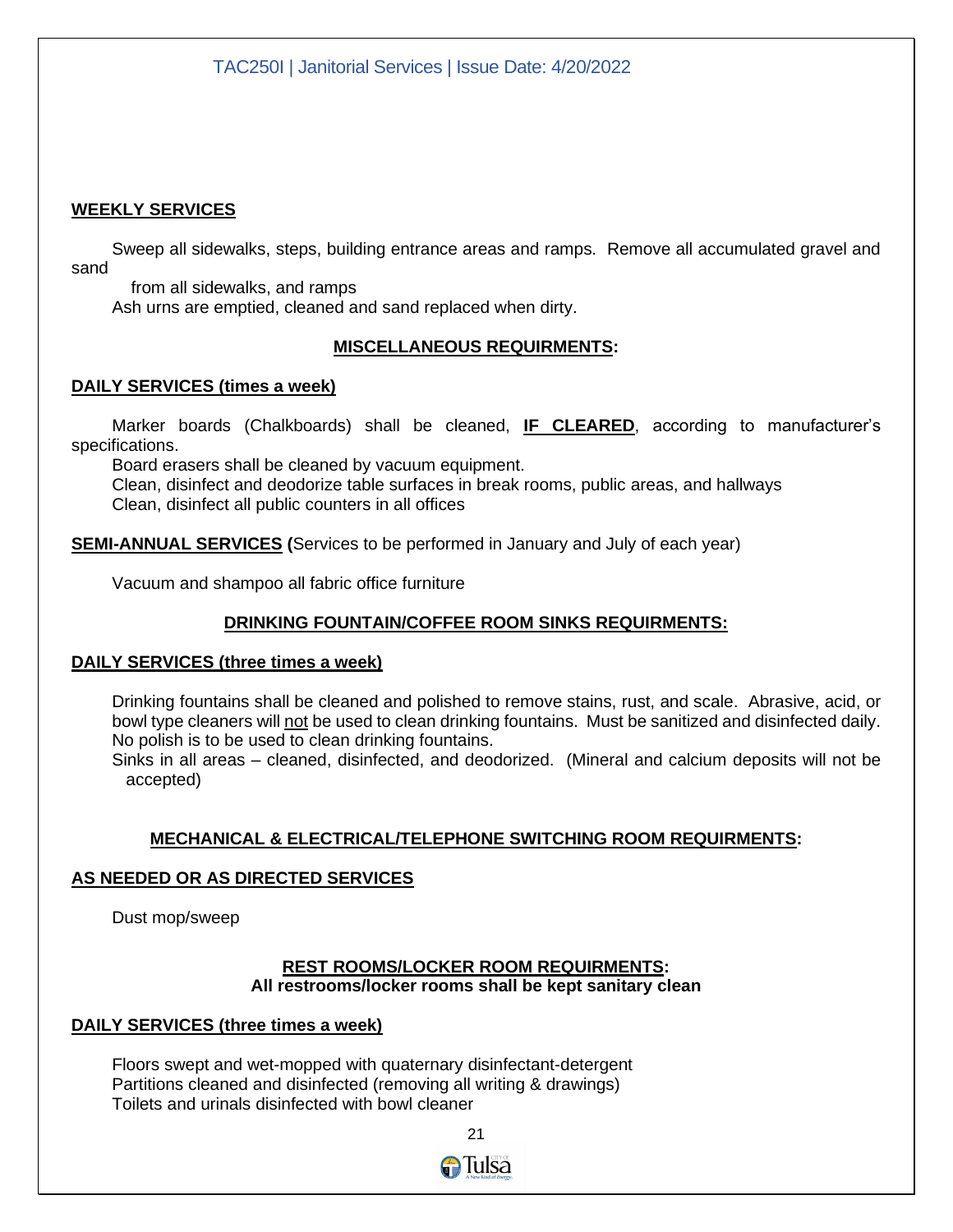Toilet paper restocked

Seat covers restocked (where applicable) Paper towel and soap dispenser cleaned and replenished Empty and clean sanitary napkin disposal and replace liner with new liner Sinks and mirrors cleaned with quaternary disinfectant-detergent Urinal partitions and walls spot cleaned and disinfected Showers completely cleaned and then disinfected using a disinfecting product Dispensers, counters, and cabinets cleaned and disinfected Clean, disinfect and deodorize all restroom entry area walls and doors. Check function of all dispensers and fixtures in all restrooms. Report maintenance problems to Building Operations.

Mineral and calcium deposits on any plumbing fixtures, walls or floor will not be accepted

#### **WEEKLY SERVICES**

All floor drains flushed with one- (1) gallon of disinfectant detergent

#### **MONTHLY SERVICES**

Completely wash and scrub walls and floors

**QUARTERLY SERVICES (**Services to be performed in March, June, September, and December of each year)

Sealer applied to restroom floors, locker floors and wall tiles

**Recycling receptacles shall be emptied into recycling containers as listed in the above Task and Frequency Schedule. (Provided the City of Tulsa has recycling at the location.)**

**REPEATED DEFICIENCIES IN THE ABOVE REQUIRED TASK AND FREQUENCY SCHEDULE WILL RESULT IN UNSATISFACTORY PERFORMANCE AND WILL LEAD TO CANCELLATION OF THE AGREEMENT FOR DEFAULT.**

#### **WORK TIME DESIGNATIONS:**

Unless designated otherwise, the following time schedules are applicable.

**Daily:** (Three times a week) Work to be performed as scheduled in **TABLE 2**

**Weekly:** Work to be performed once per week, a minimum of four- (4) days apart.

**Monthly:** Work to be performed once per month.

**Quarterly:** Services to be performed in March, June, September, and December of each year. Work will be done in the first week of the month.

**Semi-Annual:** Services to be performed in January and July of each year

**Annual:** Work to be performed once per contract year, within the first thirty-(30) days of each twelve (12) month period.

**As needed/as directed:** - The Building Operations Section of the Asset Management or authorized representative shall determine this work.

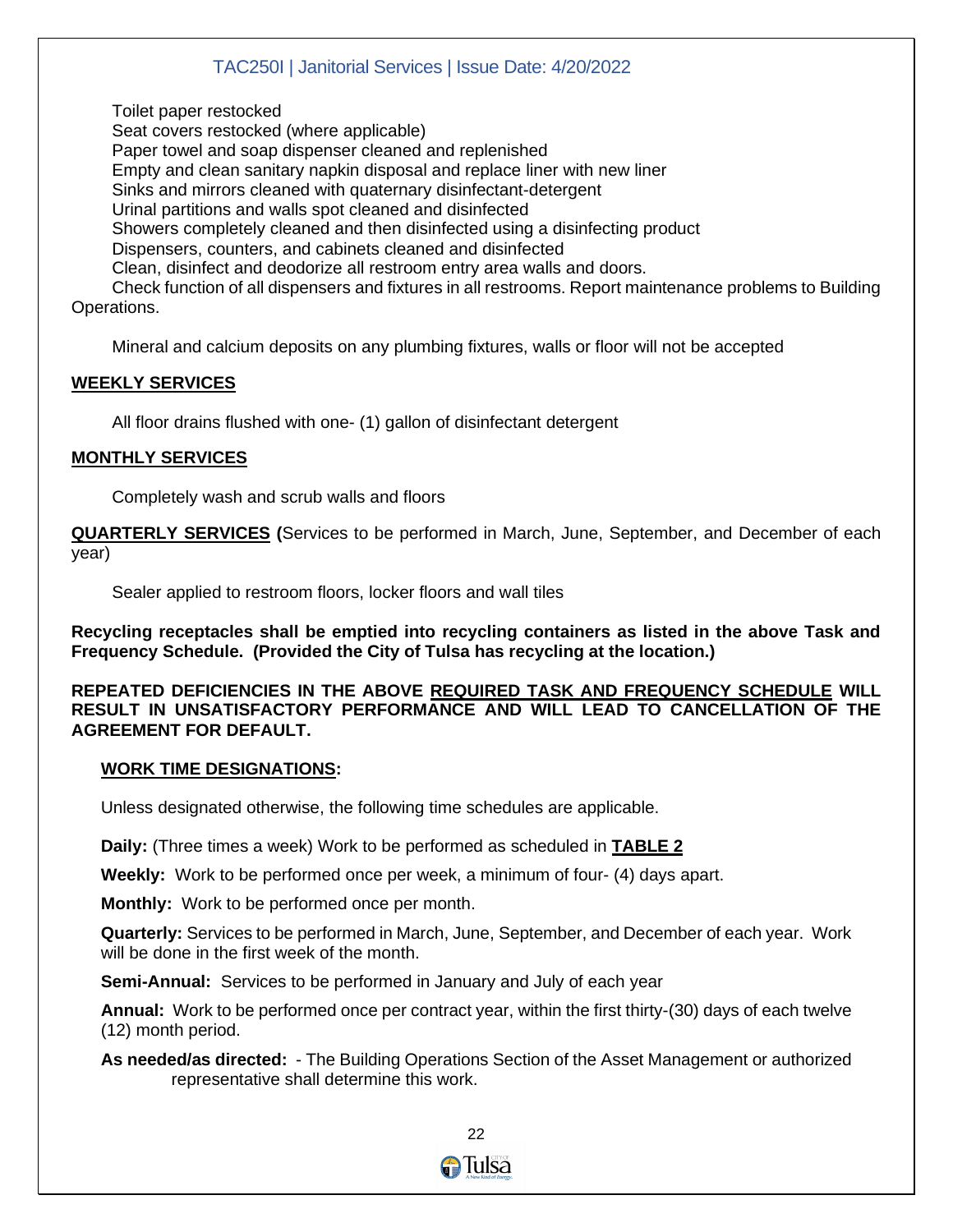## **C. BID SUBMISSION INSTRUCTIONS AND INFORMATION**

- **1. Bidder Registration**: To ensure timely updates and alerts about business opportunities with the City of Tulsa, interested Bidders should register as a Bidder with the City. To register, interested Bidders should complete the City's online vendor registration form [\(linked here\)](https://survey123.arcgis.com/share/0df171c77c824d71b1674ecaf1da369f). If you have any questions, email Jina Djahedian (*jdjahedian@cityoftulsa.org*) or check the City's "Selling to the City" website [\(linked here\)](https://www.cityoftulsa.org/government/departments/finance/selling-to-the-city/register-as-a-vendor/).
- **2. Pre-Bid Conference**: If a pre-Bid conference is required, see the first page for time, location, and teleconference link.

#### *Attendance Requirement*

☒ **Attendance at the Pre-Bid Conference (in-person) is required to submit a Bid.**  $\Box$  Attendance is not required to submit a Bid.

#### **SITE INSPECTIONS:**

All potential Bidder(s) must participate in a pre-bid walk-through inspection of the site(s) conducted by an authorized City representative in order to familiarize themselves with any conditions, which may affect performance and/or bid prices. The walk-through inspection tour will be immediately following the pre-bid conference and will continue the next day if necessary. Bidders must arrange for their own transportation. Bidders may conduct additional inspections until the bid opening date.

#### **"ALL BIDS SUBMITTED WHERE THE PRE-BID CONFERENCE OR PRE-BID WALK-THROUGH INSPECTION HAS NOT BEEN COMPLETED BY THE SELLER SHALL BE CONSIDERED AS NON-RESPONSIVE AND REJECTED."**

- **3. Questions and Concerns:** As You prepare Your bid response, You may have questions or points of clarification around this solicitation. Any questions or comments about this Invitation for Bid must be sent via e-mail to the Assigned Buyer (listed on the first page) and be received at least **10 Days prior to the Bid Submission Date.** Please include the IFB bid number (as indicated on the title page) on all communications. Bidders may only communicate with the City through the Assigned Buyer – communication with other City staff could result in disqualification.
- **4. Issuing of Addenda:** The City of Tulsa may addend or amend its IFB at any time before the Bid Submission Date. In addition to registering as a Bidder with the City, Bidders can check the "Purchasing Bid Opportunities & Results" page on the City of Tulsa Website for the latest updates [\(linked here\)](https://www.cityoftulsa.org/government/departments/finance/selling-to-the-city/current-bid-opportunities/). Any such amendments shall become a part of the Agreement. You must acknowledge receipt of any Addenda or Amendments by signing and returning the Acknowledgment of Receipt of Addenda/Amendments and including it with Your Information for Bid. City may reject any Bid that fails to acknowledge any Addenda or Amendments.
- **5. Bid Submission**: The City requires two completed Invitation for Bids: 1 Original and 1 Copy. Each must be clearly labeled on the front sheet indicating "Original" or "Copy." Use the Document Checklist to ensure your Bid includes all required components. If a copy on electronic media is also required, the box below will be checked.

☐Electronic Copy also required.

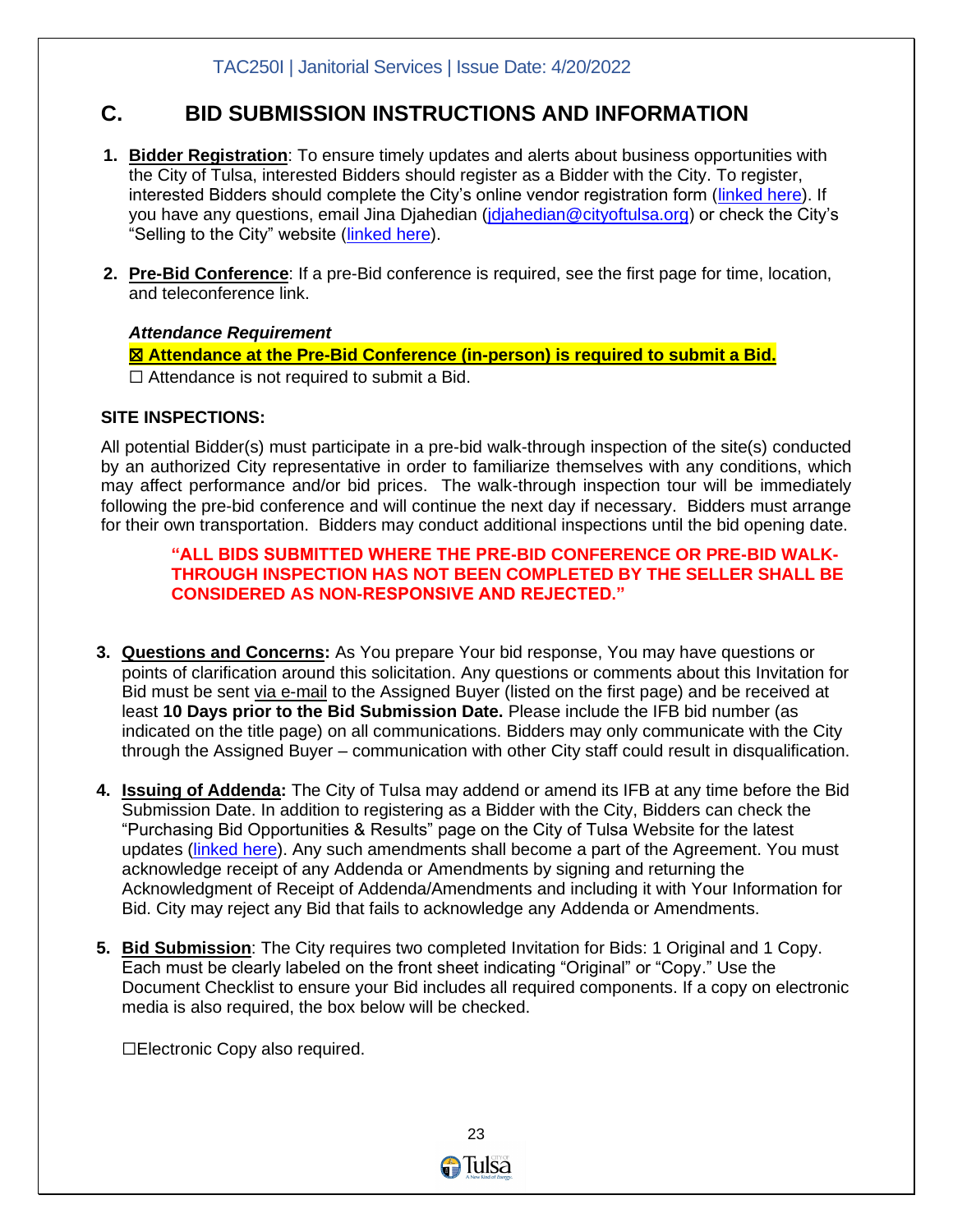**Bids must be received no later than 5:00 PM (CST) on the Bid Submission Date (see first page) and delivered to:**

**City of Tulsa - City Clerk's Office 175 East 2nd Street, Suite 260 Tulsa Oklahoma 74103**

Bids must be sealed and either mailed or delivered. The package, container, or envelope should contain both of Your completed Bids, the original and the copy. Please use the provided label on the last page of this IFB to clearly write the Bidder legal name and Bid number on the outside of the package, container, or envelope. No faxed or emailed Bids will be considered. Bids received after the stated date and time **will not be accepted.** 

**6. Bid Opening**: All Bid openings are public and take place at 8:30 a.m. Thursday, the day after Bids are due. The Bid openings are held in the City of Tulsa Council Meeting Room, 175 East 2<sup>nd</sup> Street, 2<sup>nd</sup> Floor, Tulsa, Oklahoma.

## **D. BID EVALUATION AND AWARD**

- **1. Bid Evaluation**: The Assigned Buyer and departmental staff will work together to determine the winning bid. Generally speaking, the Bid award will go to the **Lowest Secure Bidder**: **the Supply or Service that can best meet the City's needs at the lowest cost**. In addition to price and specifications, the Buyer and departmental staff may also evaluate Bidder history and experience, delivery time, maintenance requirements, and performance data, among other factors.
- **2. Bid Rejection or Withdrawal**: The City may reject any or all Bids in whole or in part. Reasons a Bid may be rejected are as set forth in [the City's Purchasing Ordinance](https://library.municode.com/ok/tulsa/codes/code_of_ordinances?nodeId=CD_ORD_TIT6FIDE_CH4PU_S407FOCOPUORGERECOPR) and include, but are not limited to the following:
	- A submitted Invitation for Bid does not contain all the necessary materials, signatures, and/or affidavits (listed on the included checklist).
	- The Bid does not meet specifications and requirements in some material way.
	- The Bidder holds outstanding debt to the City.
	- The Bidder adds additional terms and conditions that modify IFB requirements or attempt to limit Bidder's liability to the City.

City reserves the right to waive any formalities or minor irregularities, defects, or errors in Bids. Bid withdrawal, meanwhile, may only be accomplished by having an Authorized Agent request the withdrawal in person at the City Clerk's office before the City's close of business on the Bid Submission Date.

**3. Bid Award Recommendation and Appeal**: Upon confirming the Bid recommended for selection, the Assigned Buyer will email all participating Bidders a memo announcing the recommended Bid. This email will also share the time, date, and virtual meeting link for the Standard, Specifications, and Award (SSA) committee meeting where the Bid award recommendation will be reviewed.

If approved by SSA, the award recommendation is then sent to the Mayor for the Mayor's final approval. SSA meetings are held Thursdays at 8:30am in the City of Tulsa Council Meeting Room, 175 East 2<sup>nd</sup> Street, 2<sup>nd</sup> Floor, Tulsa, Oklahoma. The meeting will be held on a given Thursday at 8:30am, depending on when the Bid award has been determined. During this meeting, Bidders who are not recommended for award can issue an appeal and ask that the Bid

<u>24 and 24</u>

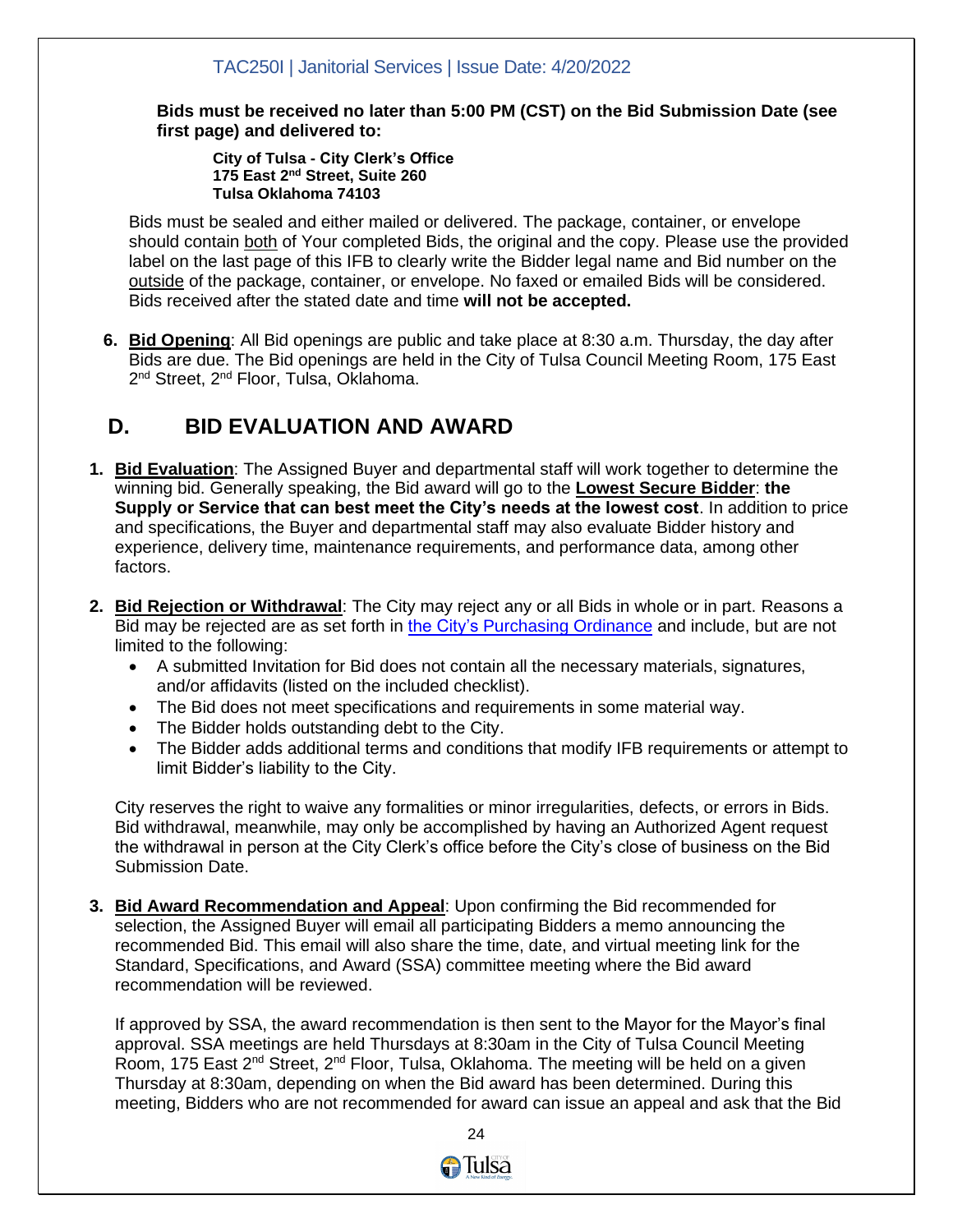award be reconsidered. Bidders who are not recommended for award can also email the Assigned Buyer prior to the SSA meeting if they have any questions or concerns regarding the award recommendation.

If/when the Bid award is approved by the SSA committee, the City will make available on the City's Purchasing Website a summary of bids received generally within 5 working days after the Bid Opening Date. After a Bid award is recommended to the Mayor, a copy of the bid summary will be available in the City Clerk's Office. Bid results are not provided in response to telephone or email inquiries. All Bid awards are subject to Acceptance by the City.

## **E. BID PROCESSING AND PAYMENT**

**1. Forms, Notice to Proceed, and Irrevocability of Offer:** If the City Accepts Your Bid, You will have ten (10) Days from notification of the Acceptance to provide a completed IRS form W-9. You cannot start work until authorized to do so by the Purchasing Agent or a representative. Often a purchase order receipt will serve as notice to proceed.

Bidder understands and acknowledges that the offer submitted as the Bid is firm and irrevocable from the City's close of business on the Bid Submission Date until **\_\_\_365\_\_\_ Days** after the Bid Opening Date.

- **2. Purchase Order Without Contract:** If the successful Bid is less than One Hundred Thousand Dollars (\$100,000), the City, in its sole discretion, may Accept the Bid upon written approval of the Mayor rather than execute the Purchase Agreement. Instead, the City will purchase the Supplies and/or Services by issuing a purchase order. In any event, the terms of this Invitation for Bid will govern the transaction and be enforceable by the City and Bidder.
- **3. Payments:** Invoices should be e-mailed to City of Tulsa Accounts Payable at:

#### [apinvoices@cityoftulsa.org](mailto:apinvoices@cityoftulsa.org)

Payment will be made net 30 Days after receipt of a properly submitted invoice or the City's Acceptance of the Supplies or Services, whichever is later.

#### **4. Insurance:**

#### **Yes:** ⊠ **No:** □

Seller and its subcontractors must obtain at Seller's expense and keep in effect so long as City is purchasing Supplies or Services from Seller pursuant to this Bid, policies of insurance in the minimum amounts set forth below and Workers' Compensation and Employer's Liability insurance in the statutory limits required by law.

| General Liability: personal injury and property<br>damage, each occurrence | \$1,000,000.00     |
|----------------------------------------------------------------------------|--------------------|
| <b>Workers' Compensation</b>                                               | (Statutory limits) |
|                                                                            |                    |
|                                                                            |                    |
|                                                                            |                    |

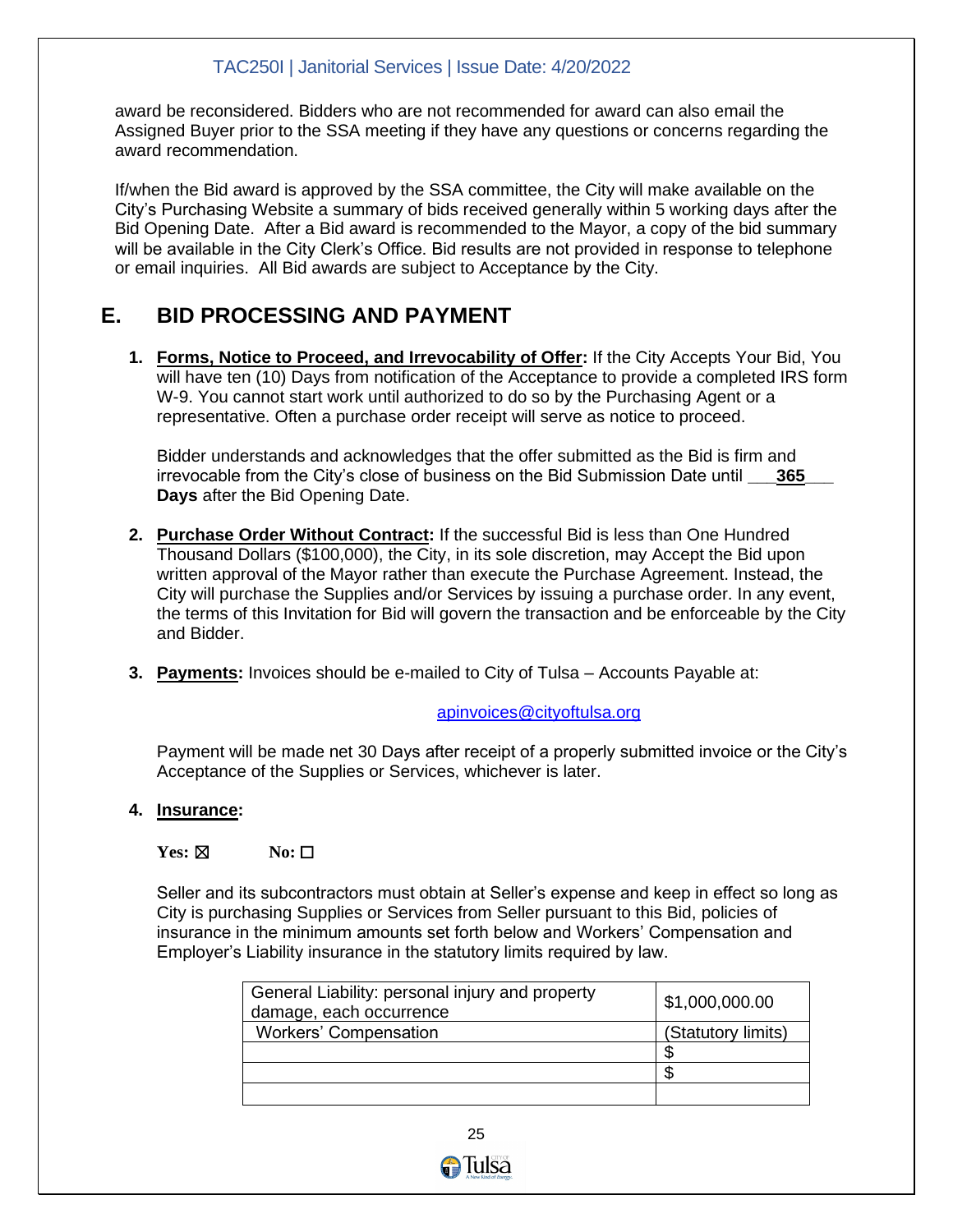**Seller's insurer must be authorized to transact business in the State of Oklahoma.** Seller will have 10 Days after notification that its Bid was Accepted by the City to provide proof of coverage. The Certificate of Insurance must be completed with the following information:

- A. Your name
- B. Insurer's name and address
- C. Policy number
- D. Liability coverage and amounts
- E. Commencement and expiration dates
- F. Signature of authorized agent of insurer

Seller shall not cause any required insurance policy to be cancelled or to permit it to lapse. Failure of the Seller to comply with the insurance requirements may be deemed a breach of the contract.

**5. Bonding:**

**Yes: □** No: ⊠

**6. Federal Funding:** If the box is checked "Yes," federal funding is involved with this purchase**:**

**Yes:** □ **No:** ⊠

Click or tap here to enter text.

**7. References:** If the box is checked "Yes," References are **required:**

**Yes:** ⊠ **No:**  $□$  **If yes, number of references required: 3** 

For each reference, the following information must be included: Company Name, Contact Name, Address, Phone Number, E-Mail Address, and the product/services provided by the bidder.

| Company Name:<br>Contact Name:<br>Address:<br>Phone Number:<br>Email Address:<br>Description of Supplies/Services<br>Provided:        |  |
|---------------------------------------------------------------------------------------------------------------------------------------|--|
| Company Name:<br>Contact Name:<br>Address:<br>Phone Number:<br>Email Address:<br>Description of Supplies/Services<br>Provided:        |  |
| Company Name:<br><b>Contact Name:</b><br>Address:<br>Phone Number:<br>Email Address:<br>Description of Supplies/Services<br>Provided: |  |



**O**Tulsa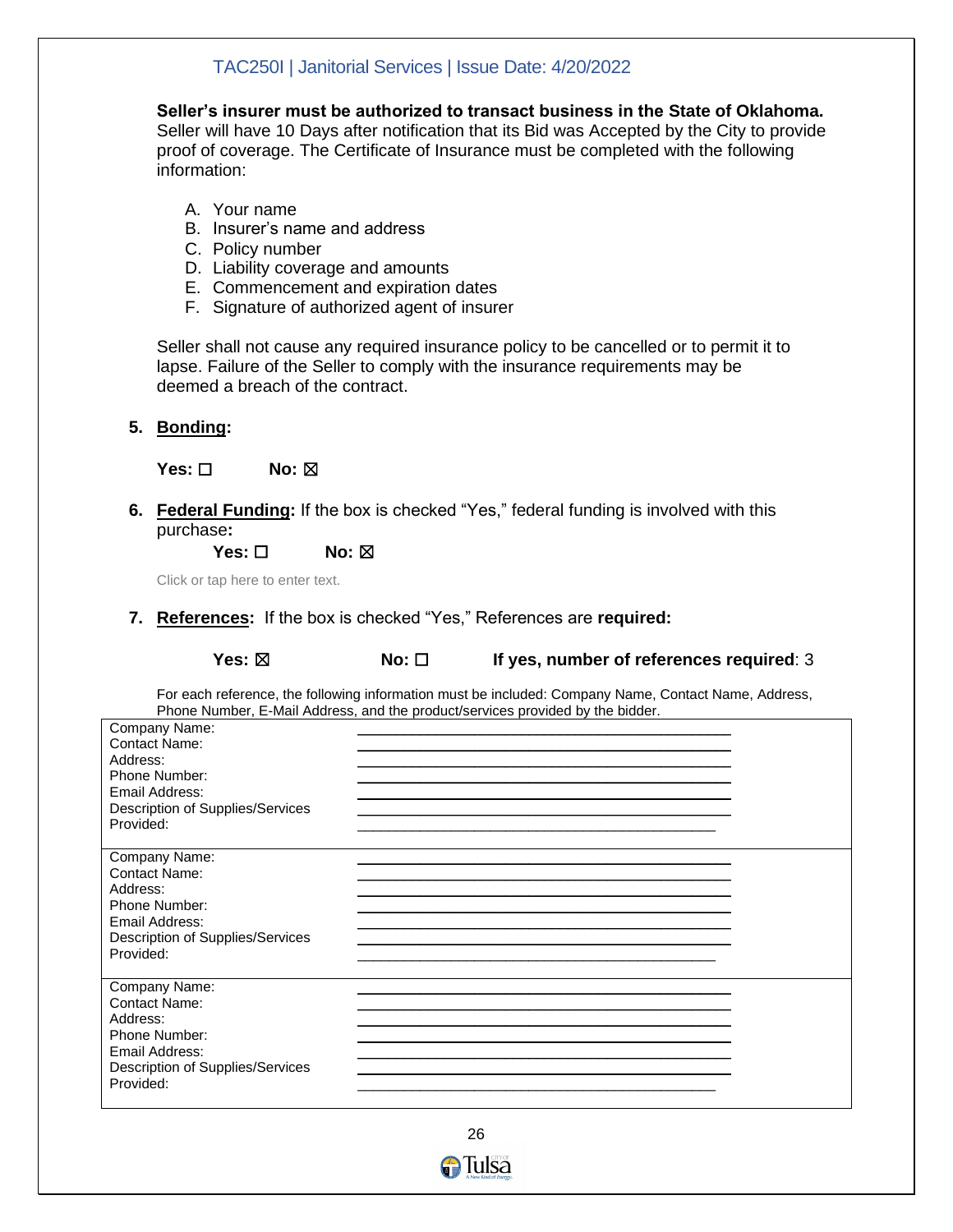## **EXHIBIT A – DELIVERY AND PRICING**

**Exhibit "A" Pricing equals Table 1 and Table 2**

#### **Bidder's Legal Name:**

(Must be Bidder's company name as reflected on its organizational documents, filed with the state in which Bidder is organized)

**Delivery:** If Your Bid is Accepted, state the number of Days You need to deliver the Supplies and/or to begin providing Services:

You must be able to deliver the Supplies and/or Services as specified in Your Bid. Failure to do so may result in City terminating the Agreement and pursuing collection under any performance bond, as well as seeking any other damages to which it may be entitled in law or in equity.

## **SERVICES LABOR HOURS:**

**Vendor MUST supply a breakdown of guaranteed minimum service labor hours for each facility item number by shift including the number of workers, lead persons and supervisors. If less than the guaranteed hours are supplied a \$15/ hour deduction shall be made on the monthly invoice/ payment.** 

*SEE TABLE 2*

| ITEM#            | Number of<br><b>Employees</b> | <b>Sunday</b> | Monday   | Tuesday  | Wednesday | Thursday | <b>Friday</b> | <b>Saturday</b> | <b>Total Weekly</b><br><b>Hours</b> |
|------------------|-------------------------------|---------------|----------|----------|-----------|----------|---------------|-----------------|-------------------------------------|
| <b>EXAMPLE</b>   |                               |               | <u>8</u> | <u>8</u> | <u>8</u>  | <u>8</u> | <u>8</u>      |                 | $= 40$                              |
| <b>DAY SHIFT</b> |                               |               |          |          |           |          |               |                 |                                     |
| Items 1A-1D*     |                               |               |          |          |           |          |               |                 | =                                   |
| Item $2**$       |                               |               | 4        |          | 4         |          | ₹             |                 | 12                                  |

**\* 8 hrs. Minimum M, T, W, Th, F \*\* 4 hrs. M W F Item 2**

You must be able to deliver the Goods and/or Services as specified in your Bid. Failure to do so may result in City terminating your contract or canceling the Purchase Order, pursuing collection under any performance bond, as well as any other damages to which it may be entitled in law and in equity.

#### **PRICING:**

2. **Pricing.** You agree to sell City the following Goods and/or Services according to the fixed prices shown below. You must state the total cost necessary to provide all Goods and/or Services, including all shipping F.O.B. Tulsa, Oklahoma (prepaid freight), but excluding all federal excise and state sales taxes from which City is exempt.

| ITEM 1A | <b>Custodial Service for Asset Management</b><br>(Engineering Services)<br>2317 South Jackson (North Building) | \$<br>Per<br>Month |  |
|---------|----------------------------------------------------------------------------------------------------------------|--------------------|--|
| ITEM 1B | Custodial Service for Asset Management (Distribution<br>Systems)<br>2317 South Jackson (South Building)        | £.<br>Per<br>Month |  |
|         | 27                                                                                                             |                    |  |
|         | ilëa                                                                                                           |                    |  |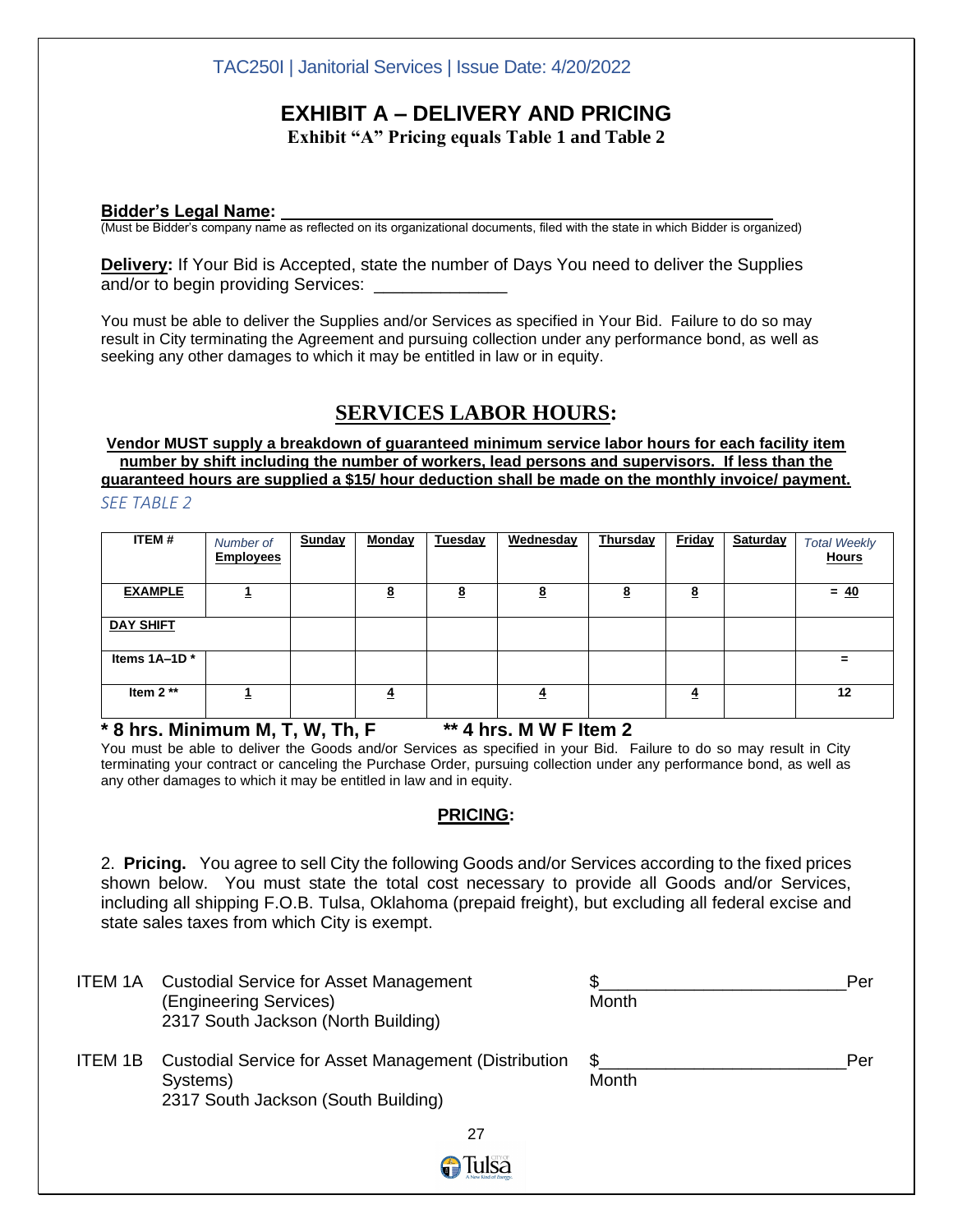|                   | TAC250I   Janitorial Services   Issue Date: 4/20/2022                                                                                                                  |             |                               |
|-------------------|------------------------------------------------------------------------------------------------------------------------------------------------------------------------|-------------|-------------------------------|
| ITEM 1C           | <b>Custodial Service for Asset Management</b><br>(Warehouse)<br>2317 South Jackson                                                                                     | \$<br>Month | Per                           |
| <b>ITEM 1D</b>    | <b>Custodial Service for Asset Management</b><br>(Meter Facility)<br>2445 South Jackson                                                                                | \$<br>Month | Per                           |
| ITEM <sub>2</sub> | <b>ITEMS 1A-1D TOTAL BID</b><br><b>Custodial Service for Asset Management</b><br>(Surface Drainage Vegetation Mgmt)<br>4502 South Galveston<br><b>ITEM 2 TOTAL BID</b> | \$<br>\$    | <b>Per Month</b><br>Per Month |
|                   | <b>TOTAL COST NOT TO EXCEED:</b><br>(All costs must be included or your Bid will be<br>disqualified)                                                                   |             |                               |
| <b>ITEM3</b>      | <b>Custodial Service for Asset Management</b><br>(Mulch Site)                                                                                                          | \$<br>Hour  | Per                           |
| ITEM 4            | 2100 N 145th E Ave<br>Additional Custodial Service as requested.                                                                                                       | \$<br>Hour  | Per                           |

The City does not guarantee any specific quantity or number of purchases, if any, that will be made during the agreement period.

**Annual Price Adjustment.** The prices bid for any Supplies and/or Services shall not increase during the initial term of the Agreement. However, if you anticipate that you will not be able to maintain firm prices for any renewal period, a change in price is allowed if the following conditions are met:

- a. The increase is limited to the change in the Consumer Price Index from BLS Table 1\*\* (web link below) from the prior year or the following fixed percentage:  $\%$ .
- b. The City is notified, in writing (mail or email), no later than 30 Days before the initial agreement period or any renewal period ends. Failure to notify City may result in City denying any price increases.

\*Any price increase You choose will be included in the evaluation of Your Bid. If You choose the CPI-U, the annual increase used for Bid evaluation will be assumed to equal the change in the CPI-U for the prior year, as described above. \*\*Web Link: https://www.bls.gov/news.release/cpi.t01.htm

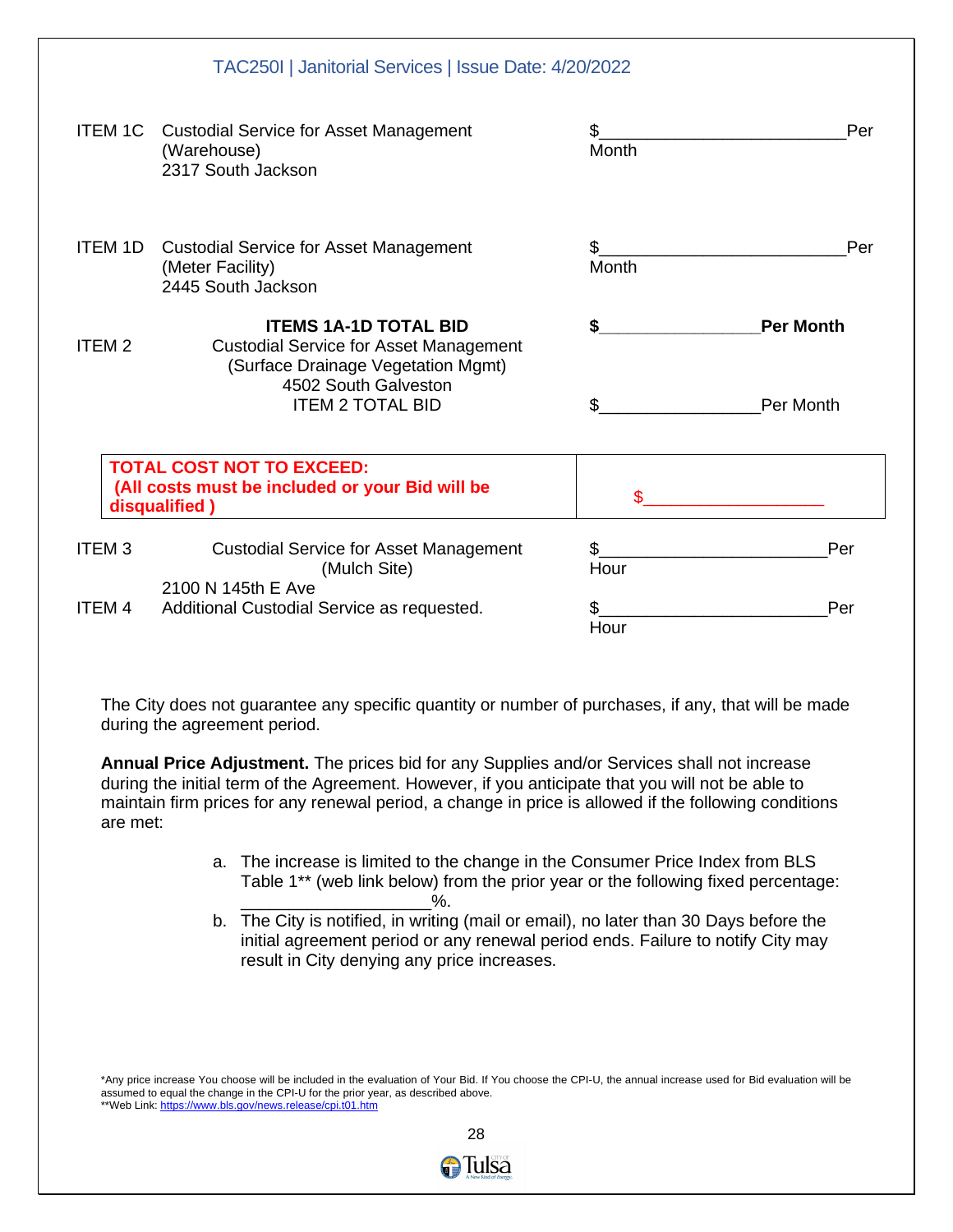| <b>EXHIBIT B - BIDDER INFORMATION SHEET</b>                                                                                                                                                                                                                                                                                                                                                                                                                                              |                                                                                                                                                               |                                  |          |
|------------------------------------------------------------------------------------------------------------------------------------------------------------------------------------------------------------------------------------------------------------------------------------------------------------------------------------------------------------------------------------------------------------------------------------------------------------------------------------------|---------------------------------------------------------------------------------------------------------------------------------------------------------------|----------------------------------|----------|
| Bidder's Legal Name: Value of the Bidder's Legal Name:<br>(Must be Bidder's company name as reflected on its organizational documents, filed with the state in which Bidder is organized)                                                                                                                                                                                                                                                                                                |                                                                                                                                                               |                                  |          |
|                                                                                                                                                                                                                                                                                                                                                                                                                                                                                          |                                                                                                                                                               |                                  |          |
| <b>Bidder's Type of Legal Entity: (check one)</b><br>□ Sole Proprietorship<br>$\Box$ Partnership<br>$\Box$ Corporation<br>□ Limited Liability Company                                                                                                                                                                                                                                                                                                                                    | $\Box$ Limited Partnership<br>$\Box$ Limited Liability Partnership<br>$\Box$ Limited Liability Limited Partnership<br>□ Other: ______________________________ |                                  |          |
| Bidder's Address: ________                                                                                                                                                                                                                                                                                                                                                                                                                                                               |                                                                                                                                                               |                                  |          |
| <b>Street</b>                                                                                                                                                                                                                                                                                                                                                                                                                                                                            | $\overline{City}$                                                                                                                                             | State                            | Zip Code |
|                                                                                                                                                                                                                                                                                                                                                                                                                                                                                          |                                                                                                                                                               |                                  |          |
|                                                                                                                                                                                                                                                                                                                                                                                                                                                                                          |                                                                                                                                                               | <b>Contact for Legal Notice:</b> |          |
|                                                                                                                                                                                                                                                                                                                                                                                                                                                                                          |                                                                                                                                                               |                                  |          |
|                                                                                                                                                                                                                                                                                                                                                                                                                                                                                          |                                                                                                                                                               |                                  |          |
|                                                                                                                                                                                                                                                                                                                                                                                                                                                                                          |                                                                                                                                                               |                                  |          |
|                                                                                                                                                                                                                                                                                                                                                                                                                                                                                          |                                                                                                                                                               |                                  |          |
|                                                                                                                                                                                                                                                                                                                                                                                                                                                                                          |                                                                                                                                                               |                                  |          |
| <b>Sales Contact:</b><br>Name: Name: Name: Name: Name: Name: Name: Name: Name: Name: Name: Name: Name: Name: Name: Name: Name: Name: Name: Name: Name: Name: Name: Name: Name: Name: Name: Name: Name: Name: Name: Name: Name: Name: Name: Name: Name:<br>Phone: New York Street, New York Street, New York Street, New York Street, New York Street, New York Street, New York Street, New York Street, New York Street, New York Street, New York Street, New York Street, New York St |                                                                                                                                                               |                                  |          |

## **How did you learn about this business opportunity with the City of Tulsa?**

- ☐ Email from Assigned Buyer
- ☐ City of Tulsa Website
- ☐ Tulsa World posting
- ☐ Purchasing search engine
- ☐ Industry colleague
- ☐ Other: Click or tap here to enter text.

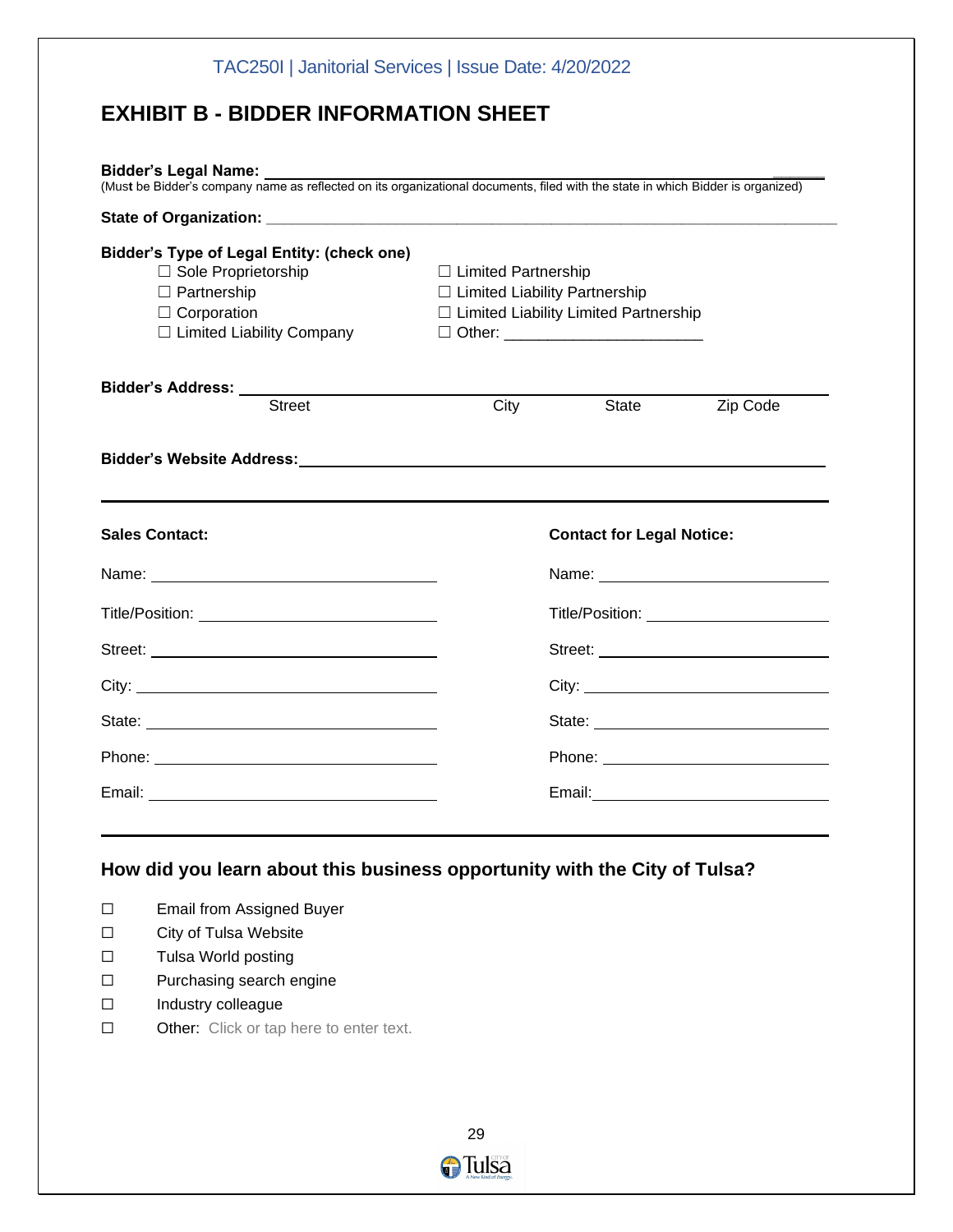|               | )ss.<br>COUNTY OF <b>COUNTY OF</b>                                                                                                                                                                                                                                                                                                                                                                                                                                                                                                                                                                                                                                                                        |
|---------------|-----------------------------------------------------------------------------------------------------------------------------------------------------------------------------------------------------------------------------------------------------------------------------------------------------------------------------------------------------------------------------------------------------------------------------------------------------------------------------------------------------------------------------------------------------------------------------------------------------------------------------------------------------------------------------------------------------------|
|               | (Seller's Authorized Agent) (Seller's Authorized Agent)                                                                                                                                                                                                                                                                                                                                                                                                                                                                                                                                                                                                                                                   |
|               | 1. I am the Authorized Agent of Seller herein for the purposes of certifying facts pertaining to the existence of<br>collusion between and among Bidders and municipal officials or employees, as well as facts pertaining to the<br>giving or offering of things of value to government personnel in return for special consideration in the letting of any<br>contract pursuant to the proposal to which this statement is attached.                                                                                                                                                                                                                                                                    |
| 2.            | I am fully aware of the facts and circumstances surrounding the making of Seller's Bid to which this statement is<br>attached, and I have been personally and directly involved in the proceedings leading to the submission of such<br>Bid; and                                                                                                                                                                                                                                                                                                                                                                                                                                                          |
| 3.            | Neither the Seller nor anyone subject to the Seller's direction or control has been a party:<br>to any collusion among Bidders in restraint of freedom of competition by agreement to<br>a.<br>respond at a fixed price or to refrain from responding,<br>to any collusion with any municipal official or employee as to quantity, quality, or price in the<br>b.<br>prospective contract, or as to any other terms of such prospective contract, nor<br>in any discussions between Bidders and any municipal official concerning exchange of money<br>c.<br>or other thing of value for special consideration in the letting of a contract.                                                              |
| 4.            | No officer or employee of the City of Tulsa either directly or indirectly owns a five percent (5%) interest or more in<br>the Bidders business or such a percentage that constitutes a controlling interest. Affiant further states that the<br>following officers and/or employees of the City of Tulsa own an interest in the Bidders business which is less than<br>a controlling interest, either direct or indirect.                                                                                                                                                                                                                                                                                 |
| 5.            | All invoices to be submitted pursuant to this agreement with the City of Tulsa will be true and correct.                                                                                                                                                                                                                                                                                                                                                                                                                                                                                                                                                                                                  |
| 6.            | That the work, services or material furnished will be completed or supplied in accordance with the plans,<br>specifications, orders, requests or contract furnished or executed by the affiant. Affiant further states that (s)he<br>has made no payment directly or indirectly to any elected official, officer or employee of the City of Tulsa or of any<br>public trust where the City of Tulsa is a beneficiary, of money or any other thing of value to obtain payment of the<br>invoice or procure the contract or purchase order pursuant to which an invoice is submitted. Affiant further certifies<br>that (s)he has complied with all applicable laws regarding equal employment opportunity. |
|               | By: Signature<br>Title: Signature                                                                                                                                                                                                                                                                                                                                                                                                                                                                                                                                                                                                                                                                         |
| Notary Public | Subscribed and sworn to before me this _________day of ______________, 20____.                                                                                                                                                                                                                                                                                                                                                                                                                                                                                                                                                                                                                            |
|               | My Commission Expires:<br>Notary Commission Number: _______________________________                                                                                                                                                                                                                                                                                                                                                                                                                                                                                                                                                                                                                       |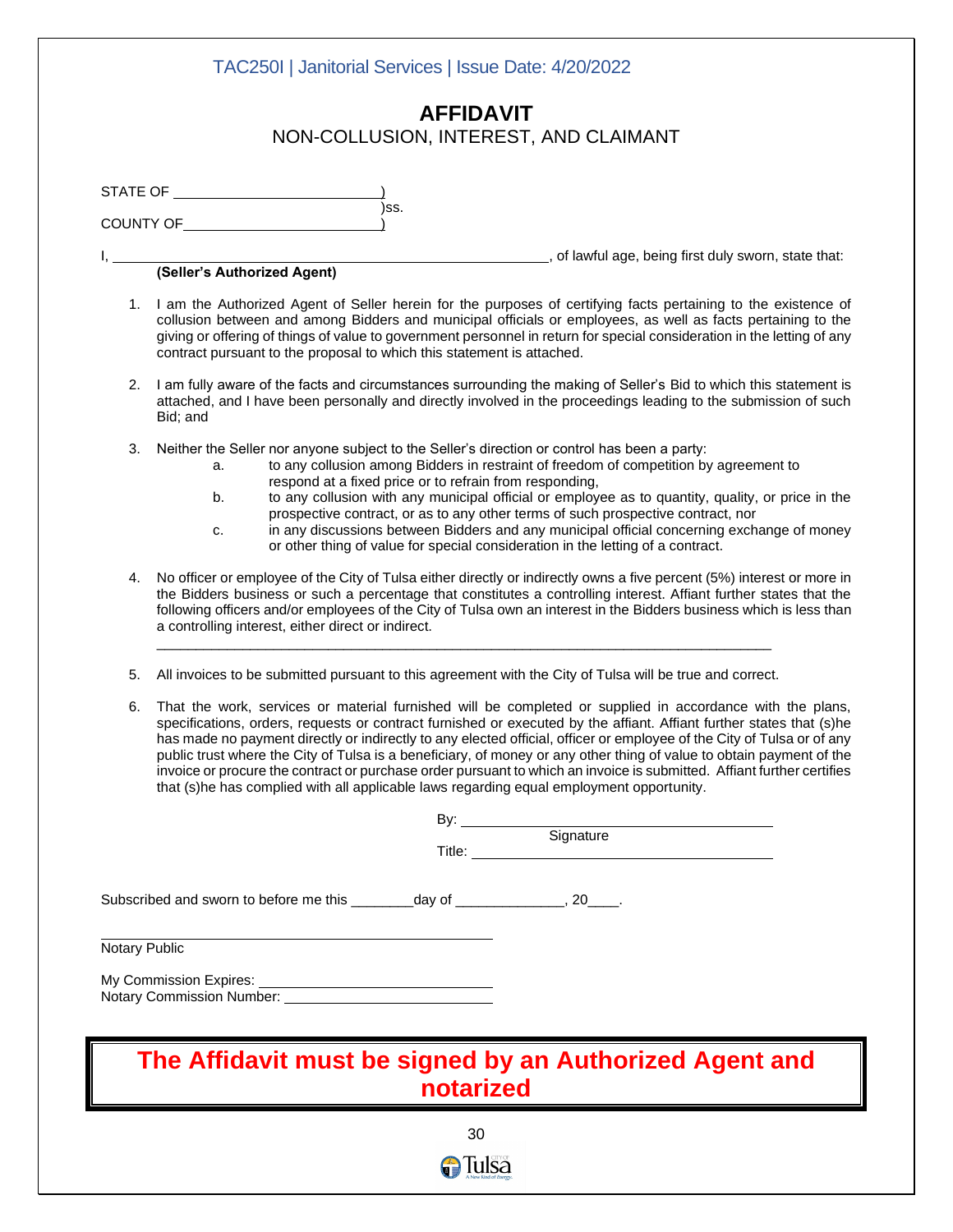#### **PURCHASE AGREEMENT (Page 1 of 5)**

**INSTRUCTIONS:** Bidder must properly sign and return this document or Bid may be **rejected**. Your signature on this document indicates You have read and understand these terms and conditions and agree to be bound by them.

THIS PURCHASE AGREEMENT is between the CITY OF TULSA, OKLAHOMA, a municipal corporation, 175 East 2<sup>nd</sup> Street, Tulsa, Oklahoma, 74103-3827 (the "City") and:

\_\_\_\_\_\_\_\_\_\_\_\_\_\_\_\_\_\_\_\_\_\_\_\_\_\_\_\_\_\_\_\_\_\_\_\_\_\_\_\_\_\_\_\_\_\_\_\_\_\_\_\_\_\_\_\_\_\_\_\_\_\_\_\_\_\_\_\_\_\_\_\_\_\_ (Bidder's company name as reflected on its organizational documents filed with the state in which Bidder is organized; not simply DBA) (the "Seller").

#### **WITNESSETH:**

WHEREAS, the City has approved certain specifications and advertised for or solicited Bids on the following supplies or services:

#### **IFB/TAC#250I Janitorial Services Asset Management**

(the "Supplies and/or Services").

WHEREAS, Seller submitted a Bid and desires to provide the Supplies and/or Services to City;

WHEREAS, Seller acknowledges that its signature on this Purchase Agreement constitutes an irrevocable offer to provide the Supplies and/or Services specified in the Agreement and that if Accepted by the City's Mayor, this document will become the contract for such Supplies and/or Services.

NOW, THEREFORE, for and in consideration of the terms, covenants and conditions hereinafter set forth, the parties hereto agree as follows:

#### 1. **Definitions.**

- **a. "Acceptance" or "Accepts"** with respect to a Bid means either (1) City's execution of the Purchase Agreement, or (2) Mayor's written approval of the Bid award recommendation and issuance of a purchase order on behalf of the City if the purchase is for an amount less than One Hundred Thousand Dollars (\$100,000) and the City determines it is in its best interests.
- **b. "Acceptance"** with respect to delivery of the Supplies and/or Services shall mean City's written acknowledgment that Seller has satisfactorily provided such Supplies and/or Services as required.
- c. **"Addenda" "Addendum" or Amendment(s)"** means a clarification, revision, addition, or deletion to the Invitation for Bid by City which will become a part of the agreement between the parties.
- d. **"Agreement"** consists of the Invitation for Bid and the Purchase Agreement.
- **e. "Bid Opening Date"** means the date the Bid is opened by the City.
- **f. "City"** means the City of Tulsa, Oklahoma.
- **g. "Days"** means calendar days unless otherwise specified.
- **h. "Invitation for Bid" or "IFB"** consists of the following documents: Notice of Invitation for Bid (Sections I-V, all preceding pages), Bidder Information Sheet, References, Specifications, Affidavit(s), Acknowledgment of Receipt of Addenda/Amendments, Delivery and Pricing
- **i. "Primary Seller"** means the Seller whose Bid City Accepts as the principal seller of the Supplies and/or Services required.
- **j. "Purchasing Ordinance"** means Tulsa Revised Ordinances, Title 6, Chapter 4 et seq.
- **k. "Secondary Seller"** means the Seller whose Bid City Accepts as a back-up seller in the event the primary Seller is unable to provide all the Supplies and/or Services.
- **l. "Seller"** means the Bidder whose Bid City Accepts.
- m. **"Specifications"** means the technical and/or performance requirements for the Supply or Service.
- **n. "You" or "Your"** means the Bidder responding to this Invitation for Bid or the Seller whose Bid the City Accepts.
- **o. "Website"** means the City of Tulsa's website for the Purchasing Division[: www.cityoftulspurchasing.org](http://www.cityoftulspurchasing.org/)
- 2. **Order of Precedence.** Capitalized terms used but not defined herein will have the respective meanings given to them in the Purchasing Ordinance. In the event of conflicting or ambiguous language between this Purchase Agreement, any of the other Agreement documents, and additional information submitted by the Seller and Accepted by City, the parties shall be governed first according to this Purchase Agreement, second according to the remainder of the documents included in the Agreement and third according to any additional information submitted by Seller and Accepted by City.
- 3. **Purchase and Sale.** Seller agrees to sell City the Supplies and/or Services for the price and upon the delivery terms set forth on Exhibit A – Delivery and Pricing. City agrees to pay Seller the price as set forth in Exhibit A based on (a) the quantity actually purchased in the case of Supplies and/or Services priced by unit, or (b) the total price for a stated quantity of Supplies and/or Services, upon (i) delivery of the Supplies and/or Services to the City, (ii) the City's Acceptance thereof, and (iii) Seller's submission and City's approval of a verified claim for the amount due. City shall not pay any late charges or fees.
- 4. **Term.** The term of the Agreement begins on the date the Mayor/Mayor Pro Tem of the City of Tulsa executes this Purchase Agreement and terminates one year from that date. City in its sole discretion may offer Seller an opportunity to renew this

 31 **A**Tulsa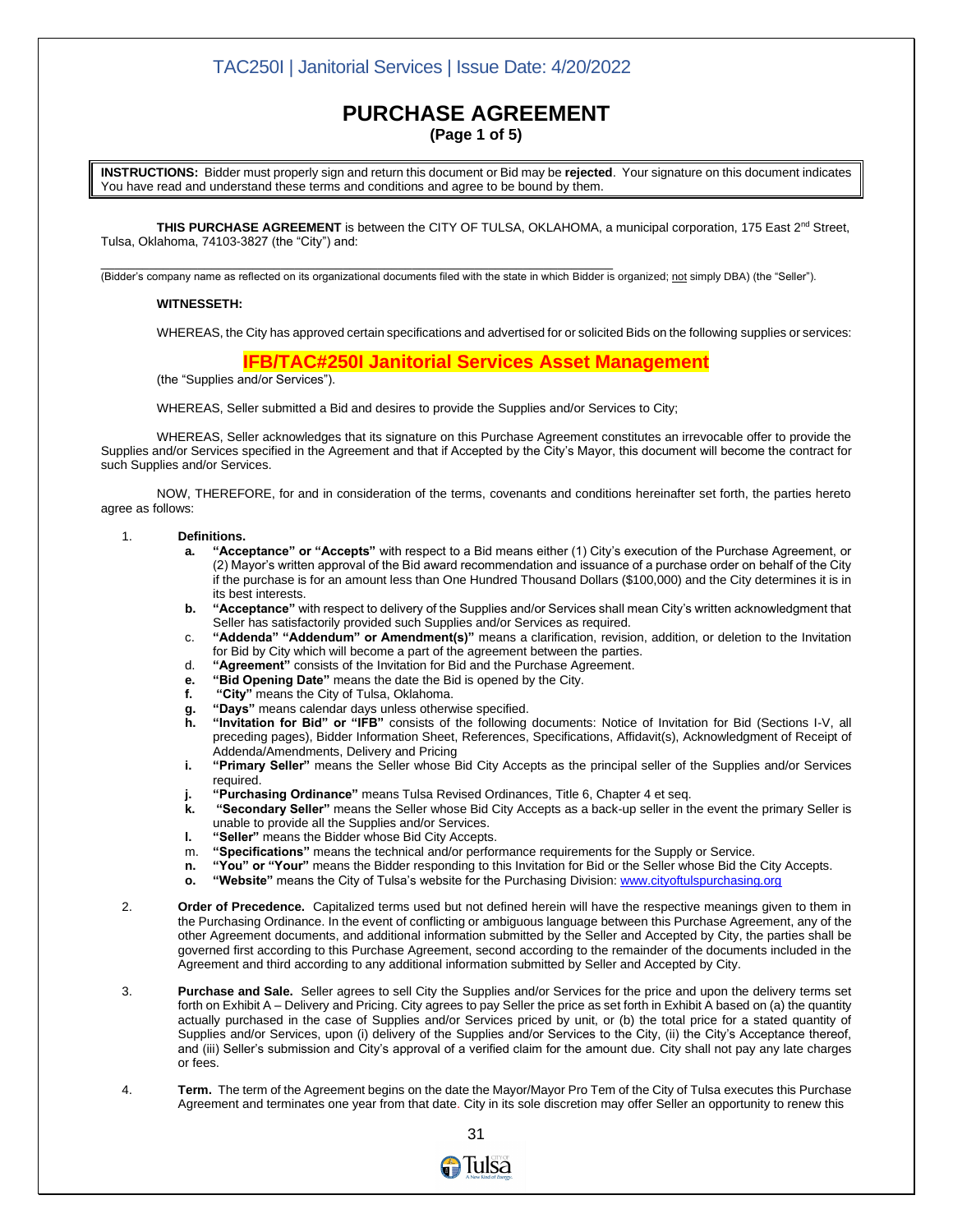#### **PURCHASE AGREEMENT (Page 2 of 5)**

Agreement up to an additional four (4) one (1) year term(s). Seller understands and acknowledges that any future contracts or renewals are neither automatic nor implied by this Agreement. City's continuing purchase of the Supplies and/or Services set forth in this Agreement is subject to City's needs and to City's annual appropriation of sufficient funds in City's fiscal year (July 1<sup>st</sup> to June 30<sup>th</sup>) in which City purchases Supplies and/or Services. In the event City does not appropriate or budget sufficient funds to perform this Agreement, this Agreement is null and void without further action by City.

- 5. **Supplies Warranty.** With respect to all Supplies to be delivered under this Agreement, Seller warrants to City that such Supplies will be of good materials and workmanship and free from defects and will conform to the Specifications provided by City. In addition, Seller shall assure that the Supplies purchased hereunder are covered by all available and applicable manufacturers' warranties for such Supplies and expressly agrees that it will be responsible for performing all warranty obligations set forth in the Specifications for the Supplies.
- 6. **Services Warranty.** With respect to all Services to be performed under this Agreement, Seller warrants that it shall perform the Services using personnel of required skill, experience, and qualifications and in a professional and workmanlike manner in accordance with generally recognized industry standards for similar services and in accordance with the Specifications provided by City.
- 7. **Warranty Period.** Seller agrees that all warranties set forth herein will remain in effect for a period of one (1) year from the date City Accepts the Supplies and/or Services, or as specified in the Specifications, whichever is later. Seller shall not disclaim or otherwise limit the express warranties set forth herein.
- 8. **Warranty Remedies.** City shall notify Seller if any of the Supplies and/or Services fails to meet the warranties set forth above. If the failure is with a Supply, then Seller shall promptly correct, repair or replace such Supplies at its sole expense and/or if the failure is with a Service, then Seller shall promptly reperform such Service at Seller's sole expense. Notwithstanding the foregoing, if City determines that such Supplies and/or Services are defective or non-conforming within the first thirty (30) Days after the date of Acceptance by City, then Seller at City's option shall refund the entire purchase price, and, in the case of Supplies, City shall promptly return such Supplies to Seller. Seller shall pay all expenses related to the return of such Supplies to Seller.
- 9. **Seller Bears Risk.** Seller shall bear the risk of loss or damage at all times until the Acceptance of the Supplies or Services by City.
- 10. **No Indemnification by City.** Seller understands and acknowledges that City is a municipal corporation that is funded by its taxpayers to operate for the benefit of its citizens. Accordingly, and pursuant to Oklahoma law, City shall not indemnify nor hold Seller harmless for loss, damage, expense or liability arising from or related to this Agreement, including any attorneys' fees and costs. In addition, Seller shall not limit its liability to City for actual loss or direct damages for any claim based on a material breach of this Agreement. City reserves the right to pursue all legal and equitable remedies to which it may be entitled.
- 11. **Liability/Indemnification.** Seller shall hold City harmless for any loss, damage or claims arising from or related to its performance of the Agreement. Seller must exercise all reasonable and customary precautions to prevent any harm or loss to all persons and property related to the Agreement. Seller agrees to indemnify and hold the City harmless from all claims, demands, causes of action or suits of whatever nature arising out of the Supplies, Services, labor, or materials furnished by Seller or Seller's subcontractors under this Agreement. In addition, Seller agrees to indemnify, defend, and save harmless City and its officers, employees and agents from all suits and actions of any nature brought against them due to the use of patented appliances, products or processes provided by Seller hereunder. Seller shall pay all royalties and charges incident to such patents.
- 12. **No liens**. Pursuant to City's Charter (Art. XII, §5), no lien of any kind shall exist against any property of City. Bidder shall deliver all Supplies to City free and clear of liens. Delivery by Seller to City of Supplies which are subject to liens shall be a material breach of the Agreement and all damages and costs incurred by City because of the existence of such liens shall be paid to City by Seller. At City's option, City may return such Supplies to Seller and Seller shall pay the cost of returning such Supplies and reimburse City for any payments made for such Supplies.
- 13. **No Insurance by City.** If City is leasing Supplies herein, City shall not be required to obtain insurance for Seller's property. Seller shall be solely responsible for any insurance it deems necessary. City is self-insured for its own negligence, subject to the limits of the Governmental Tort Claims Act (51 O.S. § 151 et seq.).
- 14. **No Confidentiality.** Seller understands and acknowledges that City is subject to the Oklahoma Open Records Act (51 O.S. §24A.1 et seq.) and therefore cannot assure the confidentiality of this Agreement or other information provided by Seller pursuant to this Agreement that would be inconsistent with City's compliance with its statutory requirements thereunder.
- 15. **Compliance with Laws.** Seller shall comply, and ensure its subcontractors used in the performance of this Agreement comply, with all applicable federal, state and local laws, regulations and standards. Seller is responsible for any costs of such compliance. Seller certifies that it and all its subcontractors to be used in the performance of this Agreement are in compliance with 25 O.S. Sec. 1313 and participate in the Status Verification System. The Status Verification System is

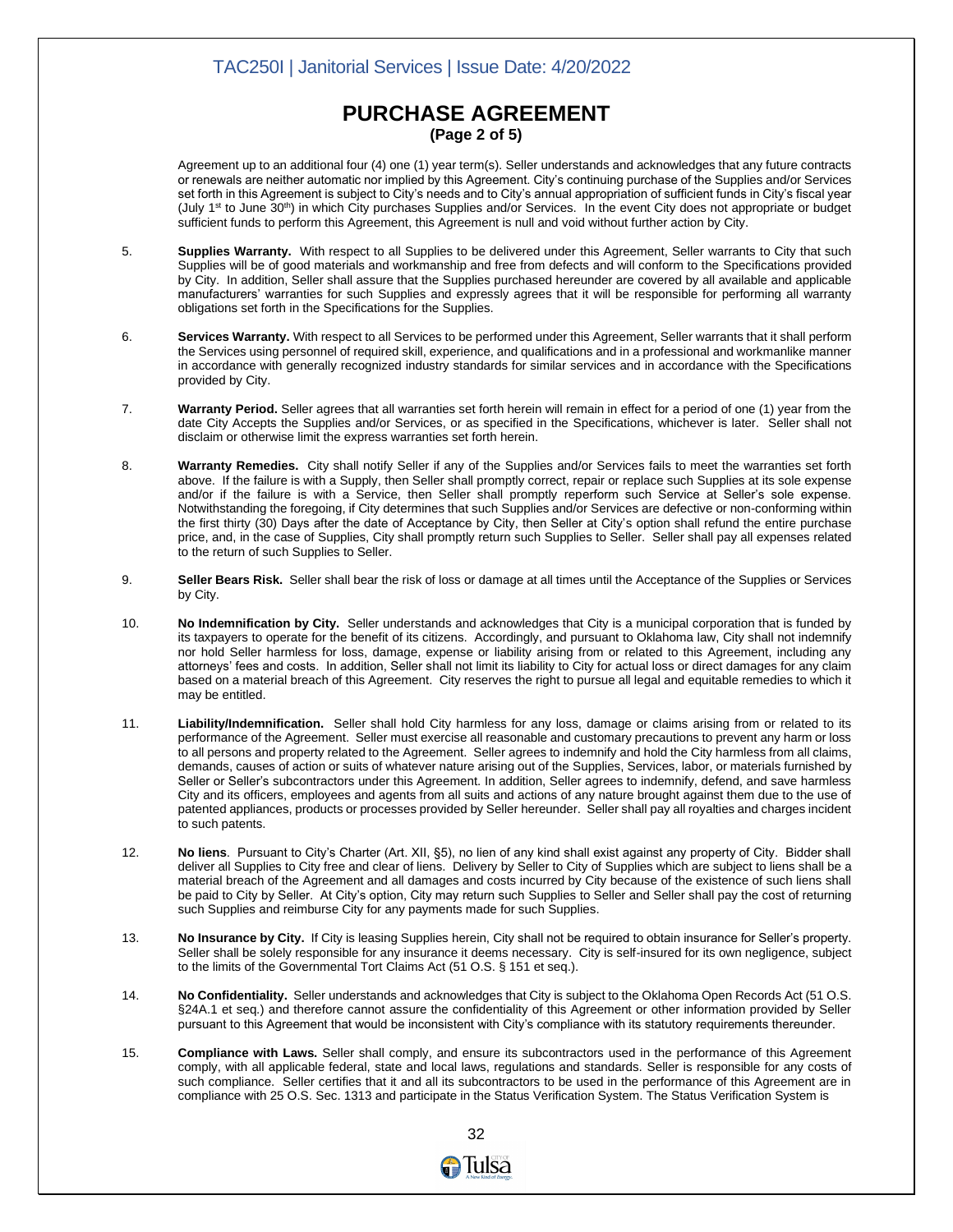#### **PURCHASE AGREEMENT (Page 3 of 5)**

defined in 25 O.S. Sec. 1312 and includes but is not limited to the free Employee Verification Program (E-Verify) available a[t www.dhs.gov/E-Verify.](http://www.dhs.gov/E-Verify)

- 16. **Termination.** City, by written notice, may terminate this Agreement, in whole or in part, when such action is in the best interest of City. If City terminates this Agreement, City shall be liable only for payment for Supplies accepted and Services rendered prior to the effective date of termination. City's right to terminate this Agreement is cumulative to any other rights and remedies provided by law or by this Agreement.
- 17. **Price Changes.** The parties understand and agree that the variables in Seller's cost of performance may fluctuate, but any change in Seller's cost of performance will not alter its obligations under this Agreement, nor excuse performance or delay on Seller's part. If the IFB provides that Seller may include a price escalation provision in its Bid, Seller's price escalation provision will be evaluated by City as part of Seller's Bid price when awarding the Bid.
- 18. **Right to Audit.** Seller agrees that Seller's books, records, documents, accounting procedures, practices, price lists or any other items related to the Supplies and/or Services provided hereunder are subject to inspection, examination, and copying by City or its designees. City requires Seller to retain all records related to this Agreement for the duration of the term of this Agreement and a period of three years following completion and/or termination of the Agreement. If an audit, litigation or other action involving such records begins before the end of the three-year period, Seller shall maintain the records three years after the date that all issues arising out of the action are resolved or until the end of the three-year retention period, whichever is later.
- 19. **Notice.** Any notice, demand, or request required by or made pursuant to this Agreement will be deemed properly made if personally delivered in writing or deposited in the United States mail, postage prepaid, to the following:

| İ. | To Seller:<br>To CITY: | Contact for Legal Notice as specified on the Bidder Information Sheet.<br>City Clerk<br>CITY OF TULSA, OKLAHOMA<br>175 E. 2 <sup>nd</sup> Street, Suite 260<br>Tulsa, Oklahoma 74103 |
|----|------------------------|--------------------------------------------------------------------------------------------------------------------------------------------------------------------------------------|
|    | With a copy to:        | Tulsa Purchasing Division<br>175 E. 2 <sup>nd</sup> Street, 15 <sup>th</sup> Floor<br>Tulsa, OK 74103                                                                                |

- 20. **Relationship of Parties.** The Seller is and shall always remain an independent contractor with respect to activities and conduct while engaged in the performance of services for the City under this Agreement. No employees, subcontractors or agents of the Seller will be deemed to be employees of the City for any purpose whatsoever, and none will be eligible to participate in any benefit program provided by the City for its employees. The Seller shall be solely responsible for the payment of all employee wages and salaries, taxes, withholding payments, fringe benefits, insurance premiums, continuing education courses, materials or related expenses on behalf of its employees, subcontractors, and agents. Nothing in this Agreement will be construed to create a partnership, joint venture, or agency relationship among the parties. No party will have any right, power or authority to act as a legal representative of another party, and no party will have any power to obligate or bind another party, or to make any representations, express or implied, on behalf of or in the name of the other in any manner or for any purpose whatsoever.
- 21. **Third Parties.** This Agreement is between City and Seller and creates no right unto or duties to any other person. No person is or will be deemed a third-party beneficiary of this Agreement.
- 22. **Time of Essence.** City and Seller agree that time is deemed to be of the essence with respect to this Agreement.
- 23. **Binding Effect.** This Agreement shall be binding upon City and Seller and their respective successors, heirs, legal representatives and permitted assigns.
- 24. **Headings.** The headings used herein are for convenience only and will not be used in interpreting this Agreement
- 25. **Severability Provision.** If any term or provision herein is determined to be illegal or unenforceable, the remainder of this Agreement will not be affected thereby. It is the intention of the parties that if any provision is held to be illegal, invalid or unenforceable, there will be added in lieu thereof a provision as similar in terms to such provision as is possible to be legal, valid and enforceable.
- 26. **Governing Law and Venue.** This Agreement is executed in and shall be governed by and construed in accordance with the laws of the State of Oklahoma without regard to its choice of law principles, which shall be the forum for any lawsuits arising under this Agreement or incident thereto. The parties stipulate that venue is proper in a court of competent jurisdiction in Tulsa County, Oklahoma and each party waives any objection to such venue. City does not and will not agree to binding

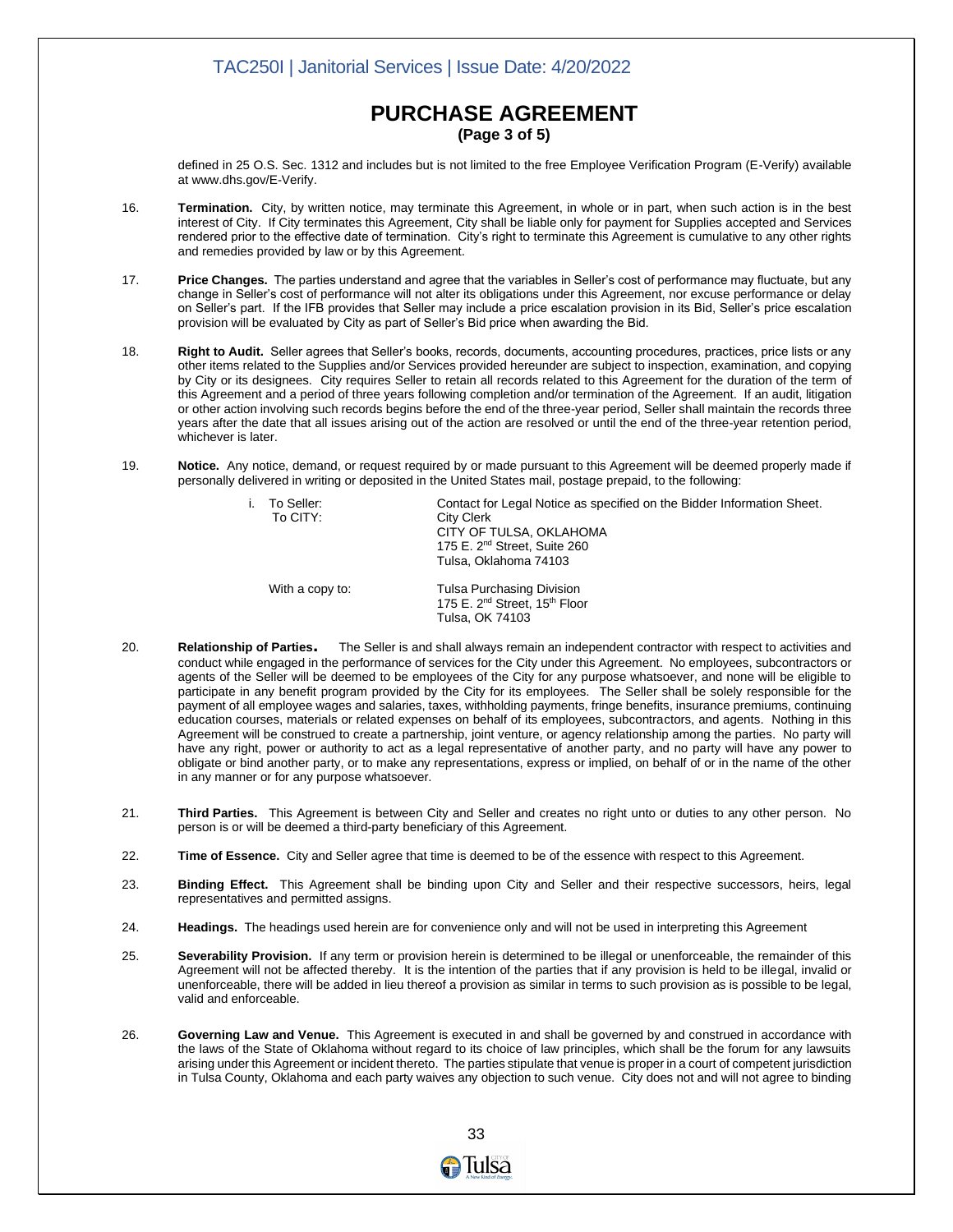#### **PURCHASE AGREEMENT (Page 4 of 5)**

arbitration of any disputes.

- 27. **No Waiver.** A waiver of any breach of any provision of this Agreement shall not constitute or operate as a waiver of any other provision, nor shall any failure to enforce any provision hereof operate as a waiver of the enforcement of such provision or any other provision.
- 28. **Entire Agreement**. The entire agreement between City and Seller is contained in the Agreement. No verbal agreement between the parties is binding. Any statement of work, quote, invoice, acknowledgment or other communication or other document issued by Seller in connection with this Agreement will be for the purposes of describing in greater detail the Supplies and/or Services (as applicable) to be provided. Seller's rejection or modification of the terms set forth in the City's IFB is void and of no effect, unless any such modification improves upon the City's terms or specifications, in which case the improvement is accepted. Seller understands and acknowledges that if it adds terms and conditions to its Bid that are different from the terms set forth herein that City may reject the Bid as non-responsive.
- 29. **Amendment/No Assignment.** The Agreement may only be modified or amended in a writing signed by both parties. Notwithstanding anything to the contrary stated herein or in the attachments to this Agreement, no future agreements, revisions or modifications that may be required under this Agreement are effective or enforceable unless such terms, revisions or modifications have been reduced to writing and signed by City and Seller. Seller may not assign this Agreement or use subcontractors to provide the Supplies and/or Services without City's prior written consent. Seller shall not be entitled to any claim for extras of any kind or nature.
- 30. **Multiple Counterparts.** This Purchase Agreement may be executed in several counterparts, each of which will be deemed an original, but which together will constitute one and the same instrument.

31. **Interpretive Matters and Definitions.** The following interpretive matters shall be applicable to this Agreement:

30.1 Unless the context otherwise requires: (a) all references to Sections are to Sections of or to this Agreement; (b) each term defined in this Agreement has the meaning assigned to it; (c) "or" is disjunctive but not necessarily exclusive; (d) words in a singular include the plural and vice versa. All references to "\$" or to dollar amounts shall be in lawful currency of the United States of America;

30.2 No provision of this Agreement will be interpreted in favor of, or against, any of the parties hereto by reason of the extent to which such party or its counsel participated in the drafting thereof or by reason of the extent to which any such provision is inconsistent with any prior draft hereof or thereof;

30.3 Any reference to any applicable laws will be deemed to include all rules and regulations promulgated thereunder and judicial interpretations thereof, unless the context requires otherwise;

30.4 The word "including" means "including, without limitation" and does not limit the preceding words or terms; and

30.5 All words used in this Agreement will be construed to be of such gender, number or tense as circumstances require.

- 32. **Equal Employment Opportunity.** Seller agrees to comply with all applicable laws regarding equal employment opportunity and nondiscrimination.
- 33. **Authority to Bind. The undersigned individual states that s/he has authority to bind Seller to this Agreement, that s/he has read and understands the terms of this Agreement, and that Seller agrees to be bound by this Agreement.**

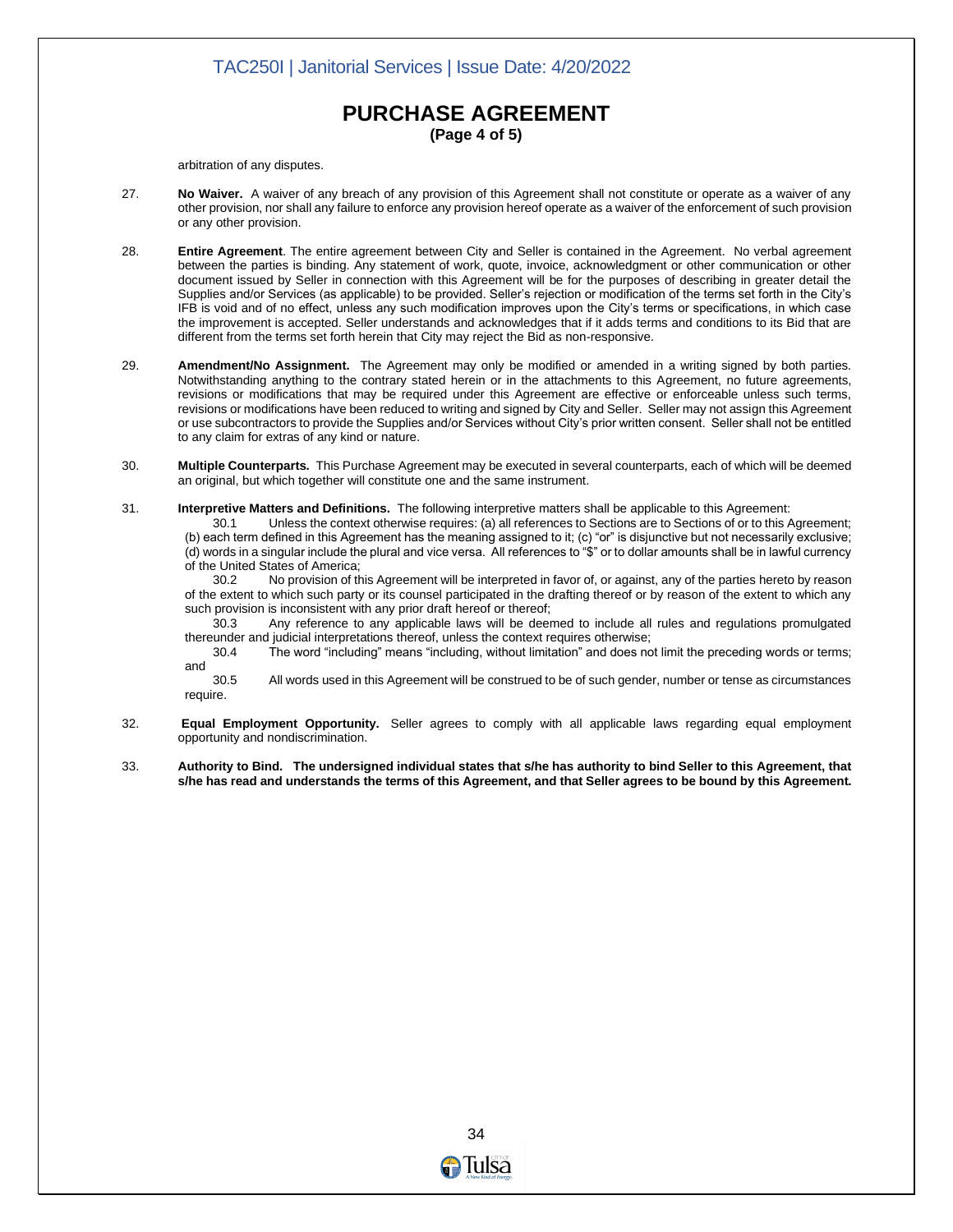## **PURCHASE AGREEMENT (Page 5 of 5)**

TAC250I | Janitorial Services | Issue Date: 4/20/2022

**IMPORTANT NOTE: This document must be signed by Authorized Agent FAILURE TO SUBMIT PROPERLY AUTHORIZED SIGNATURE MAY RESULT IN YOUR BID BEING REJECTED AS NONRESPONSIVE.** 

IN WITNESS WHEREOF, this Agreement has been executed in multiple copies on the dates set forth below to be effective during the period recited above.

Seller Company Name:

**Sign Here ►**

ATTEST: Printed Name:

Corporate Secretary

Date:

Title:

**CITY OF TULSA, OKLAHOMA, a municipal corporation,**

**ATTEST:** By:

Mayor

Date:

City Clerk

**APPROVED:**

Assistant City Attorney

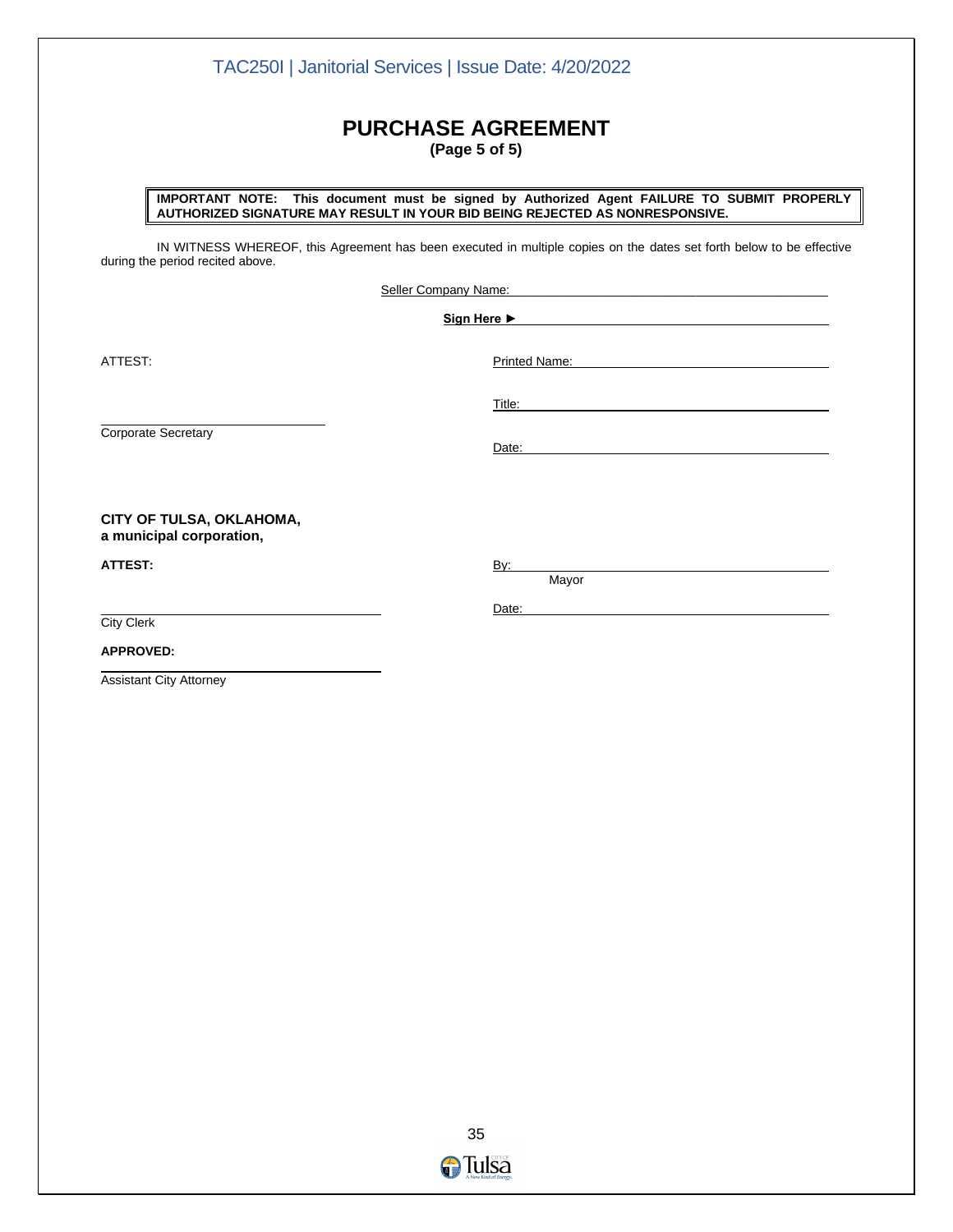## **ACKNOWLEDGMENT OF RECEIPT OF ADDENDA/AMENDMENTS**

I hereby acknowledge receipt of the following Addenda or Amendments and understand that such Addenda or amendments are incorporated into the Invitation For Bid and will become a part of any resulting contract.

List Date and Title/Number of all Addenda or Amendments: (Write "None" if applicable).

**Sign Here ► \_\_\_\_\_\_** Printed Name:

Title:

Date:

<u>36 - 1992 - 1993 - 1994 - 1995 - 1996 - 1997 - 1998 - 1999 - 1999 - 1999 - 1999 - 1999 - 1999 - 199</u> **O**Tulsa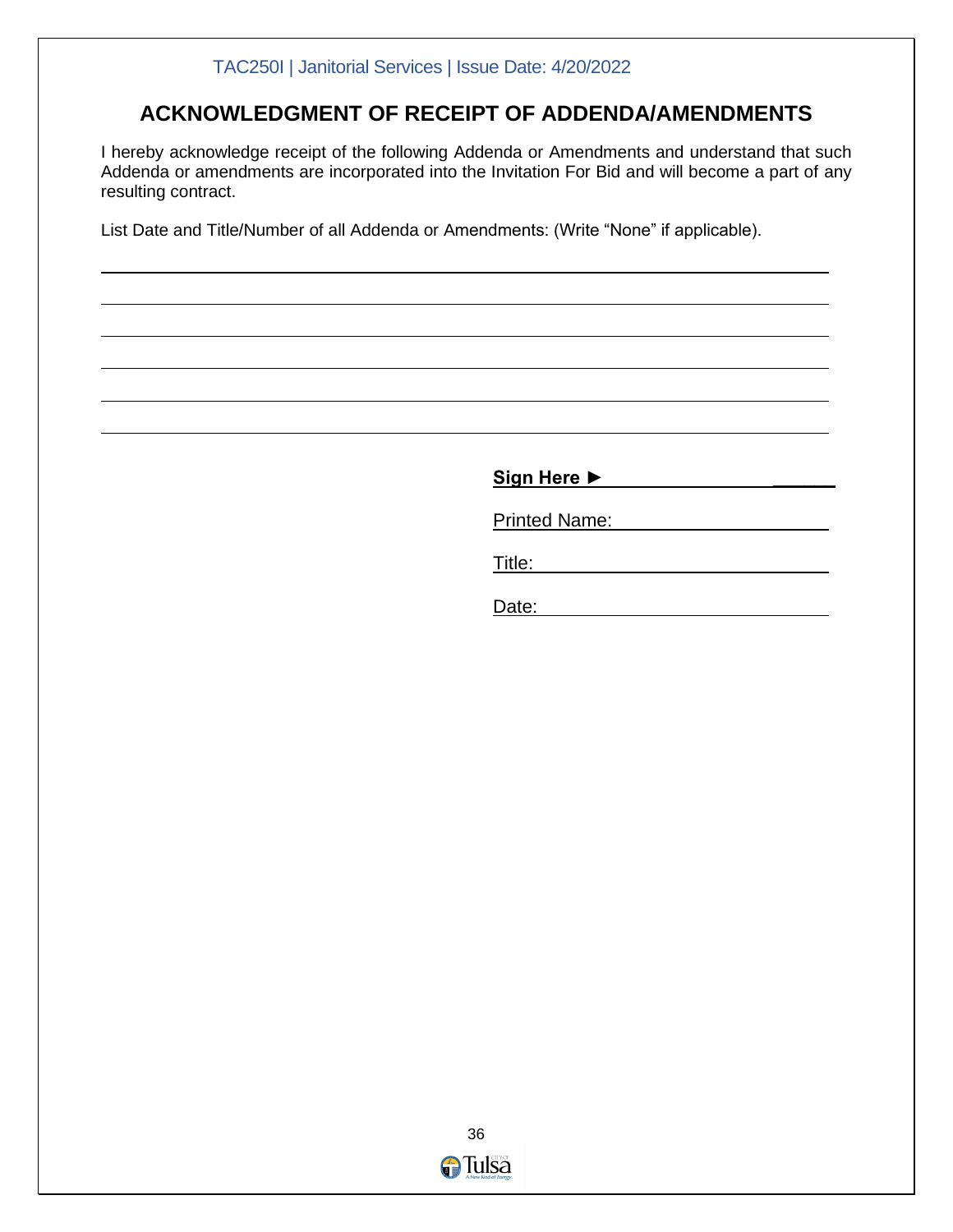## **BIDDER CHECKLIST**

Use this checklist to ensure You have properly read and completed **all** documents listed below. This document (the IFB) contains all the following materials, which must be completed and returned to the City of Tulsa City Clerk's Office in a mailed envelope with the affixed packing label (found on the last page). Each of these documents will form the resulting Agreement between the City of Tulsa and Seller.

Remember: Bids must be sealed and either mailed or delivered. Please use the provided label to clearly write the Bidder legal name and Bid number on the outside of the package, container, or envelope. The package, container, or envelope should contain both of Your completed Bids, the original and the copy. No faxed or emailed Bids will be considered. Bids received after the stated date and time **will not be accepted.** 

| <b>BIDDER CHECKLIST</b>                                                                                                             |  |                  |  |  |
|-------------------------------------------------------------------------------------------------------------------------------------|--|------------------|--|--|
| <b>RESPONDENT DOCUMENTS</b>                                                                                                         |  | <b>INCLUDED?</b> |  |  |
| Notice of Invitation for Bid (Sections I-V, all preceding pages)                                                                    |  |                  |  |  |
| <b>EXHIBIT A: Delivery and Pricing</b>                                                                                              |  |                  |  |  |
| <b>EXHIBIT B: Bidder Information Sheet</b>                                                                                          |  |                  |  |  |
| <b>Specifications</b>                                                                                                               |  |                  |  |  |
| References (if applicable)                                                                                                          |  |                  |  |  |
| Certificate(s) of Insurance (if applicable)                                                                                         |  |                  |  |  |
| Affidavits<br><b>Signatures of Authorized Agent and notarization required</b>                                                       |  |                  |  |  |
| Purchase Agreement<br>Complete legal name in first paragraph and signature block.<br><b>Signature by Authorized Agent required.</b> |  |                  |  |  |
| Acknowledgment of Receipt of Addenda/Amendments<br>Must be completed and signed by Authorized Agent.                                |  |                  |  |  |

Bidder's Name: **Example 20**